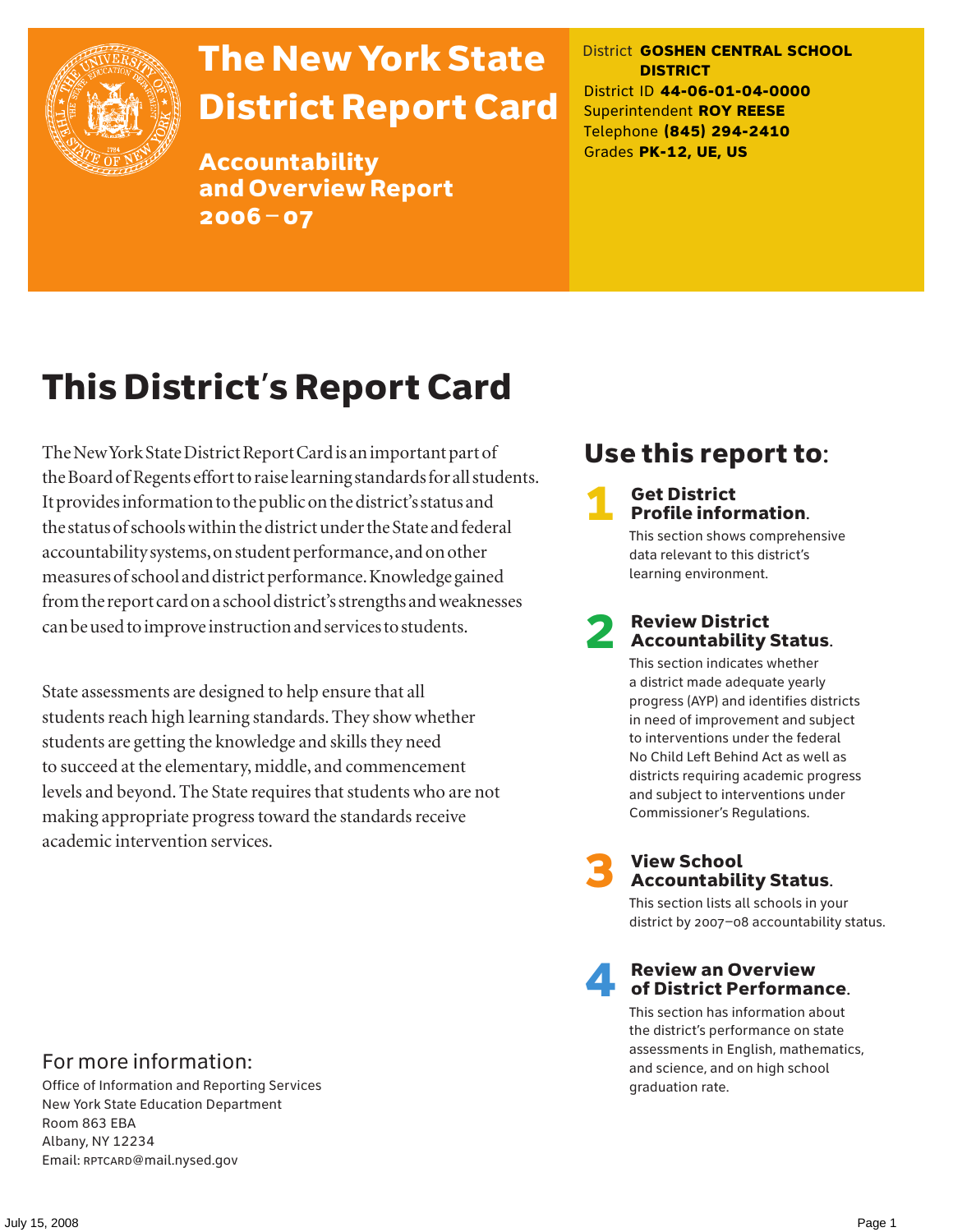### District Profile

This section shows comprehensive data relevant to this school district's learning environment, including information about enrollment, average class size, and teacher qualifications.

### Enrollment

|                            | $2004 - 05$ | $2005 - 06$ | $2006 - 07$ |
|----------------------------|-------------|-------------|-------------|
| Pre-K                      | 0           | $\mathbf 0$ | 0           |
| Kindergarten               | 220         | 221         | 250         |
| Grade 1                    | 187         | 215         | 217         |
| Grade 2                    | 203         | 201         | 206         |
| Grade 3                    | 196         | 198         | 197         |
| Grade 4                    | 193         | 204         | 200         |
| Grade 5                    | 242         | 204         | 220         |
| Grade 6                    | 231         | 241         | 213         |
| <b>Ungraded Elementary</b> | $\Omega$    | 0           | 0           |
| Grade 7                    | 221         | 235         | 248         |
| Grade 8                    | 245         | 230         | 245         |
| Grade 9                    | 250         | 278         | 251         |
| Grade 10                   | 243         | 224         | 242         |
| Grade 11                   | 208         | 219         | 195         |
| Grade 12                   | 214         | 215         | 221         |
| <b>Ungraded Secondary</b>  | 0           | 0           | 0           |
| Total K-12                 | 2853        | 2885        | 2905        |

### Enrollment Information

*Enrollment* counts are as of Basic Educational Data System (BEDS) day, which is typically the first Wednesday of October of the school year. Students who attend BOCES programs on a part-time basis are included in a district's enrollment. Students who attend BOCES on a full-time basis or who are placed full time by the district in an out-of-district placement are not included in a district's enrollment. Students classified by districts as "pre-first" are included in first grade counts.

### Average Class Size

|                      | $2004 - 05$ | $2005 - 06$ | $2006 - 07$ |
|----------------------|-------------|-------------|-------------|
| <b>Common Branch</b> | 24          | 23          | 22          |
| Grade 8              |             |             |             |
| English              | 23          | 21          | 21          |
| <b>Mathematics</b>   | 23          | 21          | 20          |
| Science              | 24          | 22          | 20          |
| Social Studies       | 23          | 22          | 22          |
| Grade 10             |             |             |             |
| English              | 24          | 21          | 19          |
| <b>Mathematics</b>   | 23          | 19          | 18          |
| Science              | 22          | 22          | 22          |
| Social Studies       | 24          | 21          | 22          |

### Average Class Size Information

*Average Class Size* is the total registration in specified classes divided by the number of those classes with registration. *Common Branch* refers to self-contained classes in Grades 1–6.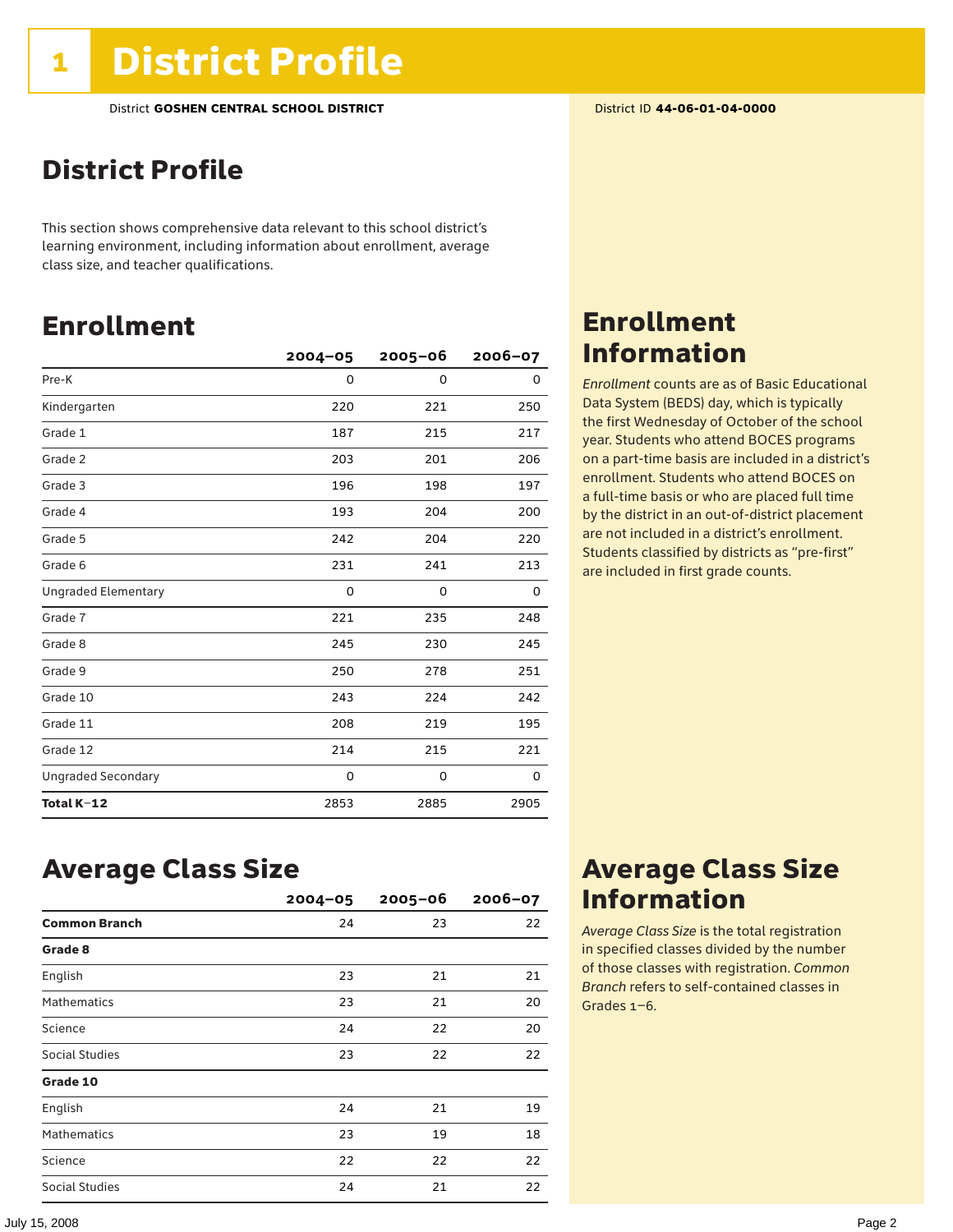### Demographic Factors

|                                  | $2004 - 05$ |     | 2005–06 |     | 2006-07 |     |
|----------------------------------|-------------|-----|---------|-----|---------|-----|
|                                  | #           | %   | #       | %   | #       | %   |
| Eligible for Free Lunch          | 212         | 7%  | 180     | 6%  | 214     | 7%  |
| Reduced-Price Lunch              | 117         | 4%  | 89      | 3%  | 91      | 3%  |
| Student Stability*               |             | N/A |         | N/A |         | N/A |
| Limited English Proficient       | 58          | 2%  | 63      | 2%  | 63      | 2%  |
| <b>Racial/Ethnic Origin</b>      |             |     |         |     |         |     |
| American Indian or Alaska Native | 7           | 0%  | 8       | 0%  | 6       | 0%  |
| <b>Black or African American</b> | 134         | 5%  | 125     | 4%  | 131     | 5%  |
| Hispanic or Latino               | 232         | 8%  | 273     | 9%  | 280     | 10% |
| Asian or Native                  | 60          | 2%  | 65      | 2%  | 78      | 3%  |
| Hawaiian/Other Pacific Islander  |             |     |         |     |         |     |
| White                            | 2420        | 85% | 2414    | 84% | 2409    | 83% |
| Multiracial**                    | N/A         | N/A | N/A     | N/A | 1       | 0%  |

 \* Not available at the district level.

\*\* Multiracial enrollment data were not collected statewide in the 2004-05 and 2005-06 school years.

### Attendance and Suspensions

|                            | $2003 - 04$ |               | $2004 - 05$ |               | $2005 - 06$ |     |
|----------------------------|-------------|---------------|-------------|---------------|-------------|-----|
|                            | #           | $\frac{0}{0}$ | #           | $\frac{0}{0}$ | #           | %   |
| Annual Attendance Rate     |             | 96%           |             | 95%           |             | 95% |
| <b>Student Suspensions</b> | 77          | 3%            | 76          | 3%            | 111         | 4%  |

### Demographic Factors Information

*Eligible for Free Lunch* and *Reduced*-*Price Lunch* percentages are determined by dividing the number of approved lunch applicants by the Basic Educational Data System (BEDS) enrollment in full-day Kindergarten through Grade 12. *Eligible for Free Lunch* and *Limited English Proficient* counts are used to determine *Similar Schools* groupings within a *Need*/*Resource Capacity* category.

### Attendance and Suspensions Information

*Annual Attendance Rate* is determined by dividing the school district's total actual attendance by the total possible attendance for a school year. A district's actual attendance is the sum of the number of students in attendance on each day the district's schools were open during the school year. Possible attendance is the sum of the number of enrolled students who should have been in attendance on each day schools were open during the school year. *Student Suspension* rate is determined by dividing the number of students who were suspended from school (not including in-school suspensions) for one full day or longer anytime during the school year by the Basic Educational Data System (BEDS) day enrollments for that school year. A student is counted only once, regardless of whether the student was suspended one or more times during the school year.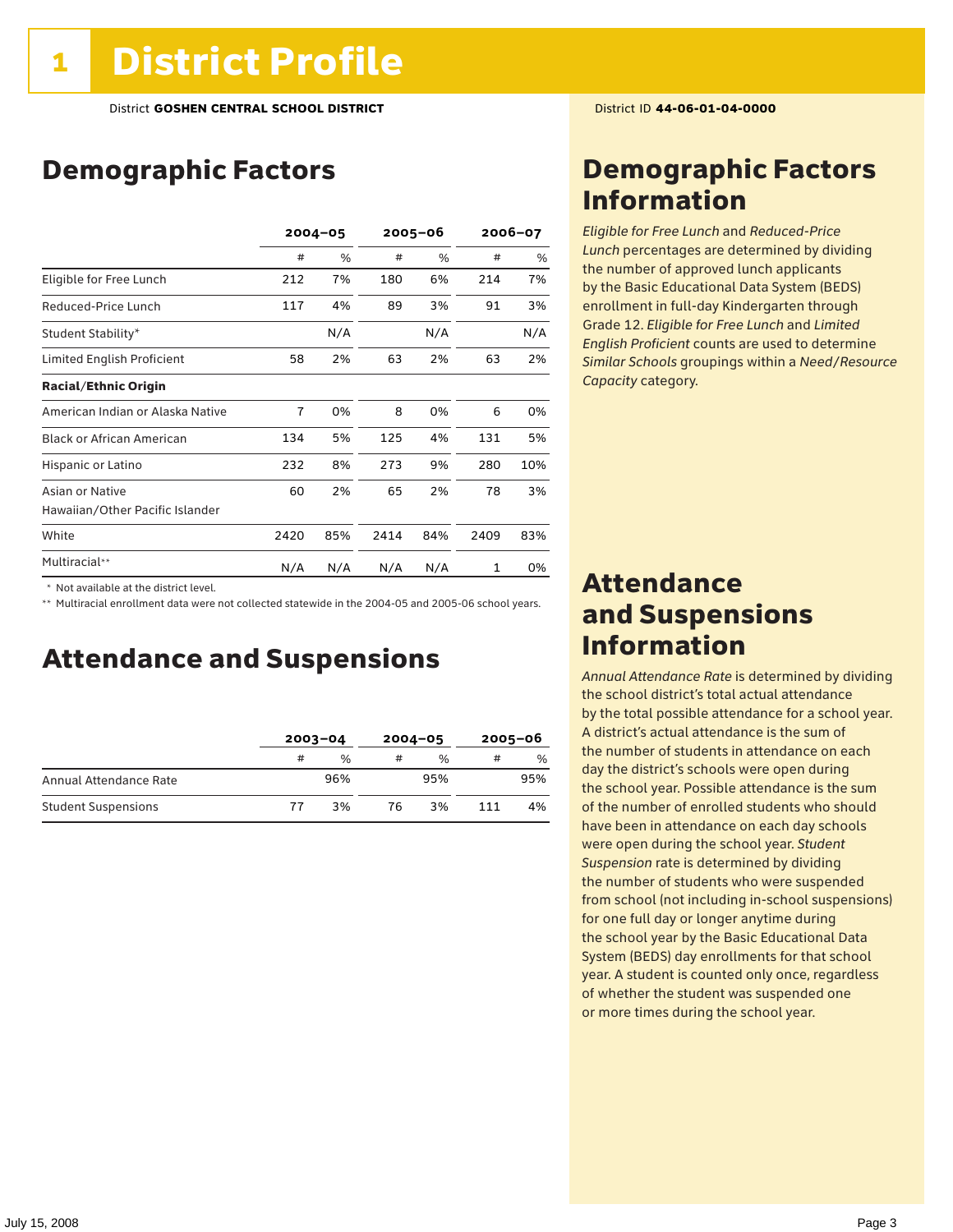### Teacher Qualifications

|                                                                 | $2004 - 05$ | $2005 - 06$ | $2006 - 07$ |
|-----------------------------------------------------------------|-------------|-------------|-------------|
| <b>Total Number of Teachers</b>                                 | 214         | 225         | 228         |
| Percent with No Valid<br><b>Teaching Certificate</b>            | 0%          | 2%          | 1%          |
| Percent Teaching Out<br>of Certification                        | 0%          | 2%          | 1%          |
| Percent with Fewer Than<br>Three Years of Experience            | 11%         | 10%         | 9%          |
| Percentage with Master's Degree<br>Plus 30 Hours or Doctorate   | 23%         | 20%         | 20%         |
| Total Number of Core Classes $^\star$                           | N/A         | 750         | 527         |
| Percent Not Taught by<br><b>Highly Qualified Teachers</b>       | N/A         | 1%          | 3%          |
| <b>Total Number of Classes</b>                                  | 731         | 757         | 790         |
| Percent Taught by Teachers Without<br>Appropriate Certification | 1%          | 3%          | 3%          |

\* Data for 2004–05 were not weighted, so are not shown.

### Teacher Turnover Rate

|                                                                       | $2003 - 04$ | $2004 - 05$ | 2005-06 |
|-----------------------------------------------------------------------|-------------|-------------|---------|
| Turnover Rate of Teachers with Fewer<br>than Five Years of Experience | 21%         | 14%         | 10%     |
| Turnover Rate of All Teachers                                         | 16%         | 12%         | 10%     |

### Staff Counts

|                                       | $2004 - 05$ | $2005 - 06$ | $2006 - 07$ |
|---------------------------------------|-------------|-------------|-------------|
| <b>Total Other Professional Staff</b> | 22          | 28          | 24          |
| Total Paraprofessionals*              | 44          | 42          | 53          |
| <b>Assistant Principals</b>           |             |             |             |
| Principals                            |             |             |             |

\* Not available at the school level.

### Teacher Qualifications Information

The *Percent Teaching Out of Certification* is the percent doing so more than on an incidental basis; that is, the percent teaching for more than five periods per week outside certification.

*Core Classes* are primarily K-6 common branch, English, mathematics, science, social studies, art, music, and foreign languages. The number of K-6 common branch core classes is multiplied by five so that these core class counts are weighted the same as counts for middle- and secondary-level teachers who report five classes per day. To be *Highly Qualified*, a teacher must have at least a Bachelor's degree, be certified to teach in the subject area, and show subject matter competency.

### Teacher Turnover Rate Information

*Teacher Turnover Rate* for a specified school year is the number of teachers in that school year that were not teaching in the following school year divided by the number of teachers in the specified school year, expressed as a percentage.

### Staff Counts Information

*Other Professionals* includes administrators, guidance counselors, school nurses, psychologists, and other professionals who devote more than half of their time to non-teaching duties. Teachers who are shared between buildings within a district are reported on the district report only.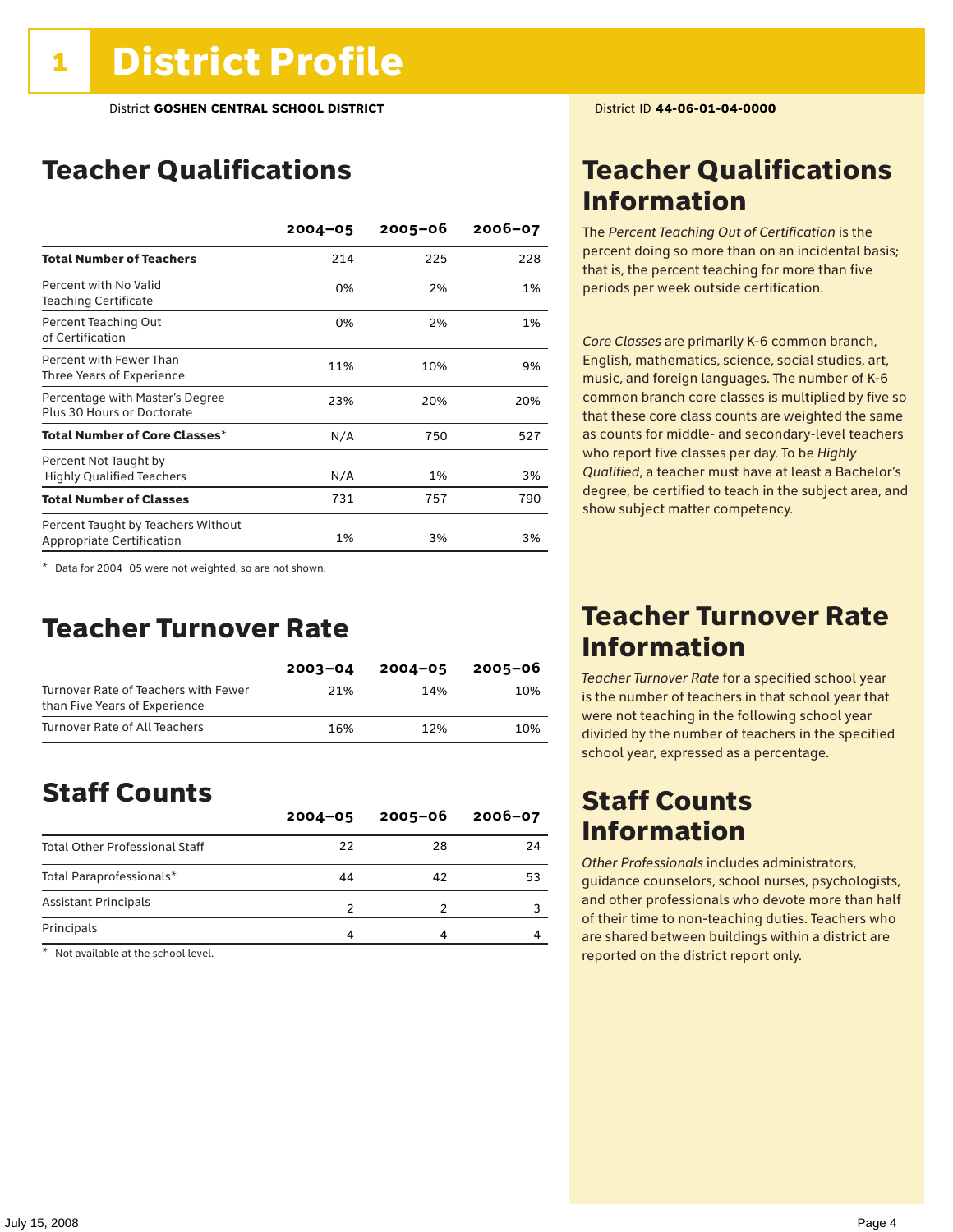### Understanding How Accountability Works in New York State

The federal No Child Left Behind (NCLB) Act requires that states develop and report on measures of student proficiency in 1) English language arts (ELA), in 2) mathematics, and on 3) a third indicator. In New York State in 2006–07, the third indicator is science at the elementary/middle level and graduation rate at the secondary level. Schools or districts that meet predefined goals on these measures are making Adequate Yearly Progress (AYP).



For more information about accountability in New York State, visit: www.emsc.nysed.gov/irts/accountability/home.shtml.

#### 1 English Language Arts (ELA)

To make AYP in ELA, every accountability group must make AYP. For a group to make AYP, it must meet the participation *and* the performance criteria.

#### A Participation Criterion

At the elementary/middle level, 95 percent of Grades 3–8 students enrolled during the test administration period in each group with 40 or more students must be tested on the New York State Testing Program (NYSTP) in ELA or, if appropriate, the New York State English as a Second Language Achievement Test (NYSESLAT), or the New York State Alternate Assessment (NYSAA) in ELA. At the secondary level, 95 percent of seniors in 2006–07 in each accountability group with 40 or more students must have taken an English examination that meets the students' graduation requirement.

#### B Performance Criterion

At the elementary/middle level, the Performance Index (PI) of each group with 30 or more continuously enrolled tested students must equal or exceed its Effective Annual Measurable Objective (AMO) or the group must make Safe Harbor. (NYSESLAT is used only for participation.) At the secondary level, the PI of each group in the 2003 cohort with 30 or more members must equal or exceed its Effective AMO or the group must make Safe Harbor. To make Safe Harbor, the PI of the group must equal or exceed its Safe Harbor Target and the group must qualify for Safe Harbor using the third indicator, science or graduation rate.

#### 2 Mathematics

The same criteria for making AYP in ELA apply to mathematics. At the elementary/middle level, the measures used to determine AYP are the NYSTP and the NYSAA in mathematics. At the secondary level, the measures are mathematics examinations that meet the students' graduation requirement.

#### 3 Third Indicator

In addition to English language arts and mathematics, the school must also make AYP in a third area of achievement. This means meeting the criteria in science at the elementary/middle level and the criteria in graduation rate at the secondary level.

Elementary/Middle-Level Science: To make AYP, the All Students group must meet the participation criterion *and* the performance criterion.

#### A Participation Criterion

Eighty percent of students in Grades 4 and/or 8 enrolled during the test administration period in the All Students group, if it has 40 or more students, must be tested on an accountability measure. In Grade 4, the measures are the Grade 4 elementary-level science test and the Grade 4 NYSAA in science. In Grade 8 science, the measures are the Grade 8 middle-level science test, Regents science examinations, and the Grade 8 NYSAA in science.

#### B Performance Criterion

The PI of the All Students group must equal or exceed the State Science Standard (100) or the Science Progress Target.

Qualifying for Safe Harbor in Elementary/Middle-Level ELA and Math: To qualify, the PI must equal or exceed the State Science Standard or the Science Progress Target in elementary/middle-level science for that group.

Secondary-Level Graduation Rate: For a school to make AYP in graduation rate, the percent of students in the 2002 graduation-rate cohort in the All Students group earning a high school diploma by August 31, 2006 must equal or exceed the Graduation-Rate Standard (55%) or the Graduation-Rate Progress Target.

Qualifying for Safe Harbor in Secondary-Level ELA and Math: To qualify, the percent of the 2002 graduation-rate cohort earning a local diploma by August 31, 2006 must equal or exceed the Graduation-Rate Standard (55%) or the Graduation-Rate Progress Target for that group.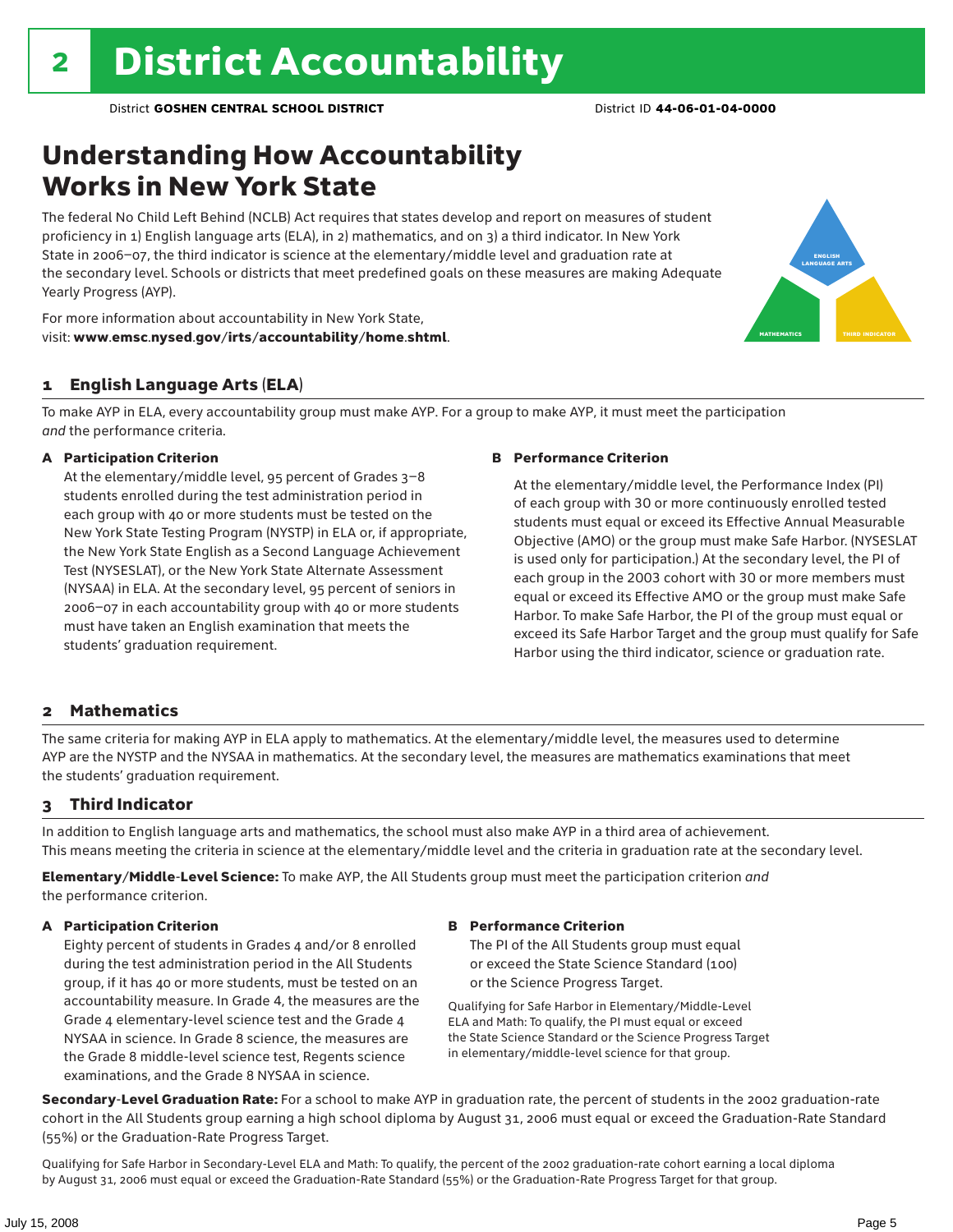## Useful Terms for Understanding Accountability

### Accountability Cohort for English

#### and Mathematics

The 2003 school accountability cohort consists of all students who first entered Grade 9 anywhere in the 2003–04 school year, and all ungraded students with disabilities who reached their seventeenth birthday in the 2003–04 school year, who were enrolled on October 4, 2006 and did not transfer to a diploma granting program. Students who earned a high school equivalency diploma or were enrolled in an approved high school equivalency preparation program on June 30, 2007, are not included in the 2003 school accountability cohort. The 2003 district accountability cohort consists of all students in each school accountability cohort plus students who transferred within the district after BEDS day plus students who were placed outside the district by the Committee on Special Education or district administrators and who met the other requirements for cohort membership. Cohort is defined in Section 100.2 (p) (16) of the Commissioner's Regulations.

#### Adequate Yearly Progress (AYP)

Adequate Yearly Progress (AYP) indicates satisfactory progress by a district or a school toward the goal of proficiency for all students.

#### Annual Measurable Objective (AMO)

The Annual Measurable Objective (AMO) is the Performance Index (PI) value that signifies that an accountability group is making satisfactory progress toward the goal that 100 percent of students will be proficient in the State's learning standards for English language arts and mathematics by 2013–14. The AMO's for each grade level will be increased as specified in CR100.2(p)(14) and will reach 200 in 2013–14. (See Effective AMO for further information.)

#### Continuously Enrolled Students

At the elementary/middle level, continuously enrolled students are those enrolled in the school or district on BEDS day (usually the first Wednesday in October) of the school year until the test administration period. At the secondary level, all students who meet the criteria for inclusion in the accountability cohort are considered to be continuously enrolled.

#### Effective Annual Measurable Objective (Effective AMO)

The Effective Annual Measurable Objective (Effective AMO) is the Performance Index (PI) value that each accountability group within a school or district is expected to achieve to make Adequate Yearly Progress (AYP). The Effective AMO is the lowest PI that an accountability group of a given size can achieve in a subject for the group's PI not to be considered significantly different from the AMO for that subject. If an accountability group's PI equals or exceeds the Effective AMO, it is considered to have made AYP. A more complete definition of Effective AMO and a table showing the PI values that each group size must equal or exceed to make AYP are available at www.emsc.nysed.gov/irts.

#### Graduation-Rate Cohort

This term is defined on the graduation-rate accountability page.

#### Performance Index (PI)

Performance Index is a value from 0 to 200 that is assigned to an accountability group, indicating how that group performed on a required State test (or approved alternative) in English language arts, mathematics, or science. Student scores on the tests are converted to four performance levels, from Level 1 to Level 4. (See performance level definitions on the Overview Summary page.) At the elementary/middle level, the PI is calculated using the following equation:

100 × [(Count of Continuously Enrolled Tested Students Performing at Levels 2, 3, and 4 + the Count at Levels 3 and 4) ÷ Count of All Continuously Enrolled Tested Students]

At the secondary level, the PI is calculated using the following equation:

100 × [(Count of Cohort Members Performing at Levels 2, 3, and  $4 +$  the Count at Levels 3 and  $4) \div$  Count of All Cohort Members]

A list of tests used to measure student performance for accountability is available at www.emsc.nysed.gov/irts.

#### Progress Target

For accountability groups below the State Standard in science or graduation rate, the Progress Target is an alternate method for making Adequate Yearly Progress (AYP) or qualifying for Safe Harbor in English language arts and mathematics based on improvement over the previous year's performance.

#### Safe Harbor

Safe Harbor provides an alternate means to demonstrate Adequate Yearly Progress (AYP) for accountability groups that do not achieve their Effective Annual Measurable Objectives (AMOs) in English or mathematics.

#### Safe Harbor Targets

The 2006–07 safe harbor targets were calculated using the following equation:

2005–06 PI + (200 – the 2005–06 PI) × 0.10

#### Science Progress Target

The elementary/middle-level 2006–07 Science Progress Target is calculated by adding one point to the 2005–06 PI. The 2007–08 Science Progress Target is calculated by adding one point to the 2006–07 PI. The 2006–07 target is provided for groups whose PI was below the State Science Standard in 2006–07.

#### Science Standard

The criterion value that represents a minimally satisfactory performance in science. In 2006–07, the State Science Standard at the elementary/middle level is a Performance Index (PI) of 100. The Commissioner may raise the State Science Standard at his discretion in future years.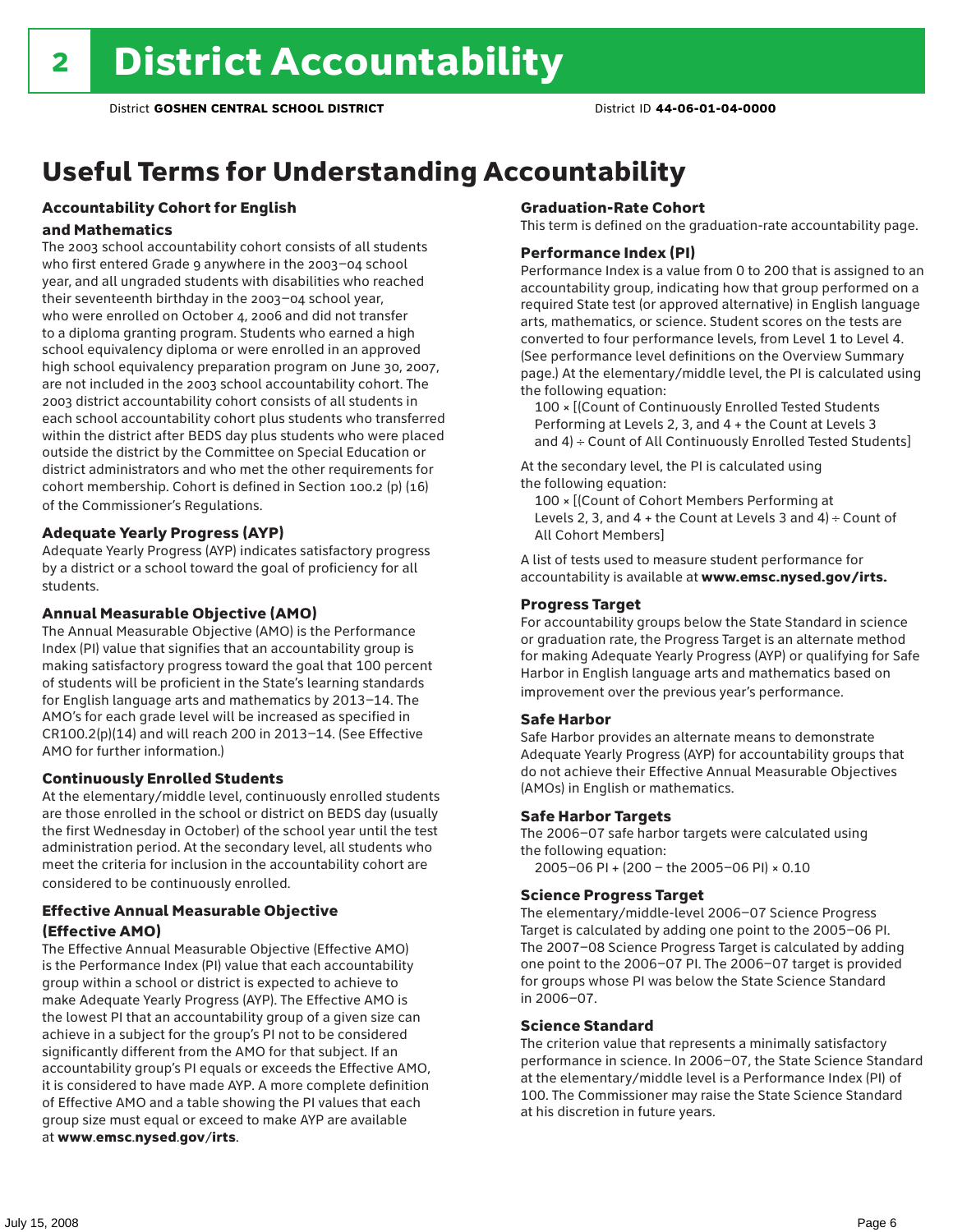### Understanding Your District Accountability Status

The list below defines the district status categories applied to each accountability measure under New York State's district accountability system, which is divided into a Federal Title I component and a State component. Accountability measures for districts are English language arts (ELA), mathematics, elementary/middle-level science, and graduation rate. A district may be assigned a different status for different accountability measures. The overall status of a district is the status assigned to the district for the accountability measure with the most advanced designation in the hierarchy. If the district receives Title I funds, it is the most advanced designation in the Title I hierarchy, unless the district is in good standing under Title I but identified as DRAP under the State hierarchy. A district that does not receive Title I funding in a school year does not have a federal status in that year; however, all districts receive a state status even if they do not receive Title I funding. Consequences for districts not in good standing can be found at: www.emsc.nysed.gov/irts/school-accountability/about.shtml.

#### Federal Title I Status

(Applies to all New York State districts receiving Title I funds)

New York State Status (Applies to New York State districts)

**District Requiring Academic Progress (Year 2)** 

District Requiring Academic Progress (Year 3)

**District Requiring Academic Progress (Year 4)** 

the following year.

the following year.

the following year.

A District Requiring Academic Progress (Year 1) that does not make AYP on the accountability measure for which it was identified is considered a District Requiring Academic Progress (Year 2) for

A District Requiring Academic Progress (Year 2) that does not make AYP on the accountability measure for which it was identified is considered a District Requiring Academic Progress (Year 3) for

A District Requiring Academic Progress (Year 3) that does not make AYP on the accountability measure for which it was identified is considered a District Requiring Academic Progress (Year 4) for

#### District in Good Standing A district is considered to be in good standing if it has not been identified as a District in Need of Improvement or a District Requiring Academic Progress. ◆ District in Need of Improvement (Year 1) **District Requiring Academic Progress (Year 1)** A district that has not made AYP for two consecutive years A district that has not made AYP on the same accountability on the same accountability measure is considered a District measure for two consecutive years is considered a District Requiring in Need of Improvement (Year 1) for the following year, if it Academic Progress (Year 1) for the following year. continues to receive Title I funds.

District in Need of Improvement (Year 2) A District in Need of Improvement (Year 1) that does not make AYP on the accountability measure for which it was identified is considered a District in Need of Improvement (Year 2) for the following year, if it continues to receive Title I funds.

District in Need of Improvement (Year 3) A District in Need of Improvement (Year 2) that does not make AYP on the accountability measure for which it was identified is considered a District in Need of Improvement (Year 3) for the following year, if it continues to receive Title I funds.

◆ District in Need of Improvement (Year 4) A District in Need of Improvement (Year 3) that does not make AYP on the accountability measure for which it was identified is considered a District in Need of Improvement (Year 4) for the following year, if it continues to receive Title I funds.

 $\blacktriangle$  District in Need of Improvement (Year 5 and above) A District in Need of Improvement (Year 4 and above) that does not make AYP on the accountability measure for which it was identified is considered a District in Need of Improvement (Year 5 and above) for the following year, if it continues to receive Title I funds.

■ District Requiring Academic Progress (Year 5 and above) A District Requiring Academic Progress (Year 4 and above) that

does not make AYP on the accountability measure for which it was identified is considered a District Requiring Academic Progress (Year 5 and above) for the following year.

Pending - A district's status is "Pending" if the district requires special evaluation procedures and they have not yet been completed.

 $\mathcal{C}^{\mathcal{A}}$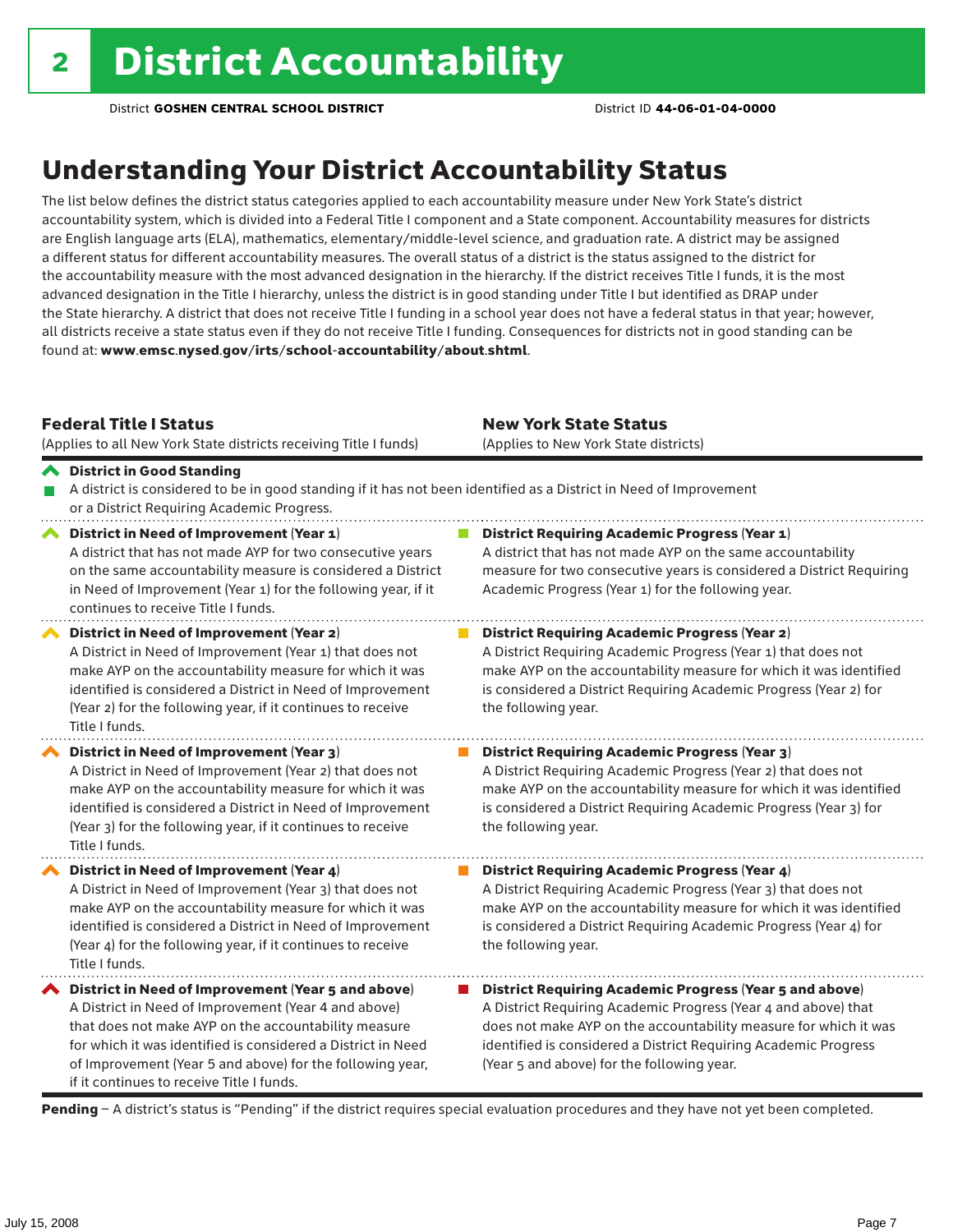# <sup>2</sup> District Accountability

District **GOSHEN CENTRAL SCHOOL DISTRICT** District ID **44-06-01-04-0000**

### Summary

| <b>Overall Accountability</b><br>Status (2007-08) | <b>Good Standing</b> |                                                           |             |         |                                       |  |  |
|---------------------------------------------------|----------------------|-----------------------------------------------------------|-------------|---------|---------------------------------------|--|--|
|                                                   | ELA                  | Good Standing                                             |             | Science | Good Standing                         |  |  |
|                                                   | Math                 | Good Standing                                             |             |         | Graduation Rate <a> Good Standing</a> |  |  |
| <b>Title I Part A Funding</b>                     |                      | <b>Years the District Received Title I Part A Funding</b> |             |         |                                       |  |  |
|                                                   | $2005 - 06$          |                                                           | $2006 - 07$ |         | $2007 - 08$                           |  |  |
|                                                   | YES                  |                                                           | YES         |         | <b>YES</b>                            |  |  |

#### On which accountability measures did this district make Adequate Yearly Progress (AYP) and which groups made AYP on each measure?

|                                                     | <b>Elementary/Middle Level</b> |             |               | <b>Secondary Level</b> |               |                        |  |
|-----------------------------------------------------|--------------------------------|-------------|---------------|------------------------|---------------|------------------------|--|
|                                                     | English                        |             |               | English                |               |                        |  |
| <b>Student Groups</b>                               | Language Arts                  | Mathematics | Science       | Language Arts          | Mathematics   | <b>Graduation Rate</b> |  |
| <b>All Students</b>                                 | v                              | V           | V             |                        | V             | V                      |  |
| <b>Ethnicity</b>                                    |                                |             |               |                        |               |                        |  |
| American Indian or Alaska Native                    |                                |             |               |                        |               |                        |  |
| <b>Black or African American</b>                    |                                |             |               |                        |               |                        |  |
| Hispanic or Latino                                  |                                |             |               |                        |               |                        |  |
| Asian or Native<br>Hawaiian/Other Pacific Islander  |                                |             |               |                        |               |                        |  |
| White                                               |                                | v           |               |                        |               |                        |  |
| Multiracial                                         |                                |             |               |                        |               |                        |  |
| <b>Other Groups</b>                                 |                                |             |               |                        |               |                        |  |
| <b>Students with Disabilities</b>                   | $\mathbf{V}_{\text{SH}}$       | ✔           |               |                        |               |                        |  |
| Limited English Proficient                          |                                |             |               |                        |               |                        |  |
| Economically Disadvantaged                          |                                | V           |               |                        |               |                        |  |
| <b>Student groups making</b><br>AYP in each subject | $V$ 7 of 7                     | $V$ 7 of 7  | $\vee$ 1 of 1 | $\vee$ 2 of 2          | $\vee$ 2 of 2 | $\vee$ 1 of 1          |  |

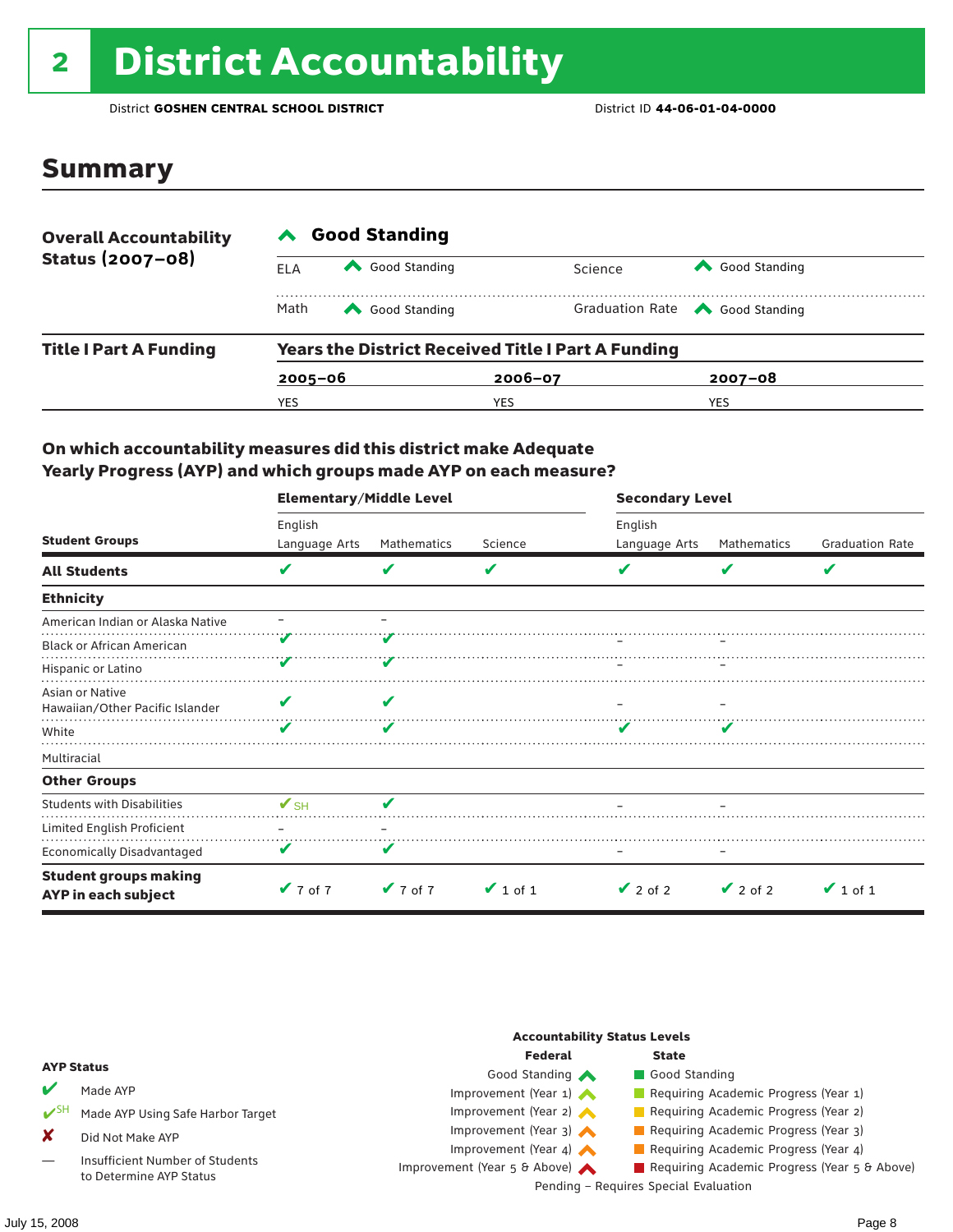## **Elementary/Middle-Level English Language Arts**

| <b>Accountability Status</b><br>for This Subject<br>$(2007 - 08)$ | ▰      | Good Standing                                            |
|-------------------------------------------------------------------|--------|----------------------------------------------------------|
| <b>Accountability Measures</b>                                    | 7 of 7 | Student groups making AYP in English Language Arts       |
|                                                                   |        | Made AYP                                                 |
| <b>Prospective Status</b>                                         |        | This district will be in good standing in 2008-09. [201] |

#### How did students in each accountability group perform on **elementary/middle-level English Language Arts accountability measures?**

|                                                            | Participation $2$<br><b>AYP</b> |           |            | Test Performance <sup>3</sup> |             | <b>Performance Objectives</b> |                    |             |
|------------------------------------------------------------|---------------------------------|-----------|------------|-------------------------------|-------------|-------------------------------|--------------------|-------------|
| <b>Student Group</b>                                       |                                 | Met       | Percentage | Met                           | Performance | Effective                     | Safe Harbor Target |             |
| (Total: Continuous Enrollment) <sup>1</sup>                | <b>Status</b>                   | Criterion | Tested     | Criterion                     | Index       | AMO                           | 2006-07            | $2007 - 08$ |
| <b>All Students (1345:1325)</b>                            | V                               | V         | 100%       | V                             | 172         | 119                           |                    |             |
| <b>Ethnicity</b>                                           |                                 |           |            |                               |             |                               |                    |             |
| American Indian or Alaska Native<br>(4:4)                  |                                 |           |            |                               |             |                               |                    |             |
| <b>Black or African American</b><br>(65:63)                | ✔                               | V         | 100%       | V                             | 159         | 110                           |                    |             |
| Hispanic or Latino (136:128)                               | V                               | V         | 97%        | V                             | 152         | 113                           |                    |             |
| Asian or Native Hawaiian/Other Pacific<br>Islander (37:37) | ✔                               |           |            | V                             | 176         | 106                           |                    |             |
| White (1103:1093)                                          | V                               | V         | 100%       | V                             | 175         | 119                           |                    |             |
| Multiracial (0:0)                                          |                                 |           |            |                               |             |                               |                    |             |
| <b>Other Groups</b>                                        |                                 |           |            |                               |             |                               |                    |             |
| Students with Disabilities <sup>4</sup><br>(153:150)       | $\mathbf{V}_{\text{SH}}$        | V         | 100%       | $\mathbf{V}$ SH               | 105         | 114                           | 97                 | 115         |
| Limited English Proficient <sup>5</sup><br>(27:23)         |                                 |           |            |                               |             |                               |                    |             |
| <b>Economically Disadvantaged</b><br>(158:155)             | V                               | V         | 99%        | V                             | 137         | 114                           |                    |             |
| <b>Final AYP Determination</b>                             | $V$ 7 of 7                      |           |            |                               |             |                               |                    |             |

#### **NOTES**

<sup>1</sup> These data show the count of students enrolled during the test administration period (used for Participation) followed by the count of continuously enrolled tested students (used for Performance). For accountability calculations,

- students who were excused from testing for medical reasons are not included in the enrollment count.<br>2 Groups with fewer than 40 students enrolled during the test administration period are not required to meet the participation criterion. If the participation rate of a group fell below 95 percent in 2006–07, the enrollment shown is the sum of 2005–06 and 2006–07 enrollments and the percent tested is the weighted average
- of the participation rates over those two years.<br><sup>3</sup> For districts with fewer than 30 continuously enrolled tested students in the All Students group in 2006–07, data for 2005–06 and 2006–07 were combined to determine counts and PIs. For districts with 30 or more continuously enrolled students in the All Students group in 2006–07, student groups with fewer than 30
- continuously enrolled tested students are not required to meet the performance criterion. <sup>4</sup> If the district failed to make AYP solely because of the performance of students with disabilities, met the 95% participation requirement for this group, and would meet or exceed the AMO for this subject if 34 points were
- added to the PI, then the district is considered to have made AYP for students with disabilities.<br><sup>5</sup> If the count of LEP students is equal to or greater than 30, former LEP students are also included in the performance calculations.

#### AYP Status

- Made AYP
- ✔SH Made AYP Using Safe Harbor Target
- X Did Not Make AYP
- Insufficient Number of Students to Determine AYP Status

July 15, 2008 Page 9 ‡ This student group did not make AYP in science; therefore, it did not qualify for Safe Harbor.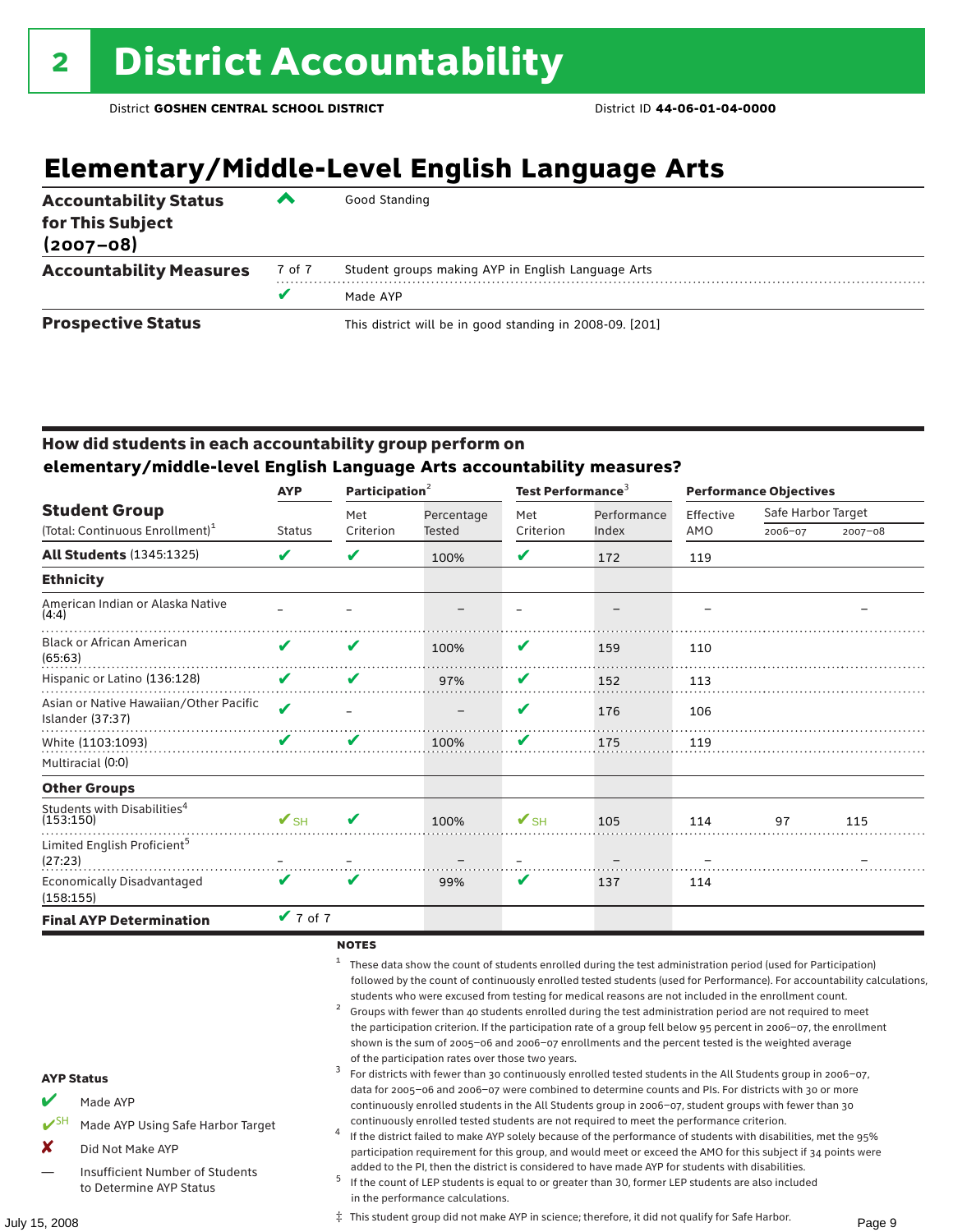### **Elementary/Middle-Level Mathematics**

| <b>Accountability Status</b><br>for This Subject<br>$(2007 - 08)$ | ▰      | Good Standing                                            |
|-------------------------------------------------------------------|--------|----------------------------------------------------------|
| <b>Accountability Measures</b>                                    | 7 of 7 | Student groups making AYP in Mathematics                 |
|                                                                   | v      | Made AYP                                                 |
| <b>Prospective Status</b>                                         |        | This district will be in good standing in 2008-09. [201] |

#### How did students in each accountability group perform on **elementary/middle-level Mathematics accountability measures?**

|                                                            | <b>AYP</b>    | Participation $2$ |                      | Test Performance <sup>3</sup> |                      | <b>Performance Objectives</b> |                    |             |
|------------------------------------------------------------|---------------|-------------------|----------------------|-------------------------------|----------------------|-------------------------------|--------------------|-------------|
| <b>Student Group</b>                                       | <b>Status</b> | Met<br>Criterion  | Percentage<br>Tested | Met<br>Criterion              | Performance<br>Index | Effective<br>AMO              | Safe Harbor Target |             |
| (Total: Continuous Enrollment) <sup>1</sup>                |               |                   |                      |                               |                      |                               | 2006-07            | $2007 - 08$ |
| <b>All Students (1354:1322)</b>                            | ✔             | V                 | 100%                 | V                             | 174                  | 83                            |                    |             |
| <b>Ethnicity</b>                                           |               |                   |                      |                               |                      |                               |                    |             |
| American Indian or Alaska Native<br>(4:4)                  |               |                   |                      |                               |                      |                               |                    |             |
| <b>Black or African American</b><br>(66:63)                | ✔             | v                 | 100%                 | V                             | 152                  | 74                            |                    |             |
| Hispanic or Latino (143:130)                               | V             | v                 | 100%                 | V                             | 155                  | 77                            |                    |             |
| Asian or Native Hawaiian/Other Pacific<br>Islander (37:37) | $\mathbf{v}$  |                   |                      | V                             | 195                  | 70                            |                    |             |
| White (1104:1088)                                          |               |                   | 100%                 | V                             | 177                  | 83                            |                    |             |
| Multiracial (0:0)                                          |               |                   |                      |                               |                      |                               |                    |             |
| <b>Other Groups</b>                                        |               |                   |                      |                               |                      |                               |                    |             |
| Students with Disabilities <sup>4</sup><br>(156:149)       | ✔             | ✔                 | 99%                  | v                             | 100                  | 77                            |                    |             |
| Limited English Proficient <sup>5</sup><br>(32:25)         |               |                   |                      |                               |                      |                               |                    |             |
| <b>Economically Disadvantaged</b><br>(158:154)             | V             | V                 | 99%                  | V                             | 136                  | 78                            |                    |             |
| <b>Final AYP Determination</b>                             | $V$ 7 of 7    |                   |                      |                               |                      |                               |                    |             |

#### **NOTES**

<sup>1</sup> These data show the count of students enrolled during the test administration period (used for Participation) followed by the count of continuously enrolled tested students (used for Performance). For accountability calculations,

- students who were excused from testing for medical reasons are not included in the enrollment count.<br>2 Groups with fewer than 40 students enrolled during the test administration period are not required to meet the participation criterion. If the participation rate of a group fell below 95 percent in 2006–07, the enrollment shown is the sum of 2005–06 and 2006–07 enrollments and the percent tested is the weighted average
- of the participation rates over those two years.<br><sup>3</sup> For districts with fewer than 30 continuously enrolled tested students in the All Students group in 2006–07, data for 2005–06 and 2006–07 were combined to determine counts and PIs. For districts with 30 or more continuously enrolled students in the All Students group in 2006–07, student groups with fewer than 30
- continuously enrolled tested students are not required to meet the performance criterion. <sup>4</sup> If the district failed to make AYP solely because of the performance of students with disabilities, met the 95% participation requirement for this group, and would meet or exceed the AMO for this subject if 34 points were
- added to the PI, then the district is considered to have made AYP for students with disabilities.<br><sup>5</sup> If the count of LEP students is equal to or greater than 30, former LEP students are also included in the performance calculations.

#### AYP Status

- Made AYP
- ✔SH Made AYP Using Safe Harbor Target
- X Did Not Make AYP
- Insufficient Number of Students to Determine AYP Status

July 15, 2008 Page 10 ‡ This student group did not make AYP in science; therefore, it did not qualify for Safe Harbor.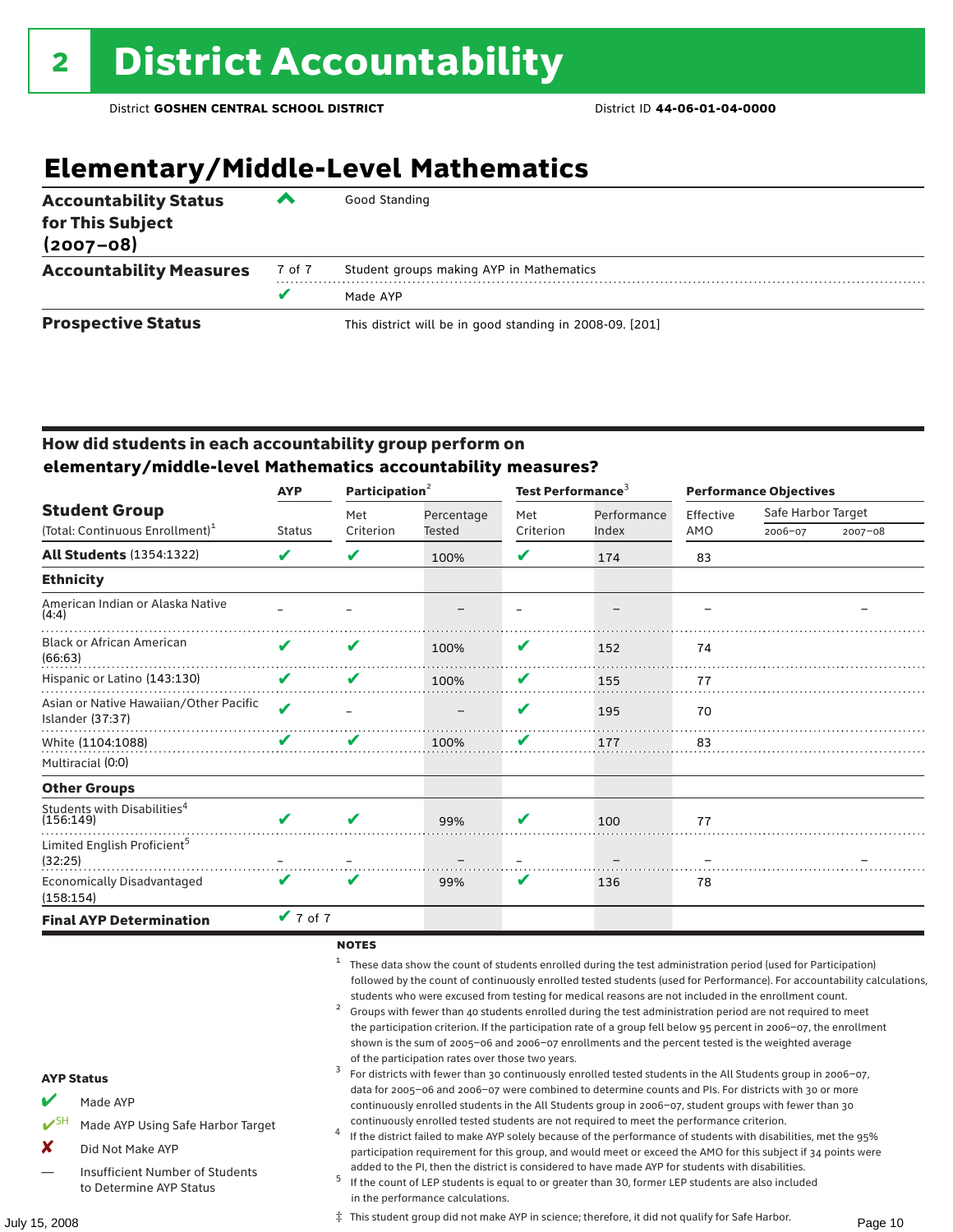### Elementary/Middle-Level Science

| <b>Accountability Status</b><br>for This Subject<br>$(2007 - 08)$ | ◚      | Good Standing                                            |
|-------------------------------------------------------------------|--------|----------------------------------------------------------|
| <b>Accountability Measures</b>                                    | 1 of 1 | Student groups making AYP in Science                     |
|                                                                   | v      | Made AYP                                                 |
| <b>Prospective Status</b>                                         |        | This district will be in good standing in 2008-09. [201] |

#### How did students in each accountability group perform on elementary/middle-level science accountability measures?

|                                                                                                                     | Participation <sup>2</sup><br>Test Performance <sup>3</sup><br><b>AYP</b> |                                                     |                                           | <b>Performance Objectives</b>                                          |                          |                                                                                                                                                                                                                                                                                                                                                                                                                                                                                                                                                                                                                                                                                                                                                                                                                                                                                                                                 |                          |                 |             |
|---------------------------------------------------------------------------------------------------------------------|---------------------------------------------------------------------------|-----------------------------------------------------|-------------------------------------------|------------------------------------------------------------------------|--------------------------|---------------------------------------------------------------------------------------------------------------------------------------------------------------------------------------------------------------------------------------------------------------------------------------------------------------------------------------------------------------------------------------------------------------------------------------------------------------------------------------------------------------------------------------------------------------------------------------------------------------------------------------------------------------------------------------------------------------------------------------------------------------------------------------------------------------------------------------------------------------------------------------------------------------------------------|--------------------------|-----------------|-------------|
| <b>Student Group</b>                                                                                                |                                                                           | Safe Harbor                                         | Met                                       | Percentage                                                             | Met                      | Performance                                                                                                                                                                                                                                                                                                                                                                                                                                                                                                                                                                                                                                                                                                                                                                                                                                                                                                                     | State                    | Progress Target |             |
| (Total: Continuous Enrollment) <sup>1</sup>                                                                         |                                                                           | Status Qualification                                | Criterion                                 | Tested                                                                 | Criterion                | Index                                                                                                                                                                                                                                                                                                                                                                                                                                                                                                                                                                                                                                                                                                                                                                                                                                                                                                                           | Standard                 | 2006-07         | $2007 - 08$ |
| <b>All Students (465:394)</b>                                                                                       | V                                                                         | Qualified                                           | V                                         | 86%                                                                    | V                        | 186                                                                                                                                                                                                                                                                                                                                                                                                                                                                                                                                                                                                                                                                                                                                                                                                                                                                                                                             | 100                      |                 |             |
| <b>Ethnicity</b>                                                                                                    |                                                                           |                                                     |                                           |                                                                        |                          |                                                                                                                                                                                                                                                                                                                                                                                                                                                                                                                                                                                                                                                                                                                                                                                                                                                                                                                                 |                          |                 |             |
| American Indian or Alaska Native<br>(3:3)                                                                           |                                                                           |                                                     |                                           |                                                                        | $\overline{\phantom{0}}$ |                                                                                                                                                                                                                                                                                                                                                                                                                                                                                                                                                                                                                                                                                                                                                                                                                                                                                                                                 | $\overline{\phantom{0}}$ |                 |             |
| <b>Black or African American</b><br>(25:21)                                                                         |                                                                           |                                                     |                                           |                                                                        |                          |                                                                                                                                                                                                                                                                                                                                                                                                                                                                                                                                                                                                                                                                                                                                                                                                                                                                                                                                 |                          |                 |             |
| Hispanic or Latino (42:34)                                                                                          |                                                                           | Oualified                                           | V                                         | 88%                                                                    |                          | 168                                                                                                                                                                                                                                                                                                                                                                                                                                                                                                                                                                                                                                                                                                                                                                                                                                                                                                                             | 100                      |                 |             |
| Asian or Native Hawaiian/Other Pacific<br>Islander (11:7)                                                           |                                                                           |                                                     |                                           |                                                                        |                          |                                                                                                                                                                                                                                                                                                                                                                                                                                                                                                                                                                                                                                                                                                                                                                                                                                                                                                                                 |                          |                 |             |
| White (384:329)                                                                                                     |                                                                           | Oualified                                           |                                           | 86%                                                                    |                          | 187                                                                                                                                                                                                                                                                                                                                                                                                                                                                                                                                                                                                                                                                                                                                                                                                                                                                                                                             | 100                      |                 |             |
| Multiracial (0:0)                                                                                                   |                                                                           |                                                     |                                           |                                                                        |                          |                                                                                                                                                                                                                                                                                                                                                                                                                                                                                                                                                                                                                                                                                                                                                                                                                                                                                                                                 |                          |                 |             |
| <b>Other Groups</b>                                                                                                 |                                                                           |                                                     |                                           |                                                                        |                          |                                                                                                                                                                                                                                                                                                                                                                                                                                                                                                                                                                                                                                                                                                                                                                                                                                                                                                                                 |                          |                 |             |
| <b>Students with Disabilities</b><br>(58:55)                                                                        |                                                                           | Oualified                                           |                                           | 95%                                                                    | V                        | 162                                                                                                                                                                                                                                                                                                                                                                                                                                                                                                                                                                                                                                                                                                                                                                                                                                                                                                                             | 100                      |                 |             |
| Limited English Proficient <sup>4</sup><br>(6:4)                                                                    |                                                                           |                                                     |                                           |                                                                        |                          |                                                                                                                                                                                                                                                                                                                                                                                                                                                                                                                                                                                                                                                                                                                                                                                                                                                                                                                                 |                          |                 |             |
| <b>Economically Disadvantaged</b><br>(44:40)                                                                        |                                                                           | Qualified                                           | V                                         | 91%                                                                    | V                        | 163                                                                                                                                                                                                                                                                                                                                                                                                                                                                                                                                                                                                                                                                                                                                                                                                                                                                                                                             | 100                      |                 |             |
| <b>Final AYP Determination</b>                                                                                      | $\overline{V}$ 1 of 1                                                     |                                                     |                                           |                                                                        |                          |                                                                                                                                                                                                                                                                                                                                                                                                                                                                                                                                                                                                                                                                                                                                                                                                                                                                                                                                 |                          |                 |             |
| <b>AYP Status</b><br>V<br>Made AYP<br>$V^{\text{SH}}$<br>Made AYP Using Safe Harbor Target<br>X<br>Did Not Make AYP |                                                                           | <b>NOTES</b><br>$\mathbf{1}$<br>$\overline{a}$<br>3 | participation rates over those two years. | and 2006-07 were combined to determine counts and performance indices. |                          | These data show the count of students enrolled during the test administration period (used for Participation)<br>followed by the count of continuously enrolled tested students (used for Performance). For accountability calculations,<br>students who were excused from testing for medical reasons are not included in the enrollment count.<br>Groups with fewer than 40 students enrolled during the test administration period are not required to meet<br>the participation criterion. If the participation rate of a group fell below 80 percent in 2006-07, the enrollment<br>shown is the sum of 2005-06 and 2006-07 enrollments and the percent tested is the weighted average of the<br>Groups with fewer than 30 continuously enrolled tested students are not required to meet the performance<br>criterion. For districts with fewer than 30 continuously enrolled tested students in 2006-07, data for 2005-06 |                          |                 |             |
| Insufficient Number of Students<br>to Determine AYP Status                                                          |                                                                           |                                                     | in the performance calculations.          |                                                                        |                          | If the count of LEP students is equal to or greater than 30, former LEP students are also included                                                                                                                                                                                                                                                                                                                                                                                                                                                                                                                                                                                                                                                                                                                                                                                                                              |                          |                 |             |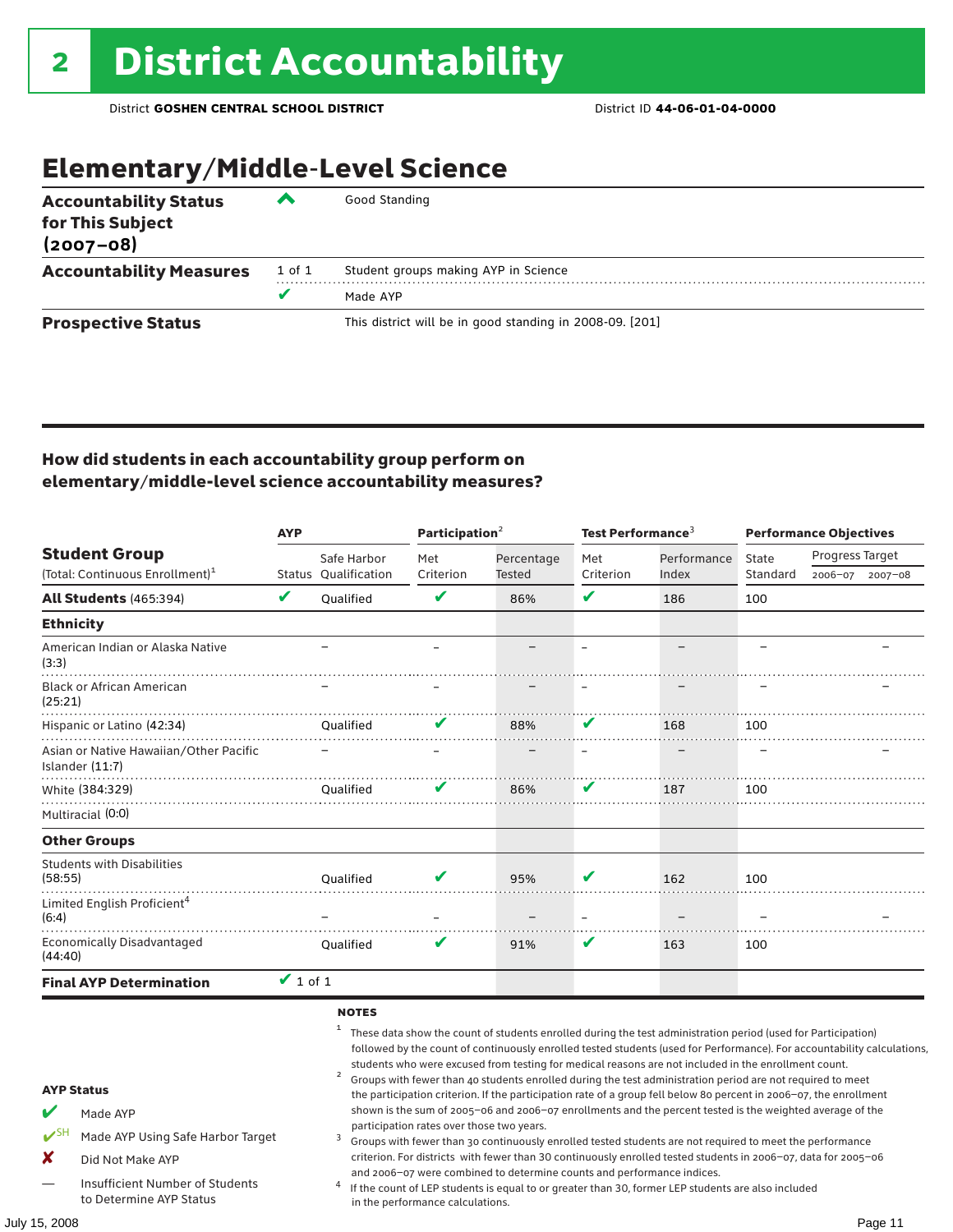### **Secondary-Level English Language Arts**

| <b>Accountability Status</b><br>for This Subject<br>$(2007 - 08)$ | ▰      | Good Standing                                            |
|-------------------------------------------------------------------|--------|----------------------------------------------------------|
| <b>Accountability Measures</b>                                    | 2 of 2 | Student groups making AYP in English Language Arts       |
|                                                                   |        | Made AYP                                                 |
| <b>Prospective Status</b>                                         |        | This district will be in good standing in 2008-09. [201] |

#### How did students in each accountability group perform on **secondary-level English Language Arts accountability measures?**

|                                              | <b>AYP</b>    | Participation <sup>2</sup> |               | Test Performance <sup>3</sup> |             | <b>Performance Objectives</b> |                    |             |
|----------------------------------------------|---------------|----------------------------|---------------|-------------------------------|-------------|-------------------------------|--------------------|-------------|
| <b>Student Group</b>                         |               | Met                        | Percentage    | Met                           | Performance | Effective                     | Safe Harbor Target |             |
| $(12th$ Graders: 2003 Cohort) <sup>1</sup>   | <b>Status</b> | Criterion                  | <b>Tested</b> | Criterion                     | Index       | AMO                           | 2006-07            | $2007 - 08$ |
| All Students (238:245)                       | V             | V                          | 97%           | V                             | 178         | 152                           |                    |             |
| <b>Ethnicity</b>                             |               |                            |               |                               |             |                               |                    |             |
| American Indian or Alaska Native<br>(0:0)    |               |                            |               |                               |             |                               |                    |             |
| <b>Black or African American</b>             |               |                            |               |                               |             |                               |                    |             |
| (13:15)                                      |               |                            |               |                               |             |                               |                    |             |
| Hispanic or Latino (19:19)                   |               |                            |               |                               |             |                               |                    |             |
| Asian or Native Hawaiian/Other Pacific       |               |                            |               |                               |             |                               |                    |             |
| Islander (6:6)                               |               |                            |               |                               |             |                               |                    |             |
| White (200:205)                              | $\mathbf{v}$  | ✔                          | 99%           | V                             | 182         | 151                           |                    |             |
| Multiracial (0:0)                            |               |                            |               |                               |             |                               |                    |             |
| <b>Other Groups</b>                          |               |                            |               |                               |             |                               |                    |             |
| <b>Students with Disabilities</b><br>(21:29) |               |                            |               |                               |             |                               |                    |             |
| Limited English Proficient <sup>4</sup>      |               |                            |               |                               |             |                               |                    |             |
| (0:0)                                        |               |                            |               |                               |             |                               |                    |             |
| <b>Economically Disadvantaged</b><br>(15:19) |               |                            |               |                               |             |                               |                    |             |
| <b>Final AYP Determination</b>               | $\vee$ 2 of 2 |                            |               |                               |             |                               |                    |             |



‡ This student group did not make AYP in graduation rate; therefore, it did not qualify for Safe Harbor.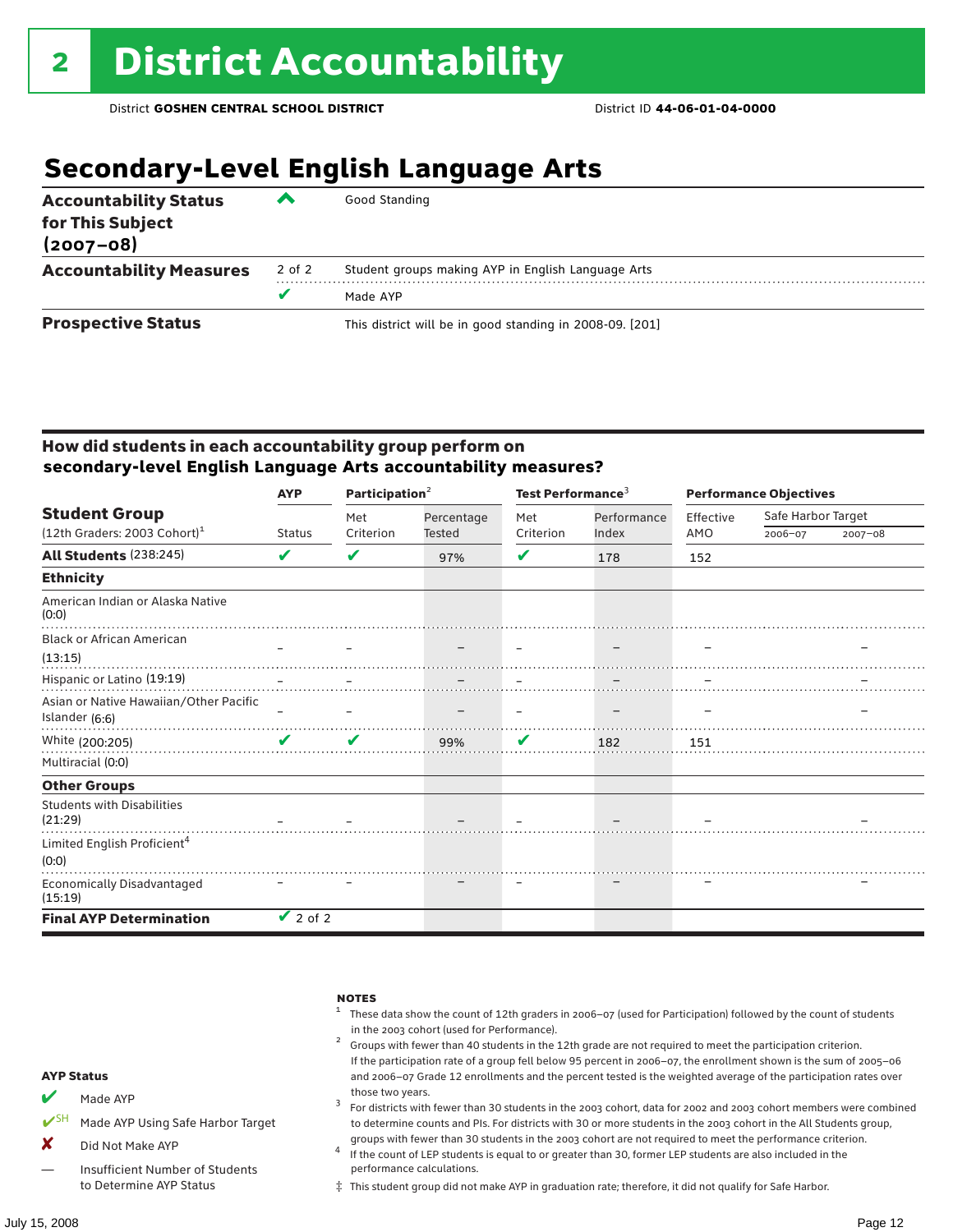### **Secondary-Level Mathematics**

| <b>Accountability Status</b><br>for This Subject<br>$(2007 - 08)$ | ▰      | Good Standing                                            |
|-------------------------------------------------------------------|--------|----------------------------------------------------------|
| <b>Accountability Measures</b>                                    | 2 of 2 | Student groups making AYP in Mathematics                 |
|                                                                   |        | Made AYP                                                 |
| <b>Prospective Status</b>                                         |        | This district will be in good standing in 2008-09. [201] |

#### How did students in each accountability group perform on **secondary-level Mathematics accountability measures?**

|                                                  | <b>AYP</b>    | Participation <sup>2</sup> |            | Test Performance <sup>3</sup> |             | <b>Performance Objectives</b> |                    |             |
|--------------------------------------------------|---------------|----------------------------|------------|-------------------------------|-------------|-------------------------------|--------------------|-------------|
| <b>Student Group</b>                             |               | Met                        | Percentage | Met                           | Performance | Effective                     | Safe Harbor Target |             |
| $(12th$ Graders: 2003 Cohort) <sup>1</sup>       | <b>Status</b> | Criterion                  | Tested     | Criterion                     | Index       | AMO                           | 2006-07            | $2007 - 08$ |
| All Students (238:245)                           | V             | V                          | 99%        | V                             | 176         | 145                           |                    |             |
| <b>Ethnicity</b>                                 |               |                            |            |                               |             |                               |                    |             |
| American Indian or Alaska Native<br>(0:0)        |               |                            |            |                               |             |                               |                    |             |
| <b>Black or African American</b>                 |               |                            |            |                               |             |                               |                    |             |
| (13:15)                                          |               |                            |            |                               |             |                               |                    |             |
| Hispanic or Latino (19:19)                       |               |                            |            |                               |             |                               |                    |             |
| Asian or Native Hawaiian/Other Pacific           |               |                            |            |                               |             |                               |                    |             |
| Islander (6:6)                                   |               |                            |            |                               |             |                               |                    |             |
| White (200:205)                                  | ✔             | V                          | 99%        | V                             | 180         | 144                           |                    |             |
| Multiracial (0:0)                                |               |                            |            |                               |             |                               |                    |             |
| <b>Other Groups</b>                              |               |                            |            |                               |             |                               |                    |             |
| <b>Students with Disabilities</b><br>(21:29)     |               |                            |            |                               |             |                               |                    |             |
| Limited English Proficient <sup>4</sup><br>(0:0) |               |                            |            |                               |             |                               |                    |             |
| Economically Disadvantaged<br>(15:19)            |               |                            |            |                               |             |                               |                    |             |
| <b>Final AYP Determination</b>                   | $\vee$ 2 of 2 |                            |            |                               |             |                               |                    |             |



‡ This student group did not make AYP in graduation rate; therefore, it did not qualify for Safe Harbor.

to Determine AYP Status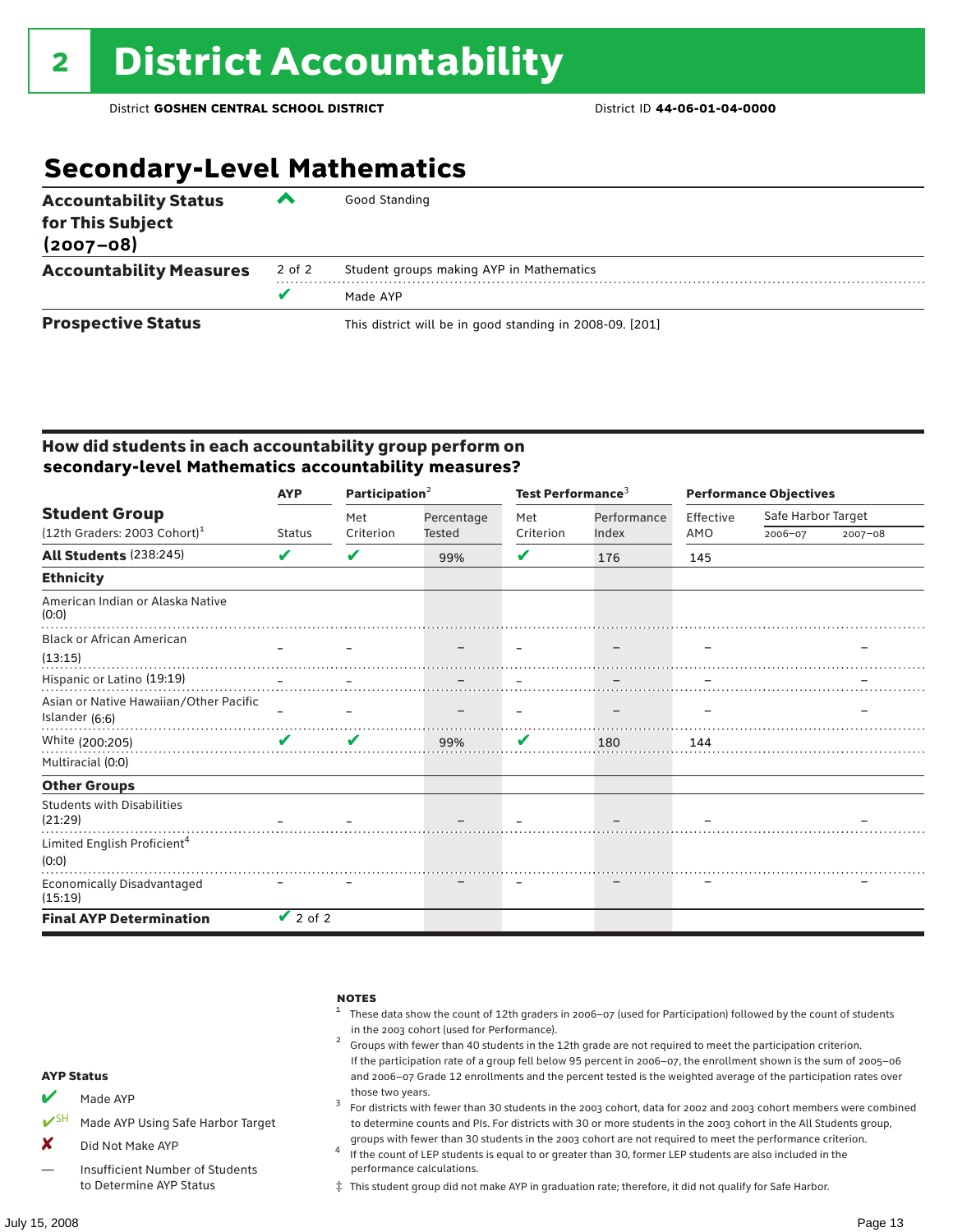### Graduation Rate

| <b>Accountability Status</b><br>for This Indicator<br>$(2007 - 08)$ | ‴      | Good Standing                                            |
|---------------------------------------------------------------------|--------|----------------------------------------------------------|
| <b>Accountability Measures</b>                                      | 1 of 1 | Student groups making AYP in Graduation Rate             |
|                                                                     | v      | Made AYP                                                 |
| <b>Prospective Status</b>                                           |        | This district will be in good standing in 2008-09. [201] |

#### How did students in each accountability group perform on graduation rate accountability measures?

|                                                           |               | <b>Graduation</b> |                   | <b>Objectives</b> |         |                 |
|-----------------------------------------------------------|---------------|-------------------|-------------------|-------------------|---------|-----------------|
| <b>Student Group</b>                                      |               | Met               | Graduation        | State             |         | Progress Target |
| (Cohort Count) <sup>1</sup>                               | AYP           | Criterion         | Rate <sup>2</sup> | Standard          | 2006-07 | 2007-08         |
| All Students (218)                                        | V             | V                 | 90%               | 55%               |         |                 |
| <b>Ethnicity</b>                                          |               |                   |                   |                   |         |                 |
| American Indian or<br>Alaska Native (0)                   |               |                   |                   |                   |         |                 |
| Black or African<br>American (17)                         |               |                   |                   |                   |         |                 |
| Hispanic or<br>Latino (21)                                |               |                   |                   |                   |         |                 |
| Asian or Native<br>Hawaiian/Other<br>Pacific Islander (5) |               |                   |                   |                   |         |                 |
| White (175)                                               |               | V                 | 93%               | 55%               |         |                 |
| Multiracial (0)                                           |               |                   | .                 |                   |         |                 |
| <b>Other Groups</b>                                       |               |                   |                   |                   |         |                 |
| Students with<br>Disabilities (21)                        |               |                   |                   |                   |         |                 |
| Limited English<br>Proficient <sup>3</sup> $(1)$          |               |                   |                   |                   |         |                 |
| Economically<br>Disadvantaged (13)                        |               |                   |                   |                   |         |                 |
| <b>Final AYP</b><br><b>Determination</b>                  | $\vee$ 1 of 1 |                   |                   |                   |         |                 |

#### **NOTES**

<sup>1</sup> Graduation-rate cohort for each year includes all students in the accountability cohort in the previous year plus all students excluded from that accountability cohort solely because they transferred to a high school equivalency preparation program, approved

under Commissioner's Regulations 100.7.<br>
Percentage of the 2002 cohort that earned a local or Regents diploma by August 31, 2006.<br>
<sup>3</sup> If the count of LEP students is equal to or greater than 30, former LEP students are a in the performance calculations.

### Graduation Rate Information

For a school or a district to make AYP in graduation rate, the percentage of 2002 graduation-rate cohort members earning a local or Regents diploma by August 31, 2006 for the "All Students" group must equal or exceed the Graduation-Rate Standard or the Graduation-Rate Progress Target for 2006–07.

The Graduation Rate Standard is the criterion value that represents a minimally satisfactory percentage of cohort members earning a local diploma. The State Graduation-Rate Standard for the 2002 cohort is 55 percent. The Commissioner may raise the Graduation-Rate Standard at his discretion in future years.

The 2006–07 Graduation-Rate Progress Target is calculated by adding one point to the percentage of the 2001 cohort earning a local or Regents diploma by August 31, 2005. The 2007–08 Graduation-Rate Progress Target is calculated by adding one point to the percentage of the 2002 cohort earning a local or Regents diploma by August 31, 2006. This target is provided for each group whose percentage earning a local or Regents diploma by August 31, 2006 is below the Graduation-Rate Standard in 2006–07 (55%). Groups with fewer than 30 cohort members are not subject to this criterion.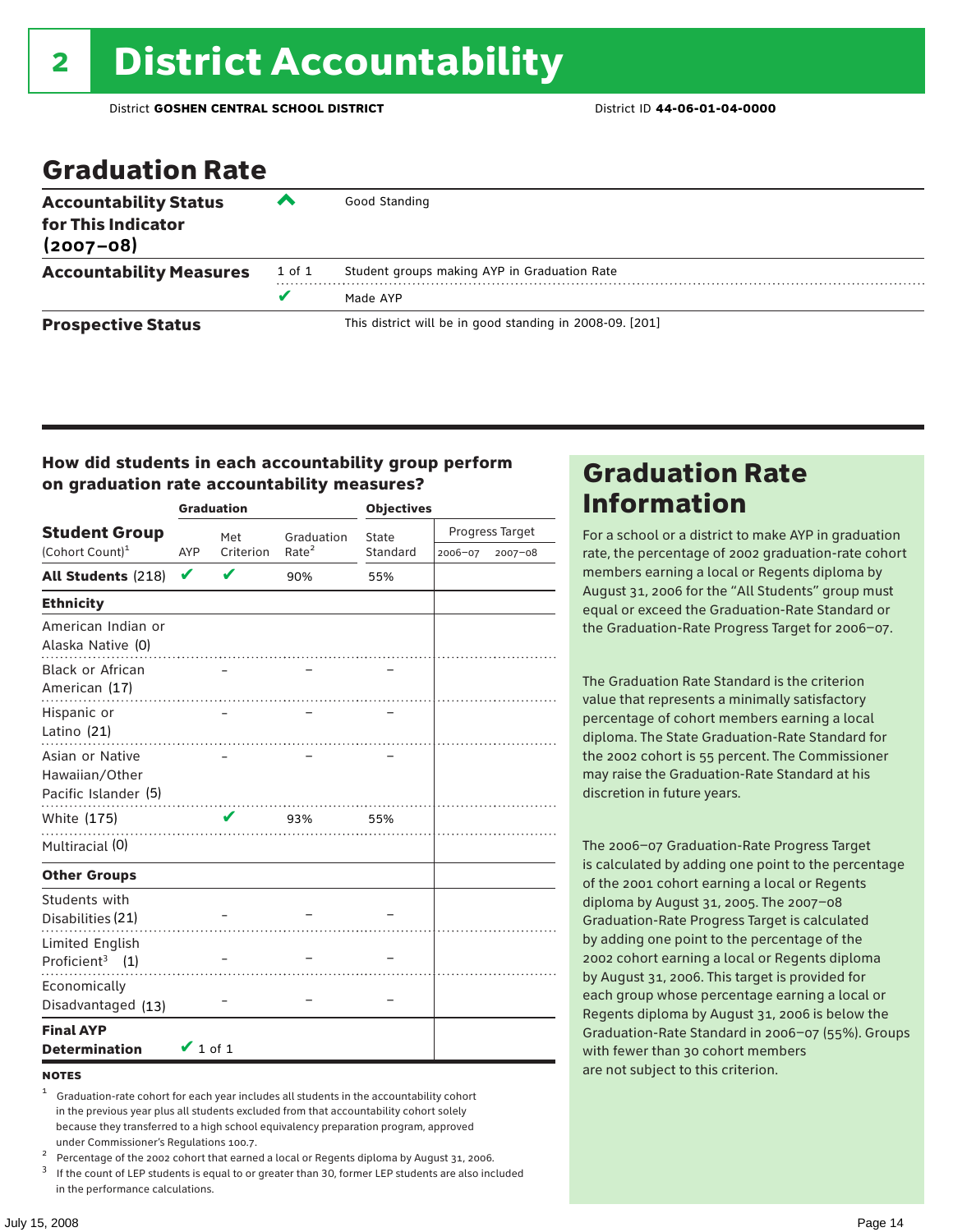### 2007–08 Accountability Status of Schools in Your District

This section lists all schools in your district by 2007–08 accountability status.

| <b>Federal Title I Status</b> |                                   | <b>New York State Status</b>      |  |
|-------------------------------|-----------------------------------|-----------------------------------|--|
|                               | Good Standing                     | Good Standing                     |  |
|                               | 3 schools identified 75% of total | 1 school identified 25% of total  |  |
|                               | C J HOOKER MIDDLE SCHOOL          | <b>GOSHEN CENTRAL HIGH SCHOOL</b> |  |
|                               | <b>GOSHEN INTERMEDIATE SCHOOL</b> |                                   |  |
|                               | SCOTCHTOWN AVENUE SCHOOL          |                                   |  |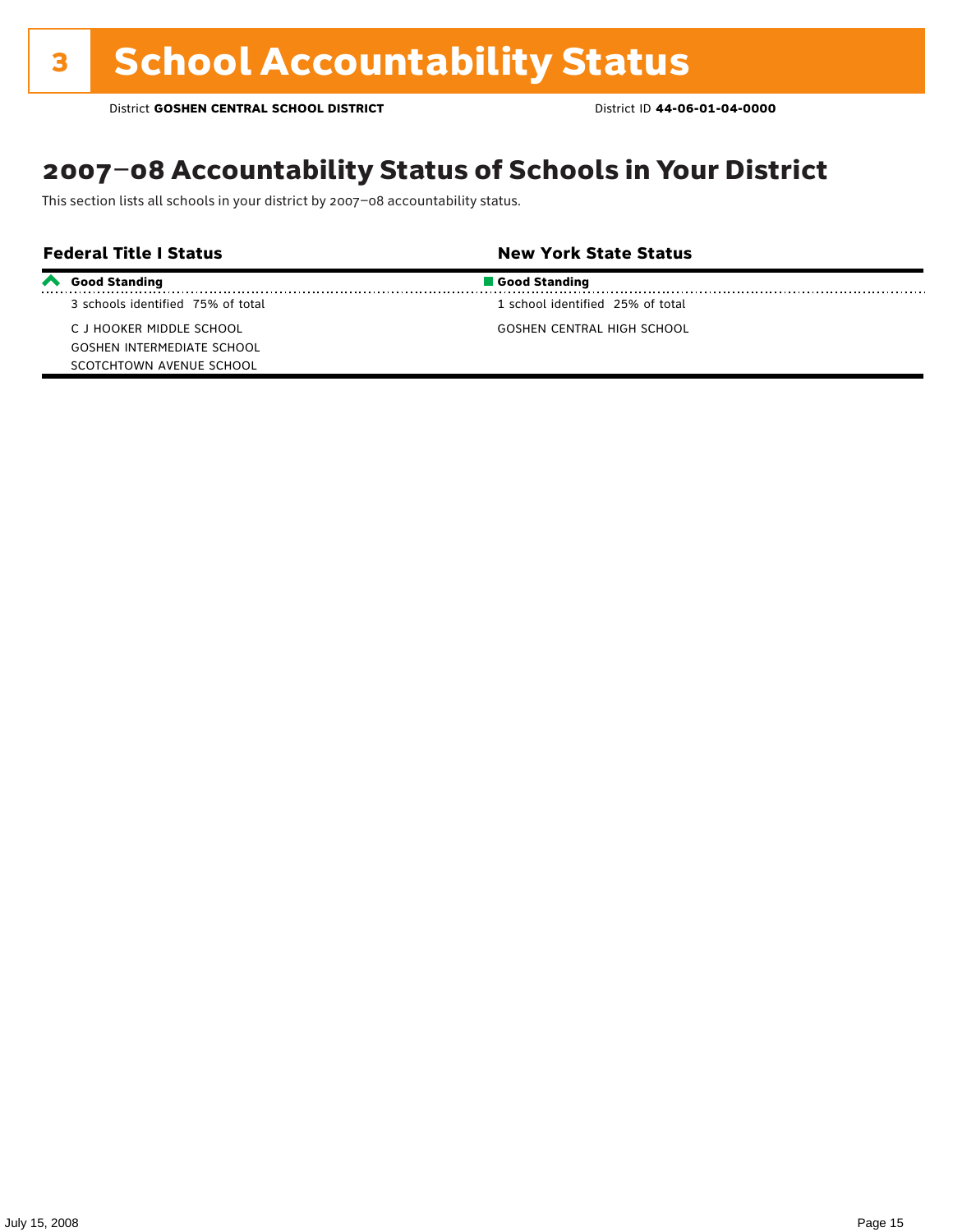### Summary of 2006–07 **District Performance**

Performance on the State assessments in English language arts, mathematics, and science at the elementary and middle levels is reported in terms of mean scores and the percentage of tested students scoring at or above Level 2, Level 3, and Level 4. Performance on the State assessments in ELA and mathematics at the secondary level is reported in terms of the percentage of students in a cohort scoring at these levels.

|                              |     | Percentage of students that<br>scored at or above Level 3 |     | Total<br><b>Tested</b> |                      |
|------------------------------|-----|-----------------------------------------------------------|-----|------------------------|----------------------|
| <b>English Language Arts</b> | 0%  |                                                           | 50% | 100%                   |                      |
| Grade 3                      | 76% |                                                           |     |                        | 194                  |
| Grade 4                      | 73% |                                                           |     |                        | 202                  |
| Grade 5                      | 73% |                                                           |     |                        | 219                  |
| Grade 6                      | 79% |                                                           |     |                        | 214                  |
| Grade 7                      | 74% |                                                           |     |                        | 246                  |
| Grade 8                      | 78% |                                                           |     |                        | 250                  |
| <b>Mathematics</b>           |     |                                                           |     |                        |                      |
| Grade 3                      | 87% |                                                           |     |                        | 197                  |
| Grade 4                      | 85% |                                                           |     |                        | 203                  |
| Grade 5                      | 80% |                                                           |     |                        | 222                  |
| Grade 6                      | 71% |                                                           |     |                        | 214                  |
| Grade 7                      | 76% |                                                           |     |                        | 248                  |
| Grade 8                      | 77% |                                                           |     |                        | 250                  |
| <b>Science</b>               |     |                                                           |     |                        |                      |
| Grade 4                      | 89% |                                                           |     |                        | 207                  |
| Grade 8                      | 85% |                                                           |     |                        | 186                  |
|                              |     | Percentage of students that<br>scored at or above Level 3 |     |                        | 2003 Total<br>Cohort |
| <b>Secondary Level</b>       | 0%  |                                                           | 50% | 100%                   |                      |

English 82% 261 Mathematics 79% 261

#### About the Performance Level Descriptors

#### Level 1: Not Meeting Learning Standards.

Student performance does not demonstrate an understanding of the content expected in the subject and grade level.

#### Level 2: Partially Meeting Learning Standards.

Student performance demonstrates a partial understanding of the content expected in the subject and grade level.

#### Level 3: Meeting Learning Standards.

Student performance demonstrates an understanding of the content expected in the subject and grade level.

#### Level 4: Meeting Learning Standards with Distinction.

Student performance demonstrates a thorough understanding of the content expected in the subject and grade level.

#### How are Need/Resource Capacity (N/RC) categories determined?

Districts are divided into high, average, and low need categories based on their ability to meet the special needs of their students with local resources. Districts in the high need category are subdivided into four categories based on enrollment size and, in some cases, number of students per square mile. More information about the categories can be found in the *Report to the Governor and the Legislature on the Educational Status of the State's Schools* at www.emsc.nysed.gov/irts.

In this section, this district's performance is compared with that of public schools statewide.

#### This District's N/RC Category:

#### **Average Need Districts**

This is a school district with average student needs in relation to district resource capacity.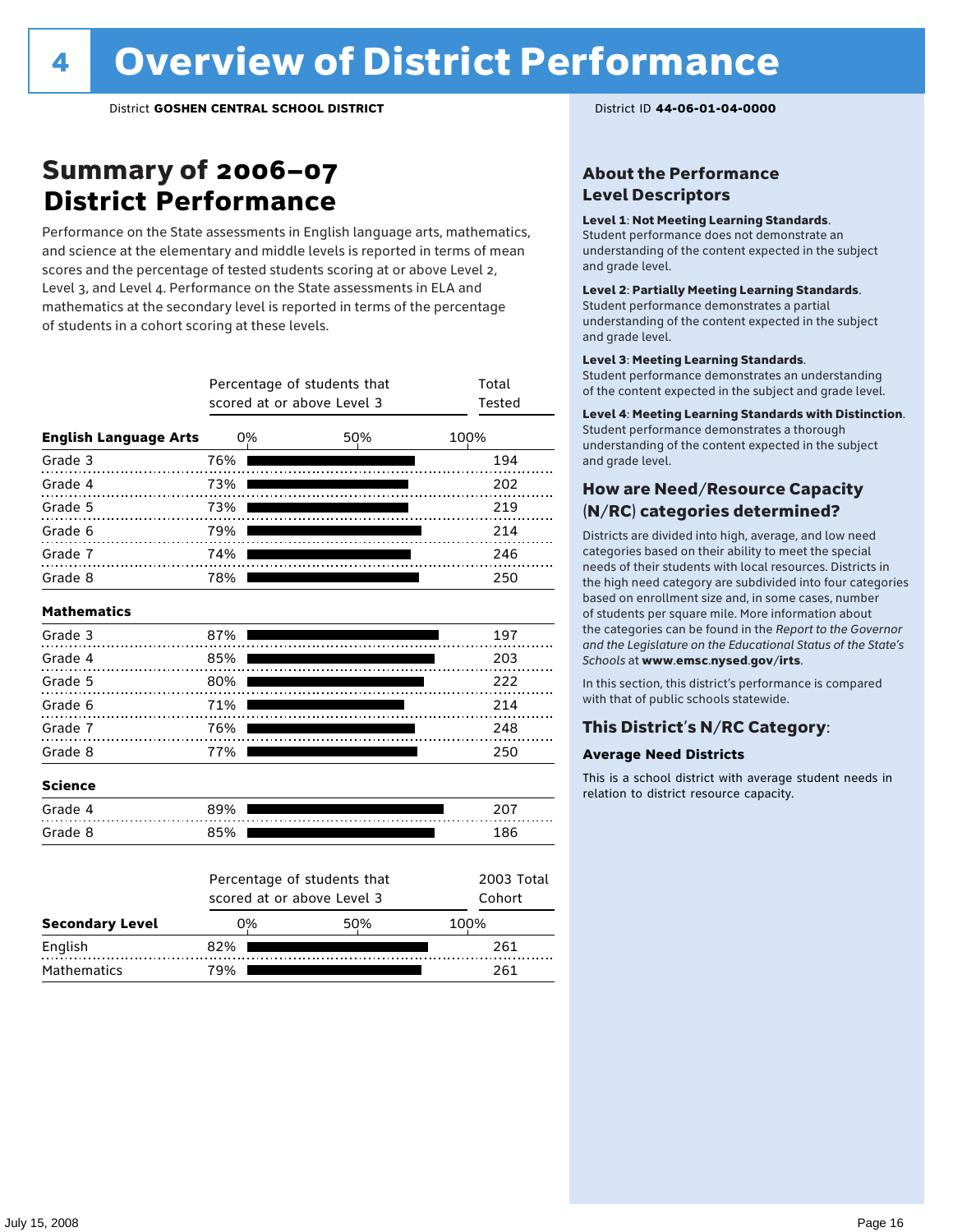### **This District's Results in Grade 3 English Language Arts**

|                                                |        | <b>This District</b> |                                 |            | <b>NY State Public</b> |                                 |        |
|------------------------------------------------|--------|----------------------|---------------------------------|------------|------------------------|---------------------------------|--------|
|                                                |        |                      | Percentage scoring at level(s): |            |                        | Percentage scoring at level(s): |        |
|                                                |        | $2 - 4$              | $3 - 4$                         | 4          | $2 - 4$                | $3 - 4$                         | 4      |
| 2007 Mean Score: 680                           | Range: | 616-780              | 650-780                         | 730-780    |                        |                                 |        |
| 2006 Mean Score: 672<br>2006-07<br>$2005 - 06$ | 100%   | 93% 95%              | 76% 74%                         | 15%<br>6%  | 91% 92%                | 67% 69%                         | 10% 7% |
| Number of Tested Students:                     |        | 191<br>180           | 147 149                         | 30<br>- 13 |                        |                                 |        |
|                                                |        |                      | 2006-07 School Year             |            |                        | 2005-06 School Year             |        |
| <b>Results by</b>                              |        | Total                | Dercentage scoring at levells). |            | Total                  | Dercentage scoring at levells). |        |

| <b>Results by</b>                                  | Total  |         | Percentage scoring at level(s): |     | Total  | Percentage scoring at level(s): |         |     |
|----------------------------------------------------|--------|---------|---------------------------------|-----|--------|---------------------------------|---------|-----|
| <b>Student Group</b>                               | Tested | $2 - 4$ | $3 - 4$                         | 4   | Tested | $2 - 4$                         | $3 - 4$ | 4   |
| <b>All Students</b>                                | 194    | 93%     | 76%                             | 15% | 201    | 95%                             | 74%     | 6%  |
| Female                                             | 100    | 97%     | 83%                             | 18% | 105    | 95%                             | 72%     | 3%  |
| Male                                               | 94     | 88%     | 68%                             | 13% | 96     | 95%                             | 76%     | 10% |
| American Indian or Alaska Native                   |        |         |                                 |     | 3      |                                 |         |     |
| <b>Black or African American</b>                   | 5      | 100%    | 100%                            | 20% | 7      | 100%                            | 71%     | 0%  |
| Hispanic or Latino                                 | 21     | 81%     | 57%                             | 14% | 14     | 93%                             | 50%     | 0%  |
| Asian or Native Hawaiian/Other<br>Pacific Islander | 8      | 88%     | 63%                             | 13% | 3      |                                 |         |     |
| White                                              | 160    | 94%     | 78%                             | 16% | 174    | 95%                             | 76%     | 7%  |
| Multiracial                                        |        |         |                                 |     |        |                                 |         |     |
| Small Group Totals                                 |        |         |                                 |     | 6      | 100%                            | 67%     | 0%  |
| <b>General-Education Students</b>                  | 172    | 97%     | 83%                             | 16% | 179    | 97%                             | 81%     | 7%  |
| <b>Students with Disabilities</b>                  | 22     | 64%     | 23%                             | 9%  | 22     | 82%                             | 18%     | 0%  |
| <b>English Proficient</b>                          | 185    | 93%     | 77%                             | 15% | 198    |                                 |         |     |
| Limited English Proficient                         | 9      | 89%     | 56%                             | 22% | 3      |                                 |         |     |
| Economically Disadvantaged                         | 27     | 85%     | 59%                             | 4%  | 14     | 71%                             | 50%     | 0%  |
| Not Disadvantaged                                  | 167    | 94%     | 78%                             | 17% | 187    | 97%                             | 76%     | 7%  |
| Migrant                                            |        |         |                                 |     |        |                                 |         |     |
| Not Migrant                                        | 194    | 93%     | 76%                             | 15% | 200    |                                 |         |     |

**NOTES** 

The – symbol indicates that data for a group of students have been suppressed. If a group has fewer than five students,<br>data for that group and the next smallest group(s) are suppressed to protect the privacy of individual

| <b>Other</b>                                        | 2006-07 School Year |         |                             |                | 2005-06 School Year                  |                             |         |                                           |  |
|-----------------------------------------------------|---------------------|---------|-----------------------------|----------------|--------------------------------------|-----------------------------|---------|-------------------------------------------|--|
| <b>Assessments</b>                                  | Total<br>Tested     |         | Number scoring at level(s): |                |                                      | Number scoring at level(s): |         |                                           |  |
|                                                     |                     | $2 - 4$ | $3 - 4$                     | $\overline{4}$ | Tested                               | $2 - 4$                     | $3 - 4$ | 4                                         |  |
| New York State Alternate Assessment                 | 0                   |         |                             |                | New NYSAA were developed in 2007, so |                             |         | 2006 and 2007 results cannot be compared. |  |
| (NYSAA): Grade 3 Equivalent                         |                     |         |                             |                |                                      |                             |         |                                           |  |
| New York State English as a Second                  |                     |         |                             |                |                                      |                             |         |                                           |  |
| Language Achievement Test (NYSESLAT) <sup>+</sup> : | 0                   | N/A     | N/A                         | N/A            | N/A                                  | N/A                         | N/A     | N/A                                       |  |
| Grade 3                                             |                     |         |                             |                |                                      |                             |         |                                           |  |

† These counts represent recently arrived LEP students who used the NYSESLAT to fulfill the English language arts participation requirement.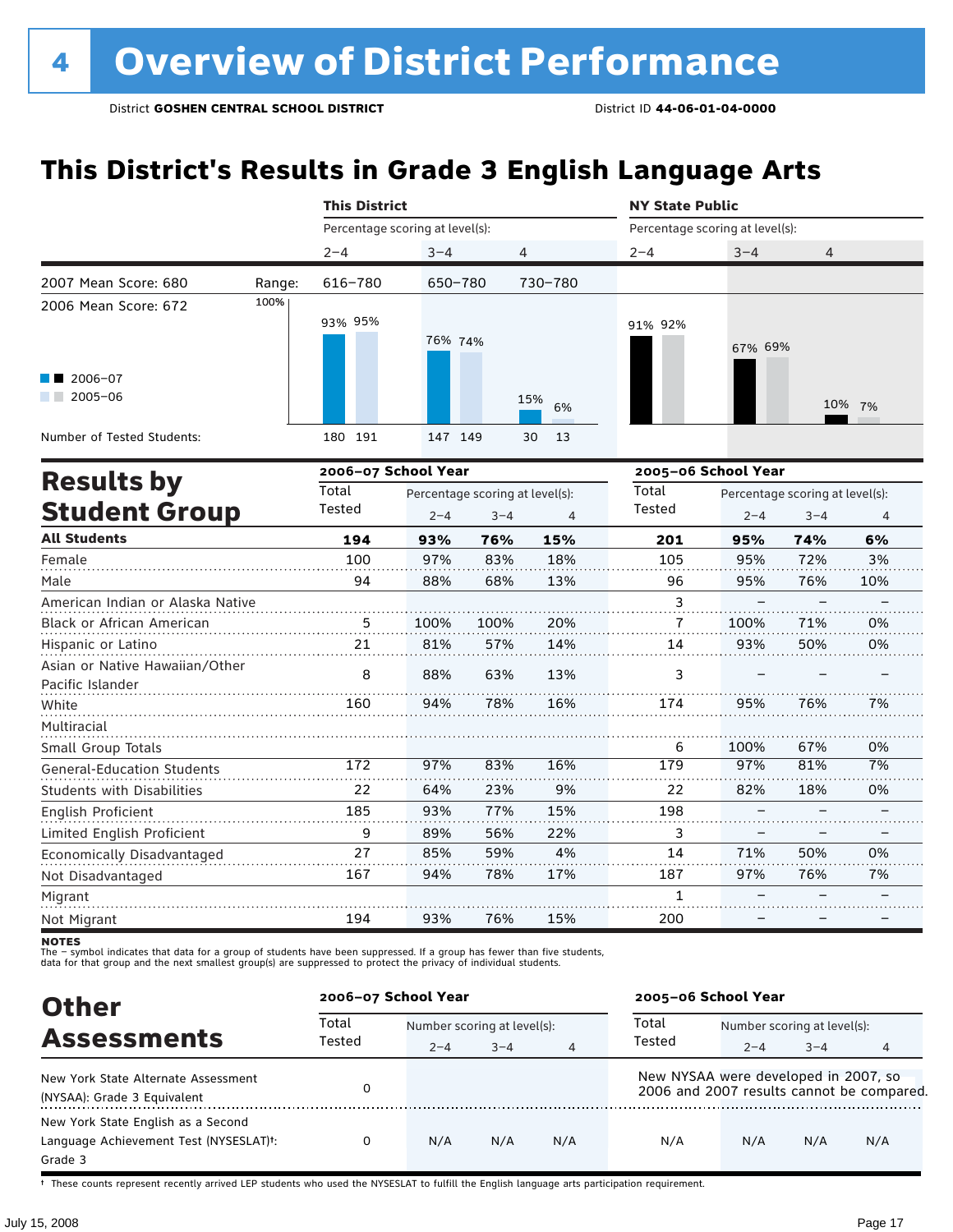### **This District's Results in Grade 3 Mathematics**

|                                                    |        |     |                                                                                                                                                                                                                                                                                                                                                                                                                                                                                                                                                                                                                                                                                                                                                                                                                                                                                                               |     |     | <b>NY State Public</b> |                                 |         |         |  |
|----------------------------------------------------|--------|-----|---------------------------------------------------------------------------------------------------------------------------------------------------------------------------------------------------------------------------------------------------------------------------------------------------------------------------------------------------------------------------------------------------------------------------------------------------------------------------------------------------------------------------------------------------------------------------------------------------------------------------------------------------------------------------------------------------------------------------------------------------------------------------------------------------------------------------------------------------------------------------------------------------------------|-----|-----|------------------------|---------------------------------|---------|---------|--|
|                                                    |        |     | <b>This District</b><br>Percentage scoring at level(s):<br>Percentage scoring at level(s):<br>$2 - 4$<br>$3 - 4$<br>4<br>$2 - 4$<br>$3 - 4$<br>624-770<br>703-770<br>650-770<br>98% 96%<br>96% 94%<br>87% 85%<br>85% 81%<br>21% 18%<br>194 195<br>172 173<br>37<br>42<br>2006-07 School Year<br>2005-06 School Year<br>Total<br>Total<br>Percentage scoring at level(s):<br>Tested<br>Tested<br>$2 - 4$<br>$3 - 4$<br>$\overline{4}$<br>$2 - 4$<br>197<br>98%<br>87%<br>21%<br>203<br>96%<br>21%<br>103<br>100%<br>90%<br>107<br>94%<br>94<br>97%<br>84%<br>21%<br>98%<br>96<br>3<br>100%<br>0%<br>5<br>100%<br>7<br>100%<br>23<br>13%<br>100%<br>70%<br>16<br>94%<br>8<br>100%<br>88%<br>25%<br>3<br>98%<br>89%<br>23%<br>161<br>174<br>97%<br>83%<br>6<br>98%<br>175<br>99%<br>91%<br>23%<br>181<br>22<br>55%<br>9%<br>22<br>77%<br>91%<br>22%<br>186<br>98%<br>88%<br>199<br>73%<br>18%<br>11<br>100%<br>4 |     |     |                        |                                 |         |         |  |
|                                                    |        |     |                                                                                                                                                                                                                                                                                                                                                                                                                                                                                                                                                                                                                                                                                                                                                                                                                                                                                                               |     |     |                        |                                 | 4       |         |  |
| 2007 Mean Score: 680                               | Range: |     |                                                                                                                                                                                                                                                                                                                                                                                                                                                                                                                                                                                                                                                                                                                                                                                                                                                                                                               |     |     |                        |                                 |         |         |  |
| 2006 Mean Score: 675                               | 100%   |     |                                                                                                                                                                                                                                                                                                                                                                                                                                                                                                                                                                                                                                                                                                                                                                                                                                                                                                               |     |     |                        |                                 |         |         |  |
| 2006-07<br>$2005 - 06$<br><b>Contract Contract</b> |        |     |                                                                                                                                                                                                                                                                                                                                                                                                                                                                                                                                                                                                                                                                                                                                                                                                                                                                                                               |     |     |                        |                                 |         | 29% 25% |  |
| Number of Tested Students:                         |        |     |                                                                                                                                                                                                                                                                                                                                                                                                                                                                                                                                                                                                                                                                                                                                                                                                                                                                                                               |     |     |                        |                                 |         |         |  |
|                                                    |        |     |                                                                                                                                                                                                                                                                                                                                                                                                                                                                                                                                                                                                                                                                                                                                                                                                                                                                                                               |     |     |                        |                                 |         |         |  |
| <b>Results by</b>                                  |        |     |                                                                                                                                                                                                                                                                                                                                                                                                                                                                                                                                                                                                                                                                                                                                                                                                                                                                                                               |     |     |                        | Percentage scoring at level(s): |         |         |  |
| <b>Student Group</b>                               |        |     |                                                                                                                                                                                                                                                                                                                                                                                                                                                                                                                                                                                                                                                                                                                                                                                                                                                                                                               |     |     |                        |                                 | $3 - 4$ | 4       |  |
| <b>All Students</b>                                |        |     |                                                                                                                                                                                                                                                                                                                                                                                                                                                                                                                                                                                                                                                                                                                                                                                                                                                                                                               |     |     |                        |                                 | 85%     | 18%     |  |
| Female                                             |        |     |                                                                                                                                                                                                                                                                                                                                                                                                                                                                                                                                                                                                                                                                                                                                                                                                                                                                                                               |     |     |                        |                                 | 79%     | 17%     |  |
| Male                                               |        |     |                                                                                                                                                                                                                                                                                                                                                                                                                                                                                                                                                                                                                                                                                                                                                                                                                                                                                                               |     |     |                        |                                 | 92%     | 20%     |  |
| American Indian or Alaska Native                   |        |     |                                                                                                                                                                                                                                                                                                                                                                                                                                                                                                                                                                                                                                                                                                                                                                                                                                                                                                               |     |     |                        |                                 |         |         |  |
| Black or African American                          |        |     |                                                                                                                                                                                                                                                                                                                                                                                                                                                                                                                                                                                                                                                                                                                                                                                                                                                                                                               |     |     |                        |                                 | 86%     | 14%     |  |
| Hispanic or Latino                                 |        |     |                                                                                                                                                                                                                                                                                                                                                                                                                                                                                                                                                                                                                                                                                                                                                                                                                                                                                                               |     |     |                        |                                 | 69%     | 6%      |  |
| Asian or Native Hawaiian/Other<br>Pacific Islander |        |     |                                                                                                                                                                                                                                                                                                                                                                                                                                                                                                                                                                                                                                                                                                                                                                                                                                                                                                               |     |     |                        |                                 |         |         |  |
| White                                              |        |     |                                                                                                                                                                                                                                                                                                                                                                                                                                                                                                                                                                                                                                                                                                                                                                                                                                                                                                               |     |     |                        |                                 | 87%     | 20%     |  |
| Multiracial                                        |        |     |                                                                                                                                                                                                                                                                                                                                                                                                                                                                                                                                                                                                                                                                                                                                                                                                                                                                                                               |     |     |                        |                                 |         |         |  |
| Small Group Totals                                 |        |     |                                                                                                                                                                                                                                                                                                                                                                                                                                                                                                                                                                                                                                                                                                                                                                                                                                                                                                               |     |     |                        |                                 | 83%     | 17%     |  |
| <b>General-Education Students</b>                  |        |     |                                                                                                                                                                                                                                                                                                                                                                                                                                                                                                                                                                                                                                                                                                                                                                                                                                                                                                               |     |     |                        |                                 | 90%     | 20%     |  |
| Students with Disabilities                         |        |     |                                                                                                                                                                                                                                                                                                                                                                                                                                                                                                                                                                                                                                                                                                                                                                                                                                                                                                               |     |     |                        |                                 | 50%     | 0%      |  |
| English Proficient                                 |        |     |                                                                                                                                                                                                                                                                                                                                                                                                                                                                                                                                                                                                                                                                                                                                                                                                                                                                                                               |     |     |                        |                                 |         |         |  |
| Limited English Proficient                         |        |     |                                                                                                                                                                                                                                                                                                                                                                                                                                                                                                                                                                                                                                                                                                                                                                                                                                                                                                               |     |     |                        |                                 |         |         |  |
| Economically Disadvantaged                         |        | 27  | 93%                                                                                                                                                                                                                                                                                                                                                                                                                                                                                                                                                                                                                                                                                                                                                                                                                                                                                                           | 67% | 15% | 15                     | 80%                             | 53%     | 0%      |  |
| Not Disadvantaged                                  |        | 170 | 99%                                                                                                                                                                                                                                                                                                                                                                                                                                                                                                                                                                                                                                                                                                                                                                                                                                                                                                           | 91% | 22% | 188                    | 97%                             | 88%     | 20%     |  |
| Migrant                                            |        |     |                                                                                                                                                                                                                                                                                                                                                                                                                                                                                                                                                                                                                                                                                                                                                                                                                                                                                                               |     |     | $\mathbf{1}$           |                                 |         |         |  |
| Not Migrant                                        |        | 197 | 98%                                                                                                                                                                                                                                                                                                                                                                                                                                                                                                                                                                                                                                                                                                                                                                                                                                                                                                           | 87% | 21% | 202                    |                                 |         |         |  |

**NOTES** 

| <b>Other</b>                                                       |                 | 2006-07 School Year |                                        |   |                                                                                   | 2005-06 School Year |                                        |   |  |
|--------------------------------------------------------------------|-----------------|---------------------|----------------------------------------|---|-----------------------------------------------------------------------------------|---------------------|----------------------------------------|---|--|
| <b>Assessments</b>                                                 | Total<br>Tested | $2 - 4$             | Number scoring at level(s):<br>$3 - 4$ | 4 | Total<br>Tested                                                                   | $2 - 4$             | Number scoring at level(s):<br>$3 - 4$ | 4 |  |
| New York State Alternate Assessment<br>(NYSAA): Grade 3 Equivalent |                 |                     |                                        |   | New NYSAA were developed in 2007, so<br>2006 and 2007 results cannot be compared. |                     |                                        |   |  |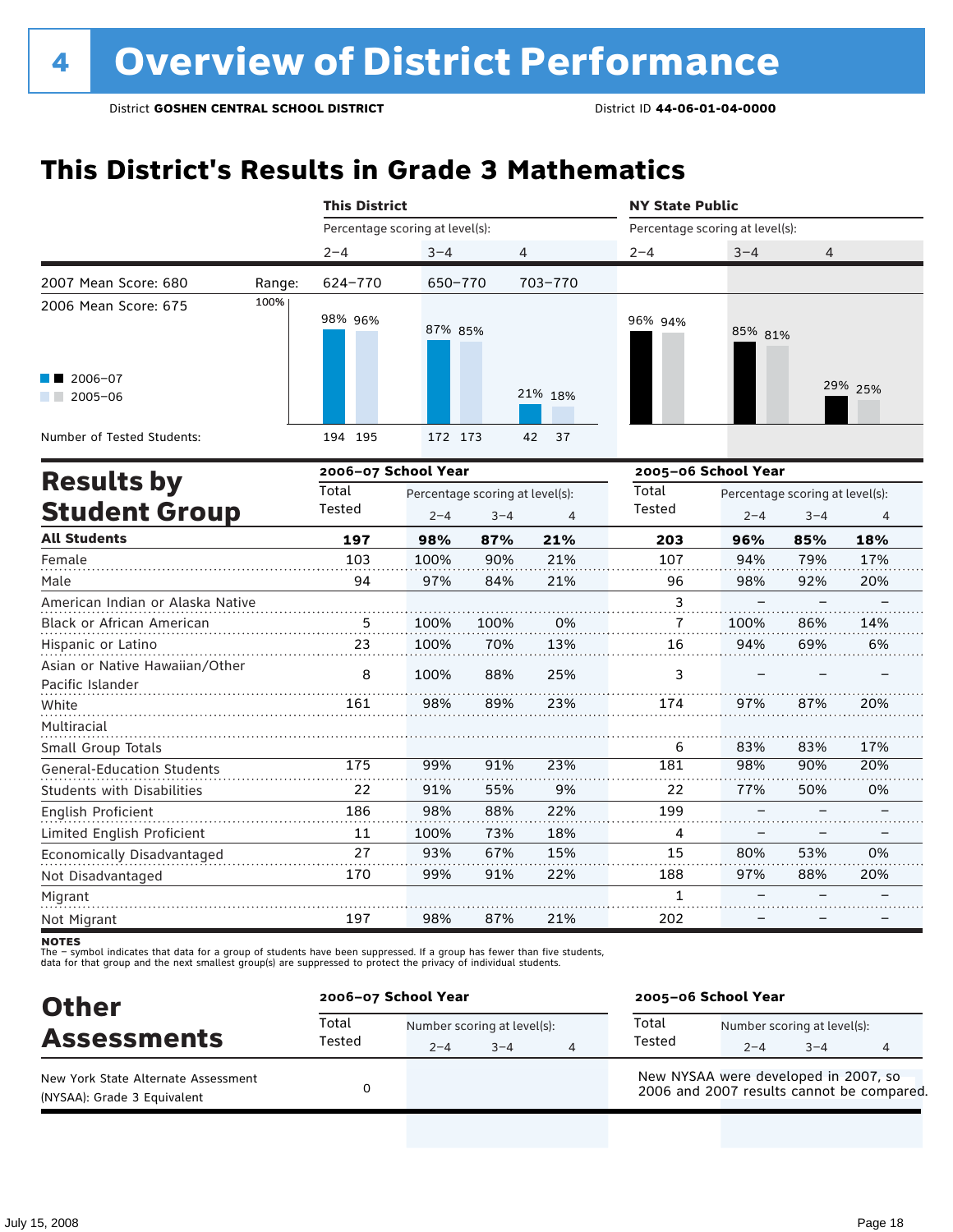### **This District's Results in Grade 4 English Language Arts**

|                                                    |        | <b>This District</b>            |                                 |          | <b>NY State Public</b> |                                 |       |  |  |
|----------------------------------------------------|--------|---------------------------------|---------------------------------|----------|------------------------|---------------------------------|-------|--|--|
|                                                    |        | Percentage scoring at level(s): |                                 |          |                        | Percentage scoring at level(s): |       |  |  |
|                                                    |        | $2 - 4$                         | $3 - 4$                         | 4        | $2 - 4$                | $3 - 4$                         | 4     |  |  |
| 2007 Mean Score: 668                               | Range: | 612-775                         | 650-775                         | 716-775  |                        |                                 |       |  |  |
| 2006 Mean Score: 661<br>$2006 - 07$<br>$2005 - 06$ | 100%   | 96% <sub>89%</sub>              | 73%<br>63%                      | 5% 5%    | 92% 91%                | 68% 69%                         | 8% 9% |  |  |
| Number of Tested Students:                         |        | 194 183                         | 148 130                         | 11<br>11 |                        |                                 |       |  |  |
| <b>Results by</b>                                  |        | 2006-07 School Year             |                                 |          |                        | 2005-06 School Year             |       |  |  |
| Student Groun                                      |        | Total<br>Tested                 | Percentage scoring at level(s): |          | Total<br>Tested        | Percentage scoring at level(s): |       |  |  |

| <b>Student Group</b>                               | Tested | $2 - 4$ | $3 - 4$ | 4   | Tested | $2 - 4$ | $3 - 4$ | $\overline{4}$ |
|----------------------------------------------------|--------|---------|---------|-----|--------|---------|---------|----------------|
| <b>All Students</b>                                | 202    | 96%     | 73%     | 5%  | 206    | 89%     | 63%     | 5%             |
| Female                                             | 106    | 97%     | 70%     | 5%  | 99     | 92%     | 66%     | 9%             |
| Male                                               | 96     | 95%     | 77%     | 6%  | 107    | 86%     | 61%     | 2%             |
| American Indian or Alaska Native                   | 3      |         |         |     |        |         |         |                |
| <b>Black or African American</b>                   | 6      | 100%    | 83%     | 17% | 6      | 83%     | 17%     | 0%             |
| Hispanic or Latino                                 | 14     | 100%    | 50%     | 0%  | 19     | 89%     | 37%     | 5%             |
| Asian or Native Hawaiian/Other<br>Pacific Islander | 3      |         |         |     | 9      | 100%    | 89%     | 0%             |
| White                                              | 176    | 95%     | 74%     | 5%  | 172    | 88%     | 66%     | 6%             |
| Multiracial                                        |        |         |         |     |        |         |         |                |
| Small Group Totals                                 | 6      | 100%    | 83%     | 17% |        |         |         |                |
| <b>General-Education Students</b>                  | 183    | 99%     | 77%     | 6%  | 183    | 95%     | 69%     | 6%             |
| <b>Students with Disabilities</b>                  | 19     | 68%     | 42%     | 0%  | 23     | 43%     | 13%     | 0%             |
| English Proficient                                 | 200    |         |         |     | 205    |         |         |                |
| Limited English Proficient                         | 2      |         |         |     | 1      |         |         |                |
| Economically Disadvantaged                         | 21     | 90%     | 43%     | 0%  | 21     | 71%     | 38%     | 0%             |
| Not Disadvantaged                                  | 181    | 97%     | 77%     | 6%  | 185    | 91%     | 66%     | 6%             |
| Migrant                                            |        |         |         |     | 1      |         |         |                |
| Not Migrant                                        | 202    | 96%     | 73%     | 5%  | 205    |         |         |                |

**NOTES** 

The – symbol indicates that data for a group of students have been suppressed. If a group has fewer than five students,<br>data for that group and the next smallest group(s) are suppressed to protect the privacy of individual

| <b>Other</b>                                                                                         | 2006-07 School Year |                             |         |     | 2005-06 School Year                  |                             |         |                                           |  |
|------------------------------------------------------------------------------------------------------|---------------------|-----------------------------|---------|-----|--------------------------------------|-----------------------------|---------|-------------------------------------------|--|
| <b>Assessments</b>                                                                                   | Total<br>Tested     | Number scoring at level(s): |         |     | Total                                | Number scoring at level(s): |         |                                           |  |
|                                                                                                      |                     | $2 - 4$                     | $3 - 4$ | 4   | Tested                               | $2 - 4$                     | $3 - 4$ | 4                                         |  |
| New York State Alternate Assessment<br>(NYSAA): Grade 4 Equivalent                                   | 6                   | 6                           | 5       | 2   | New NYSAA were developed in 2007, so |                             |         | 2006 and 2007 results cannot be compared. |  |
| New York State English as a Second<br>Language Achievement Test (NYSESLAT) <sup>+</sup> :<br>Grade 4 |                     | N/A                         | N/A     | N/A | N/A                                  | N/A                         | N/A     | N/A                                       |  |

† These counts represent recently arrived LEP students who used the NYSESLAT to fulfill the English language arts participation requirement.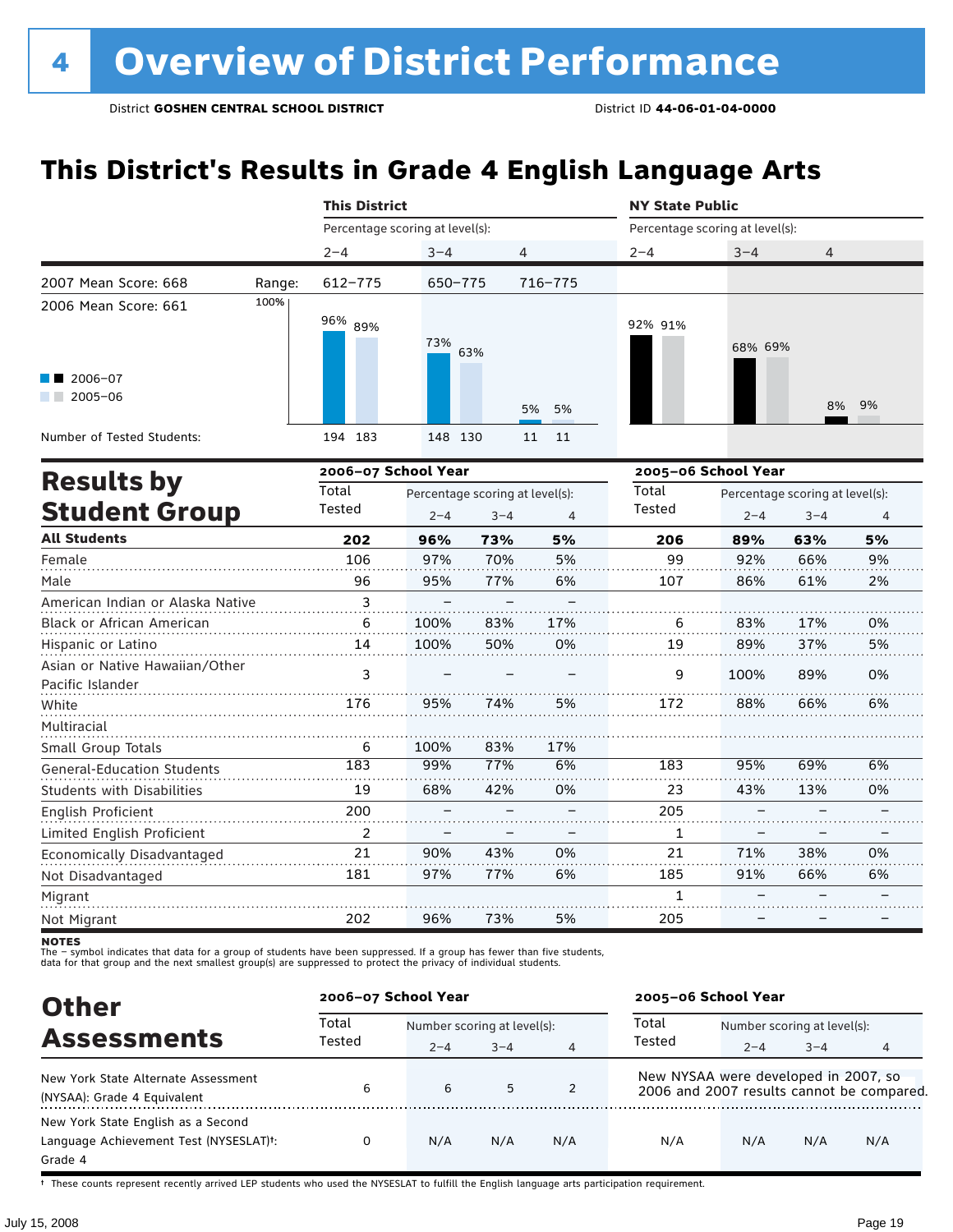### **This District's Results in Grade 4 Mathematics**

|                                                    |        |                                 | <b>This District</b> |                                 |                |                                 | <b>NY State Public</b> |                                 |         |  |  |
|----------------------------------------------------|--------|---------------------------------|----------------------|---------------------------------|----------------|---------------------------------|------------------------|---------------------------------|---------|--|--|
|                                                    |        | Percentage scoring at level(s): |                      |                                 |                | Percentage scoring at level(s): |                        |                                 |         |  |  |
|                                                    |        | $2 - 4$                         | $3 - 4$              | 4                               |                | $2 - 4$                         | $3 - 4$                | 4                               |         |  |  |
| 2007 Mean Score: 678                               | Range: | $622 - 800$                     | 650-800              |                                 | 702-800        |                                 |                        |                                 |         |  |  |
| 2006 Mean Score: 672                               | 100%   | 98% 96%                         | 85%                  | 78%                             |                | 94% 93%                         | 80% 78%                |                                 |         |  |  |
| 2006-07<br>$2005 - 06$                             |        |                                 |                      |                                 | 19% 19%        |                                 |                        |                                 | 28% 26% |  |  |
| Number of Tested Students:                         |        | 199 199                         | 173 162              |                                 | 39<br>39       |                                 |                        |                                 |         |  |  |
| <b>Results by</b>                                  |        | 2006-07 School Year             |                      |                                 |                | 2005-06 School Year             |                        |                                 |         |  |  |
|                                                    |        | Total                           |                      | Percentage scoring at level(s): |                | Total                           |                        | Percentage scoring at level(s): |         |  |  |
| <b>Student Group</b>                               |        | Tested                          | $2 - 4$              | $3 - 4$                         | $\overline{4}$ | Tested                          | $2 - 4$                | $3 - 4$                         | 4       |  |  |
| <b>All Students</b>                                |        | 203                             | 98%                  | 85%                             | 19%            | 207                             | 96%                    | 78%                             | 19%     |  |  |
| Female                                             |        | 105                             | 98%                  | 78%                             | 13%            | 100                             | 95%                    | 79%                             | 15%     |  |  |
| Male                                               |        | 98                              | 98%                  | 93%                             | 26%            | 107                             | 97%                    | 78%                             | 22%     |  |  |
| American Indian or Alaska Native                   |        | 3                               |                      |                                 |                |                                 |                        |                                 |         |  |  |
| Black or African American                          |        | 6                               | 100%                 | 100%                            | 17%            | 6                               | 83%                    | 50%                             | 0%      |  |  |
| Hispanic or Latino                                 |        | 17                              | 94%                  | 71%                             | 6%             | 20                              | 95%                    | 70%                             | 10%     |  |  |
| Asian or Native Hawaiian/Other<br>Pacific Islander |        | 3                               |                      |                                 |                | 9                               | 100%                   | 89%                             | 44%     |  |  |
| White                                              |        | 174                             | 98%                  | 87%                             | 21%            | 172                             | 97%                    | 80%                             | 19%     |  |  |
| Multiracial                                        |        |                                 |                      |                                 |                |                                 |                        |                                 |         |  |  |
| Small Group Totals                                 |        | 6                               | 100%                 | 67%                             | 17%            |                                 |                        |                                 |         |  |  |
| <b>General-Education Students</b>                  |        | 185                             | 98%                  | 87%                             | 21%            | 184                             | 99%                    | 85%                             | 21%     |  |  |
| Students with Disabilities                         |        | 18                              | 94%                  | 67%                             | 6%             | 23                              | 74%                    | 26%                             | 0%      |  |  |
| English Proficient                                 |        | 198                             | 98%                  | 87%                             | 20%            | 205                             |                        |                                 |         |  |  |
| Limited English Proficient                         |        | 5                               | 100%                 | 20%                             | 0%             | $\overline{2}$                  |                        |                                 |         |  |  |
| Economically Disadvantaged                         |        | 20                              | 100%                 | 80%                             | 5%             | 22                              | 86%                    | 55%                             | 9%      |  |  |
| Not Disadvantaged                                  |        | 183                             | 98%                  | 86%                             | 21%            | 185                             | 97%                    | 81%                             | 20%     |  |  |
| Migrant                                            |        |                                 |                      |                                 |                | 1                               |                        |                                 |         |  |  |

**NOTES** 

Not Migrant

The – symbol indicates that data for a group of students have been suppressed. If a group has fewer than five students,<br>data for that group and the next smallest group(s) are suppressed to protect the privacy of individual

203

| <b>Other</b>                                                       | 2006-07 School Year |                                        |         |   | 2005-06 School Year                                                               |                                        |         |   |
|--------------------------------------------------------------------|---------------------|----------------------------------------|---------|---|-----------------------------------------------------------------------------------|----------------------------------------|---------|---|
| <b>Assessments</b>                                                 | Total<br>Tested     | Number scoring at level(s):<br>$2 - 4$ | $3 - 4$ | 4 | Total<br>Tested                                                                   | Number scoring at level(s):<br>$2 - 4$ | $3 - 4$ | 4 |
| New York State Alternate Assessment<br>(NYSAA): Grade 4 Equivalent | 6                   | 6                                      | 5       |   | New NYSAA were developed in 2007, so<br>2006 and 2007 results cannot be compared. |                                        |         |   |

85%

19%

206

–

–

–

98%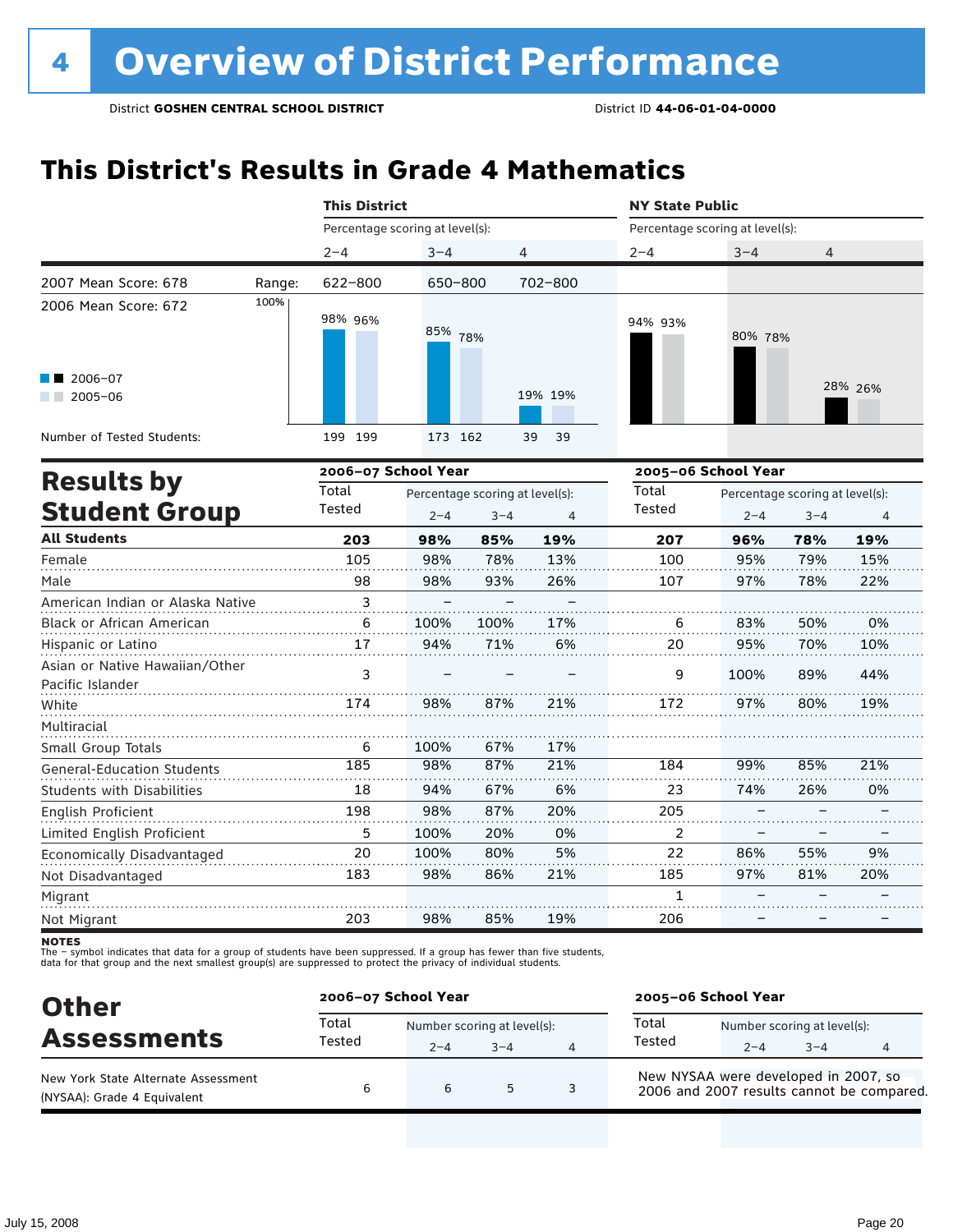### **This District's Results in Grade 4 Science**

|                                                    |        | <b>This District</b>            |                         |                                 |            | <b>NY State Public</b>          |                                 |      |         |  |  |
|----------------------------------------------------|--------|---------------------------------|-------------------------|---------------------------------|------------|---------------------------------|---------------------------------|------|---------|--|--|
|                                                    |        | Percentage scoring at level(s): |                         |                                 |            | Percentage scoring at level(s): |                                 |      |         |  |  |
|                                                    |        | $2 - 4$                         | $3 - 4$                 | 4                               |            | $2 - 4$                         | $3 - 4$                         | 4    |         |  |  |
| 2007 Mean Score: 81                                | Range: | $45 - 100$                      | $65 - 100$              |                                 | $85 - 100$ |                                 |                                 |      |         |  |  |
| 2006 Mean Score: 82                                | 100%   | 99% 98%                         | 89% 94%                 |                                 | 50% 49%    | 97% 97%                         | 85% 86%                         |      | 49% 49% |  |  |
| 2006-07<br>$2005 - 06$                             |        |                                 |                         |                                 |            |                                 |                                 |      |         |  |  |
| Number of Tested Students:                         |        | 205<br>205                      | 185 197                 |                                 | 103 102    |                                 |                                 |      |         |  |  |
| <b>Results by</b>                                  |        | 2006-07 School Year             |                         |                                 |            | 2005-06 School Year             |                                 |      |         |  |  |
|                                                    |        | Total                           |                         | Percentage scoring at level(s): |            | Total                           | Percentage scoring at level(s): |      |         |  |  |
| <b>Student Group</b>                               |        | Tested                          | $2 - 4$<br>$3 - 4$<br>4 |                                 | Tested     | $2 - 4$                         | $3 - 4$                         | 4    |         |  |  |
| <b>All Students</b>                                |        | 207                             | 99%                     | 89%                             | 50%        | 209                             | 98%                             | 94%  | 49%     |  |  |
| Female                                             |        | 108                             | 99%                     | 83%                             | 40%        | 102                             | 97%                             | 93%  | 47%     |  |  |
| Male                                               |        | 99                              | 99%                     | 96%                             | 61%        | 107                             | 99%                             | 95%  | 50%     |  |  |
| American Indian or Alaska Native                   |        | 3                               |                         |                                 |            |                                 |                                 |      |         |  |  |
| Black or African American                          |        | $\overline{7}$                  | 86%                     | 86%                             | 57%        | 6                               | 83%                             | 67%  | 17%     |  |  |
| Hispanic or Latino                                 |        | 17                              | 94%                     | 82%                             | 29%        | 21                              | 95%                             | 81%  | 29%     |  |  |
| Asian or Native Hawaiian/Other<br>Pacific Islander |        | 3                               |                         |                                 |            | 9                               | 100%                            | 100% | 89%     |  |  |
| White                                              |        | 177                             | 100%                    | 90%                             | 53%        | 173                             | 99%                             | 97%  | 50%     |  |  |

| Multiracial                       |     |      |      |     |     |     |     |     |
|-----------------------------------|-----|------|------|-----|-----|-----|-----|-----|
| Small Group Totals                | 6   | 100% | 100% | 17% |     |     |     |     |
| <b>General-Education Students</b> | 188 | 99%  | 90%  | 51% | 186 | 99% | 96% | 53% |
| <b>Students with Disabilities</b> | 19  | 100% | 84%  | 42% | 23  | 87% | 78% | 13% |
| English Proficient                | 202 | 100% | 90%  | 51% | 207 |     |     |     |
| Limited English Proficient        |     | 80%  | 60%  | 0%  |     |     |     |     |
| Economically Disadvantaged        | 21  | 100% | 81%  | 43% | 22  | 95% | 91% | 32% |
| Not Disadvantaged                 | 186 | 99%  | 90%  | 51% | 187 | 98% | 95% | 51% |
| Migrant                           |     |      |      |     |     |     |     |     |
| Not Migrant                       | 207 | 99%  | 89%  | 50% | 208 |     |     |     |

**NOTES** 

| <b>Other</b>                                                       | 2006-07 School Year |                                        |         |   | 2005-06 School Year                                                               |                                        |         |   |
|--------------------------------------------------------------------|---------------------|----------------------------------------|---------|---|-----------------------------------------------------------------------------------|----------------------------------------|---------|---|
| <b>Assessments</b>                                                 | Total<br>Tested     | Number scoring at level(s):<br>$2 - 4$ | $3 - 4$ | 4 | Total<br>Tested                                                                   | Number scoring at level(s):<br>$2 - 4$ | $3 - 4$ | 4 |
| New York State Alternate Assessment<br>(NYSAA): Grade 4 Equivalent | 6                   | 6                                      | 5       |   | New NYSAA were developed in 2007, so<br>2006 and 2007 results cannot be compared. |                                        |         |   |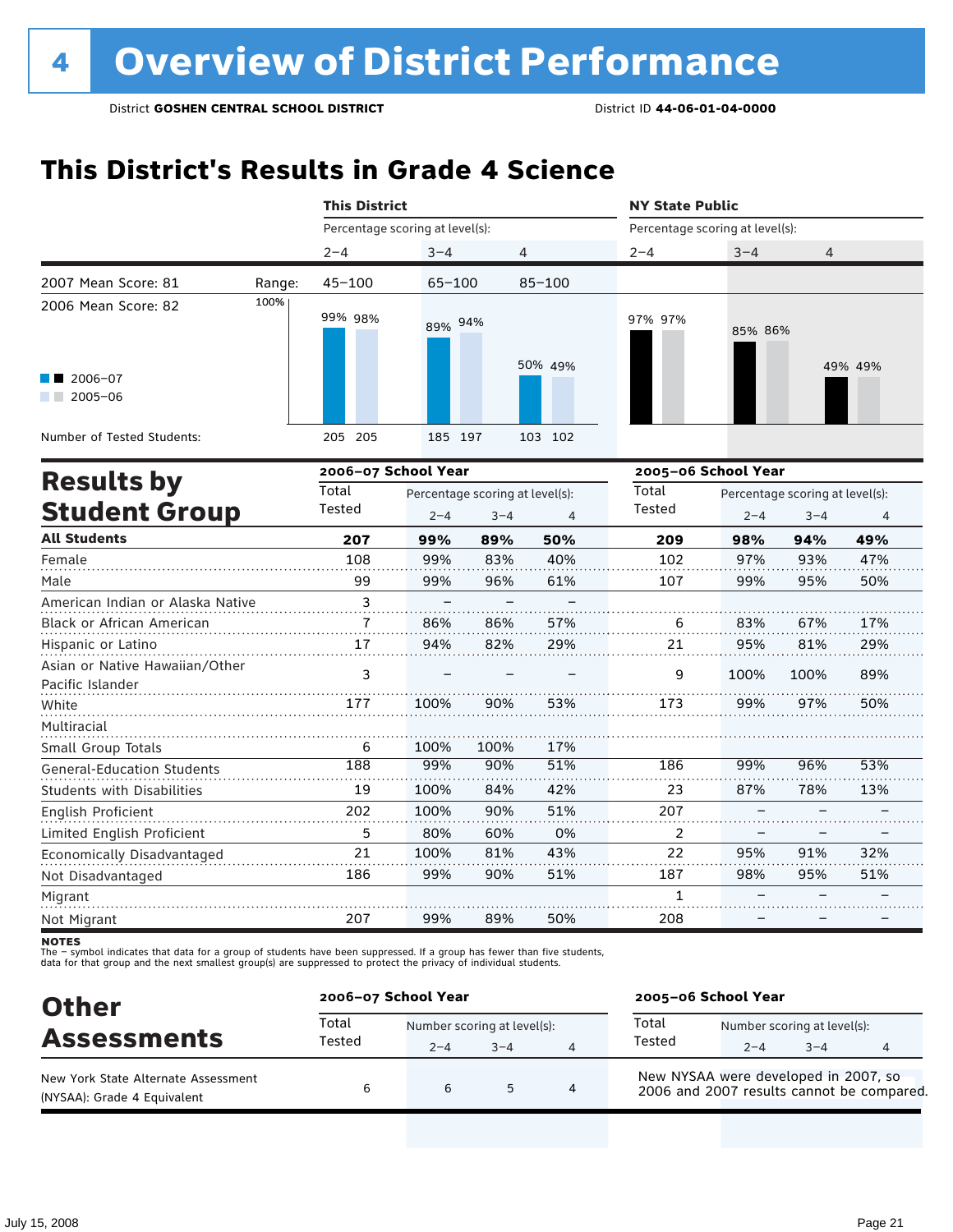## **This District's Results in Grade 5 English Language Arts**

|                                                    |        | <b>This District</b> |                                 |                                 |             |                                 | <b>NY State Public</b>          |         |     |  |  |  |
|----------------------------------------------------|--------|----------------------|---------------------------------|---------------------------------|-------------|---------------------------------|---------------------------------|---------|-----|--|--|--|
|                                                    |        |                      | Percentage scoring at level(s): |                                 |             | Percentage scoring at level(s): |                                 |         |     |  |  |  |
|                                                    |        | $2 - 4$              | $3 - 4$                         | 4                               |             | $2 - 4$                         | $3 - 4$                         | 4       |     |  |  |  |
| 2007 Mean Score: 665                               | Range: | 608-795              | $650 - 795$                     |                                 | $711 - 795$ |                                 |                                 |         |     |  |  |  |
| 2006 Mean Score: 666                               | 100%   | 95% 95%              | 73% 75%                         |                                 |             | 95% 94%                         | 68% 67%                         |         |     |  |  |  |
| $\blacksquare$ 2006-07<br>$2005 - 06$              |        |                      |                                 |                                 | 9%<br>5%    |                                 |                                 | 7%      | 12% |  |  |  |
| Number of Tested Students:                         |        | 208 197              | 160 155                         |                                 | 19<br>10    |                                 |                                 |         |     |  |  |  |
|                                                    |        | 2006-07 School Year  |                                 |                                 |             | 2005-06 School Year             |                                 |         |     |  |  |  |
| <b>Results by</b>                                  |        | Total                |                                 | Percentage scoring at level(s): |             | Total                           | Percentage scoring at level(s): |         |     |  |  |  |
| <b>Student Group</b>                               |        | Tested               | $2 - 4$                         | $3 - 4$                         | 4           | Tested                          | $2 - 4$                         | $3 - 4$ | 4   |  |  |  |
| <b>All Students</b>                                |        | 219                  | 95%                             | 73%                             | 5%          | 207                             | 95%                             | 75%     | 9%  |  |  |  |
| Female                                             |        | 105                  | 94%                             | 77%                             | 2%          | 122                             | 98%                             | 82%     | 10% |  |  |  |
| Male                                               |        | 114                  | 96%                             | 69%                             | 7%          | 85                              | 92%                             | 65%     | 8%  |  |  |  |
| American Indian or Alaska Native                   |        |                      |                                 |                                 |             | 1                               |                                 |         |     |  |  |  |
| Black or African American                          |        | $\overline{7}$       | 86%                             | 57%                             | 0%          | 11                              | 73%                             | 64%     | 0%  |  |  |  |
| Hispanic or Latino                                 |        | 24                   | 92%                             | 63%                             | 0%          | 17                              | 94%                             | 59%     | 0%  |  |  |  |
| Asian or Native Hawaiian/Other<br>Pacific Islander |        | 8                    | 88%                             | 75%                             | 25%         | 4                               |                                 |         |     |  |  |  |
| White                                              |        | 180                  | 96%                             | 75%                             | 4%          | 174                             | 97%                             | 78%     | 10% |  |  |  |
| Multiracial                                        |        |                      |                                 |                                 |             |                                 |                                 |         |     |  |  |  |

Migrant Not Migrant

Small Group Totals

English Proficient

Not Disadvantaged

General-Education Students Students with Disabilities

Limited English Proficient Economically Disadvantaged

The – symbol indicates that data for a group of students have been suppressed. If a group has fewer than five students,

99% 62% – – 83% 96%

82% 8% – – 52% 76% – –

5% 0% – – 0% 5% – –

100% 99% 67% – – 79% 97%

60% 83% 17% – – 38% 80%

20% 10% 0% – – 4% 10%

9%

75%

95%

207

– –

The – symbot muicates that data for a group of students have been suppressed. In a group has fewer than five<br>data for that group and the next smallest group(s) are suppressed to protect the privacy of individual students.

| <b>Other</b>                                                                                         | 2006-07 School Year |                             |         |     | 2005-06 School Year                  |                             |         |                                           |  |
|------------------------------------------------------------------------------------------------------|---------------------|-----------------------------|---------|-----|--------------------------------------|-----------------------------|---------|-------------------------------------------|--|
| <b>Assessments</b>                                                                                   | Total<br>Tested     | Number scoring at level(s): |         |     | Total                                | Number scoring at level(s): |         |                                           |  |
|                                                                                                      |                     | $2 - 4$                     | $3 - 4$ | 4   | Tested                               | $2 - 4$                     | $3 - 4$ | 4                                         |  |
| New York State Alternate Assessment<br>(NYSAA): Grade 5 Equivalent                                   |                     |                             |         |     | New NYSAA were developed in 2007, so |                             |         | 2006 and 2007 results cannot be compared. |  |
| New York State English as a Second<br>Language Achievement Test (NYSESLAT) <sup>+</sup> :<br>Grade 5 |                     | N/A                         | N/A     | N/A | N/A                                  | N/A                         | N/A     | N/A                                       |  |

† These counts represent recently arrived LEP students who used the NYSESLAT to fulfill the English language arts participation requirement.

**NOTES**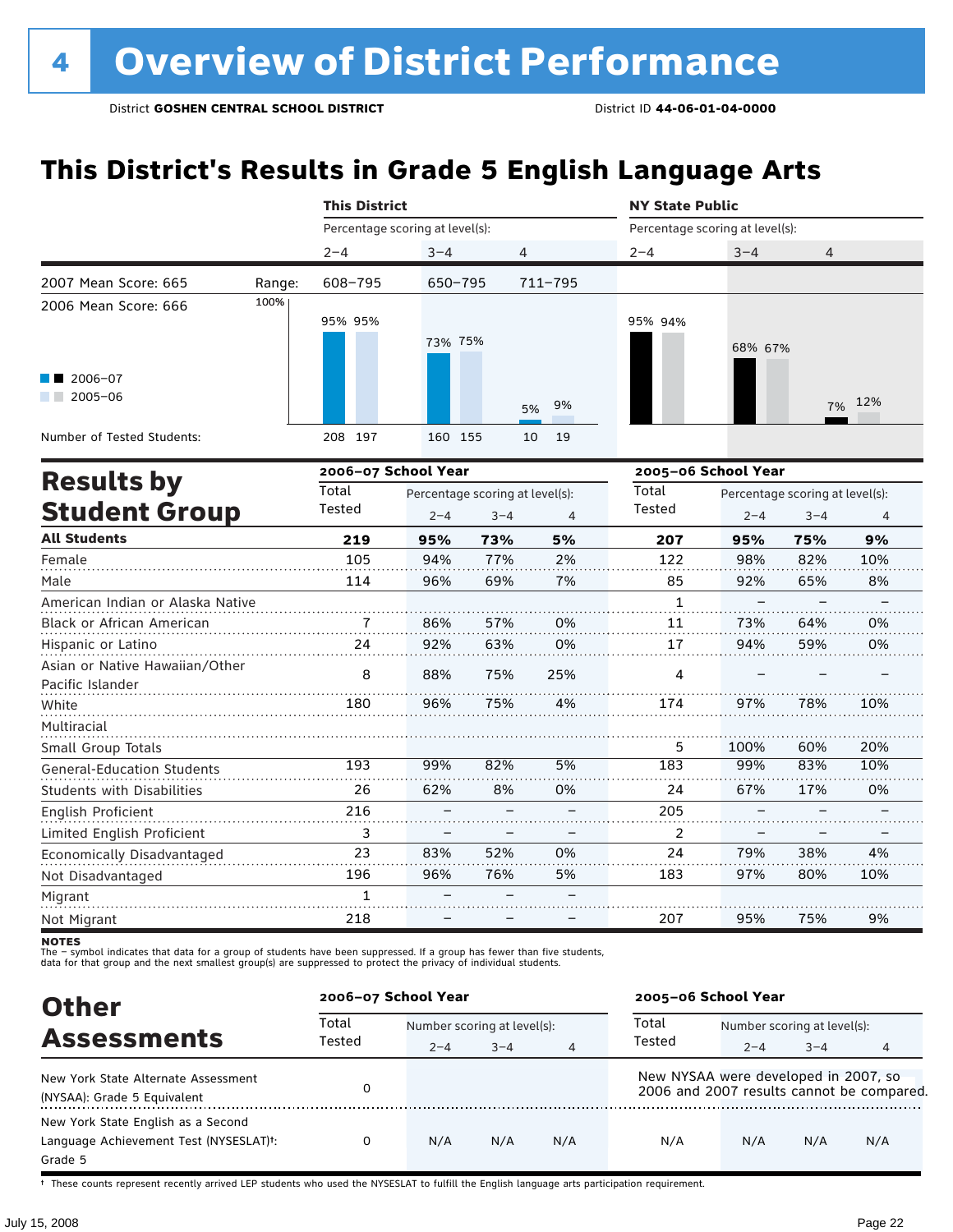## **This District's Results in Grade 5 Mathematics**

|                                                    |        | <b>This District</b>            |                                 |         |                | <b>NY State Public</b>          |            |                                 |         |  |
|----------------------------------------------------|--------|---------------------------------|---------------------------------|---------|----------------|---------------------------------|------------|---------------------------------|---------|--|
|                                                    |        | Percentage scoring at level(s): |                                 |         |                | Percentage scoring at level(s): |            |                                 |         |  |
|                                                    |        | $2 - 4$                         | $3 - 4$                         | 4       |                | $2 - 4$                         | $3 - 4$    | 4                               |         |  |
| 2007 Mean Score: 674                               | Range: | 619-780                         | 650-780                         |         | 699-780        |                                 |            |                                 |         |  |
| 2006 Mean Score: 665                               | 100%   | 94% 90%                         | 80%                             | 70%     |                | 94% 90%                         | 76%<br>68% |                                 |         |  |
| 2006-07<br>$2005 - 06$                             |        |                                 |                                 |         | 18% 16%        |                                 |            |                                 | 22% 19% |  |
| Number of Tested Students:                         |        | 209 190                         | 178 147                         |         | 34<br>41       |                                 |            |                                 |         |  |
|                                                    |        | 2006-07 School Year             |                                 |         |                | 2005-06 School Year             |            |                                 |         |  |
| <b>Results by</b>                                  |        | Total                           | Percentage scoring at level(s): |         |                | Total                           |            | Percentage scoring at level(s): |         |  |
| <b>Student Group</b>                               |        | Tested                          | $2 - 4$                         | $3 - 4$ | $\overline{4}$ | Tested                          | $2 - 4$    | $3 - 4$                         | 4       |  |
| <b>All Students</b>                                |        | 222                             | 94%                             | 80%     | 18%            | 211                             | 90%        | 70%                             | 16%     |  |
| Female                                             |        | 108                             | 94%                             | 79%     | 12%            | 122                             | 96%        | 76%                             | 15%     |  |
| Male                                               |        | 114                             | 94%                             | 82%     | 25%            | 89                              | 82%        | 61%                             | 18%     |  |
| American Indian or Alaska Native                   |        |                                 |                                 |         |                | $\mathbf{1}$                    |            |                                 |         |  |
| Black or African American                          |        | 8                               | 75%                             | 50%     | 0%             | 11                              | 73%        | 55%                             | 0%      |  |
| Hispanic or Latino                                 |        | 26                              | 96%                             | 81%     | 15%            | 22                              | 73%        | 41%                             | 9%      |  |
| Asian or Native Hawaiian/Other<br>Pacific Islander |        | 8                               | 100%                            | 88%     | 38%            | 4                               |            |                                 |         |  |
| White                                              |        | 180                             | 94%                             | 81%     | 19%            | 173                             | 94%        | 74%                             | 18%     |  |
| Multiracial                                        |        |                                 |                                 |         |                |                                 |            |                                 |         |  |
| Small Group Totals                                 |        |                                 |                                 |         |                | 5                               | 80%        | 80%                             | 0%      |  |
| <b>General-Education Students</b>                  |        | 195                             | 99%                             | 89%     | 21%            | 187                             | 96%        | 76%                             | 18%     |  |
| Students with Disabilities                         |        | 27                              | 59%                             | 19%     | 0%             | 24                              | 42%        | 17%                             | 0%      |  |
| English Proficient                                 |        | 218                             |                                 |         |                | 205                             | 92%        | 72%                             | 17%     |  |
| Limited English Proficient                         |        | 4                               |                                 |         |                | 6                               | 17%        | 0%                              | 0%      |  |
| Economically Disadvantaged                         |        | 23                              | 87%                             | 57%     | 9%             | 27                              | 56%        | 33%                             | 0%      |  |
| Not Disadvantaged                                  |        | 199                             | 95%                             | 83%     | 20%            | 184                             | 95%        | 75%                             | 18%     |  |
| Migrant                                            |        | 1                               |                                 |         |                |                                 |            |                                 |         |  |
| Not Migrant                                        |        | 221                             |                                 |         |                | 211                             | 90%        | 70%                             | 16%     |  |

**NOTES** 

| <b>Other</b>                                                       |                 | 2006-07 School Year |                                        |  |                                                                                   | 2005-06 School Year |                                        |   |  |  |
|--------------------------------------------------------------------|-----------------|---------------------|----------------------------------------|--|-----------------------------------------------------------------------------------|---------------------|----------------------------------------|---|--|--|
| <b>Assessments</b>                                                 | Total<br>Tested | $2 - 4$             | Number scoring at level(s):<br>$3 - 4$ |  | Total<br>Tested                                                                   | $2 - 4$             | Number scoring at level(s):<br>$3 - 4$ | 4 |  |  |
| New York State Alternate Assessment<br>(NYSAA): Grade 5 Equivalent |                 |                     |                                        |  | New NYSAA were developed in 2007, so<br>2006 and 2007 results cannot be compared. |                     |                                        |   |  |  |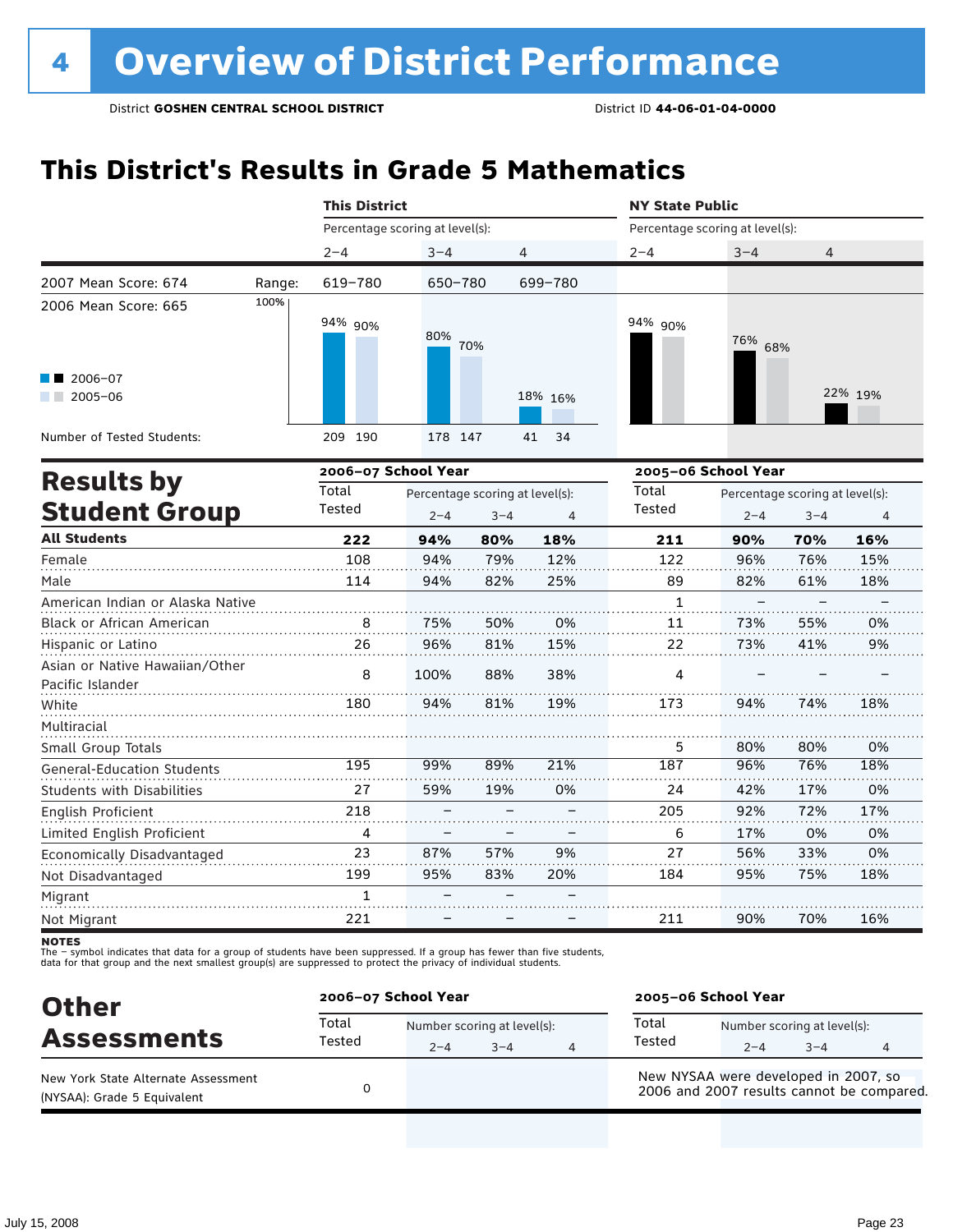## **This District's Results in Grade 6 English Language Arts**

|                                                |        | <b>This District</b>            |            |                |                                 | <b>NY State Public</b> |                |  |  |  |
|------------------------------------------------|--------|---------------------------------|------------|----------------|---------------------------------|------------------------|----------------|--|--|--|
|                                                |        | Percentage scoring at level(s): |            |                | Percentage scoring at level(s): |                        |                |  |  |  |
|                                                |        | $2 - 4$                         | $3 - 4$    | $\overline{4}$ | $2 - 4$                         | $3 - 4$                | $\overline{4}$ |  |  |  |
| 2007 Mean Score: 674                           | Range: | 598-785                         | 650-785    | 705-785        |                                 |                        |                |  |  |  |
| 2006 Mean Score: 660<br>2006-07<br>$2005 - 06$ | 100%   | 98% 95%                         | 79%<br>65% | 15% 13%        | 98% <sub>93%</sub>              | 63% 60%                | 9% 12%         |  |  |  |
| Number of Tested Students:                     |        | 210 229                         | 169 156    | 32 31          |                                 |                        |                |  |  |  |
| 2006-07 School Year<br><b>Doculte by</b>       |        |                                 |            |                | 2005-06 School Year             |                        |                |  |  |  |

| <b>Results by</b>                                  |              | 2006–07 School Year |                                 |     | 2005–06 School Year |         |                                 |     |  |
|----------------------------------------------------|--------------|---------------------|---------------------------------|-----|---------------------|---------|---------------------------------|-----|--|
|                                                    | Total        |                     | Percentage scoring at level(s): |     | Total               |         | Percentage scoring at level(s): |     |  |
| <b>Student Group</b>                               | Tested       | $2 - 4$             | $3 - 4$                         | 4   | Tested              | $2 - 4$ | $3 - 4$                         | 4   |  |
| <b>All Students</b>                                | 214          | 98%                 | 79%                             | 15% | 241                 | 95%     | 65%                             | 13% |  |
| Female                                             | 120          | 100%                | 86%                             | 19% | 117                 | 93%     | 71%                             | 19% |  |
| Male                                               | 94           | 96%                 | 70%                             | 10% | 124                 | 97%     | 59%                             | 7%  |  |
| American Indian or Alaska Native                   | $\mathbf{1}$ |                     |                                 |     |                     |         |                                 |     |  |
| <b>Black or African American</b>                   | 14           | 93%                 | 79%                             | 0%  | 11                  |         |                                 |     |  |
| Hispanic or Latino                                 | 20           | 100%                | 65%                             | 20% | 23                  | 78%     | 35%                             | 0%  |  |
| Asian or Native Hawaiian/Other<br>Pacific Islander | 6            |                     |                                 |     | 4                   |         |                                 |     |  |
| White                                              | 173          | 98%                 | 81%                             | 16% | 203                 | 98%     | 69%                             | 15% |  |
| Multiracial                                        |              |                     |                                 |     |                     |         |                                 |     |  |
| Small Group Totals                                 | 7            | 100%                | 71%                             | 0%  | 15                  | 87%     | 53%                             | 7%  |  |
| <b>General-Education Students</b>                  | 190          | 100%                | 87%                             | 17% | 226                 | 97%     | 69%                             | 14% |  |
| <b>Students with Disabilities</b>                  | 24           | 83%                 | 17%                             | 0%  | 15                  | 67%     | 7%                              | 0%  |  |
| English Proficient                                 | 211          |                     |                                 |     | 237                 |         |                                 |     |  |
| Limited English Proficient                         | 3            |                     |                                 |     | 4                   |         |                                 |     |  |
| Economically Disadvantaged                         | 32           | 94%                 | 47%                             | 0%  | 29                  | 83%     | 41%                             | 7%  |  |
| Not Disadvantaged                                  | 182          | 99%                 | 85%                             | 18% | 212                 | 97%     | 68%                             | 14% |  |
| Migrant                                            |              |                     |                                 |     |                     |         |                                 |     |  |
| Not Migrant                                        | 214          | 98%                 | 79%                             | 15% | 240                 |         |                                 |     |  |

**NOTES** 

The – symbol indicates that data for a group of students have been suppressed. If a group has fewer than five students,<br>data for that group and the next smallest group(s) are suppressed to protect the privacy of individual

| <b>Other</b>                                                                                         |                 | 2006-07 School Year         |         |     |                                      | 2005-06 School Year         |         |                                           |  |
|------------------------------------------------------------------------------------------------------|-----------------|-----------------------------|---------|-----|--------------------------------------|-----------------------------|---------|-------------------------------------------|--|
| <b>Assessments</b>                                                                                   | Total<br>Tested | Number scoring at level(s): |         |     | Total                                | Number scoring at level(s): |         |                                           |  |
|                                                                                                      |                 | $2 - 4$                     | $3 - 4$ | 4   | Tested                               | $2 - 4$                     | $3 - 4$ | 4                                         |  |
| New York State Alternate Assessment<br>(NYSAA): Grade 6 Equivalent                                   |                 | $\overline{\phantom{0}}$    |         |     | New NYSAA were developed in 2007, so |                             |         | 2006 and 2007 results cannot be compared. |  |
| New York State English as a Second<br>Language Achievement Test (NYSESLAT) <sup>+</sup> :<br>Grade 6 |                 | N/A                         | N/A     | N/A | N/A                                  | N/A                         | N/A     | N/A                                       |  |

† These counts represent recently arrived LEP students who used the NYSESLAT to fulfill the English language arts participation requirement.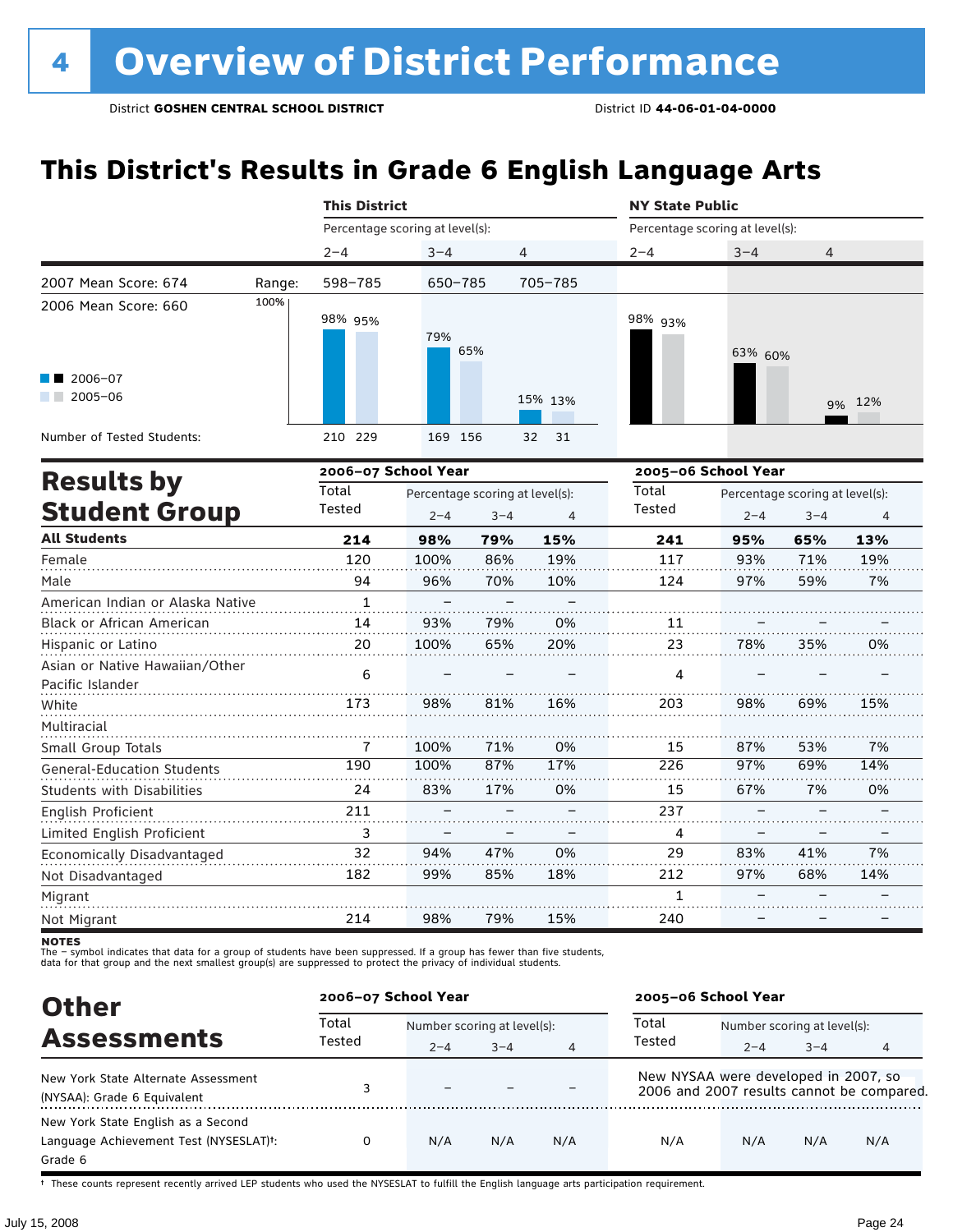### **This District's Results in Grade 6 Mathematics**

|                                                               |        | <b>This District</b>            |         |                | <b>NY State Public</b>          |            |         |  |  |
|---------------------------------------------------------------|--------|---------------------------------|---------|----------------|---------------------------------|------------|---------|--|--|
|                                                               |        | Percentage scoring at level(s): |         |                | Percentage scoring at level(s): |            |         |  |  |
|                                                               |        | $2 - 4$                         | $3 - 4$ | $\overline{4}$ | $2 - 4$                         | $3 - 4$    | 4       |  |  |
| 2007 Mean Score: 665                                          | Range: | 616-780                         | 650-780 | 696-780        |                                 |            |         |  |  |
| 2006 Mean Score: 661<br>$\blacksquare$ 2006-07<br>$2005 - 06$ | 100%   | 91% 92%                         | 71% 68% | 17% 12%        | 91% 87%                         | 71%<br>60% | 20% 13% |  |  |
| Number of Tested Students:                                    |        | 194 221                         | 153 163 | 37<br>- 29     |                                 |            |         |  |  |

|                                                    |              | 2006-07 School Year |                                 |     | 2005-06 School Year |         |                                 |     |  |
|----------------------------------------------------|--------------|---------------------|---------------------------------|-----|---------------------|---------|---------------------------------|-----|--|
| <b>Results by</b>                                  | Total        |                     | Percentage scoring at level(s): |     | Total               |         | Percentage scoring at level(s): |     |  |
| <b>Student Group</b>                               | Tested       | $2 - 4$             | $3 - 4$                         | 4   | Tested              | $2 - 4$ | $3 - 4$                         | 4   |  |
| <b>All Students</b>                                | 214          | 91%                 | 71%                             | 17% | 239                 | 92%     | 68%                             | 12% |  |
| Female                                             | 120          | 96%                 | 75%                             | 18% | 115                 | 91%     | 67%                             | 10% |  |
| Male                                               | 94           | 84%                 | 67%                             | 17% | 124                 | 94%     | 69%                             | 14% |  |
| American Indian or Alaska Native                   | $\mathbf{1}$ |                     |                                 |     |                     |         |                                 |     |  |
| <b>Black or African American</b>                   | 14           | 79%                 | 79%                             | 0%  | 11                  |         |                                 |     |  |
| Hispanic or Latino                                 | 20           | 90%                 | 50%                             | 15% | 22                  | 82%     | 41%                             | 0%  |  |
| Asian or Native Hawaiian/Other<br>Pacific Islander | 6            |                     |                                 |     | 4                   |         |                                 |     |  |
| White                                              | 173          | 92%                 | 73%                             | 20% | 202                 | 94%     | 72%                             | 14% |  |
| Multiracial                                        |              |                     |                                 |     |                     |         |                                 |     |  |
| Small Group Totals                                 | 7            | 86%                 | 86%                             | 0%  | 15                  | 87%     | 53%                             | 7%  |  |
| <b>General-Education Students</b>                  | 189          | 97%                 | 78%                             | 19% | 225                 | 96%     | 72%                             | 13% |  |
| <b>Students with Disabilities</b>                  | 25           | 40%                 | 20%                             | 4%  | 14                  | 43%     | 14%                             | 0%  |  |
| English Proficient                                 | 211          |                     |                                 |     | 235                 |         |                                 |     |  |
| Limited English Proficient                         | 3            |                     |                                 |     | 4                   |         |                                 |     |  |
| Economically Disadvantaged                         | 33           | 76%                 | 36%                             | 0%  | 26                  | 81%     | 46%                             | 8%  |  |
| Not Disadvantaged                                  | 181          | 93%                 | 78%                             | 20% | 213                 | 94%     | 71%                             | 13% |  |
| Migrant                                            |              |                     |                                 |     |                     |         |                                 |     |  |
| Not Migrant                                        | 214          | 91%                 | 71%                             | 17% | 239                 | 92%     | 68%                             | 12% |  |

**NOTES** 

| <b>Other</b>                                                       |                 | 2006-07 School Year                    |      |   |                                                                                   | 2005-06 School Year              |  |  |  |
|--------------------------------------------------------------------|-----------------|----------------------------------------|------|---|-----------------------------------------------------------------------------------|----------------------------------|--|--|--|
| <b>Assessments</b>                                                 | Total<br>Tested | Number scoring at level(s):<br>$2 - 4$ | $-4$ | Δ | Total<br>Tested                                                                   | Number scoring at level(s):<br>4 |  |  |  |
| New York State Alternate Assessment<br>(NYSAA): Grade 6 Equivalent |                 | $\overline{\phantom{0}}$               |      |   | New NYSAA were developed in 2007, so<br>2006 and 2007 results cannot be compared. |                                  |  |  |  |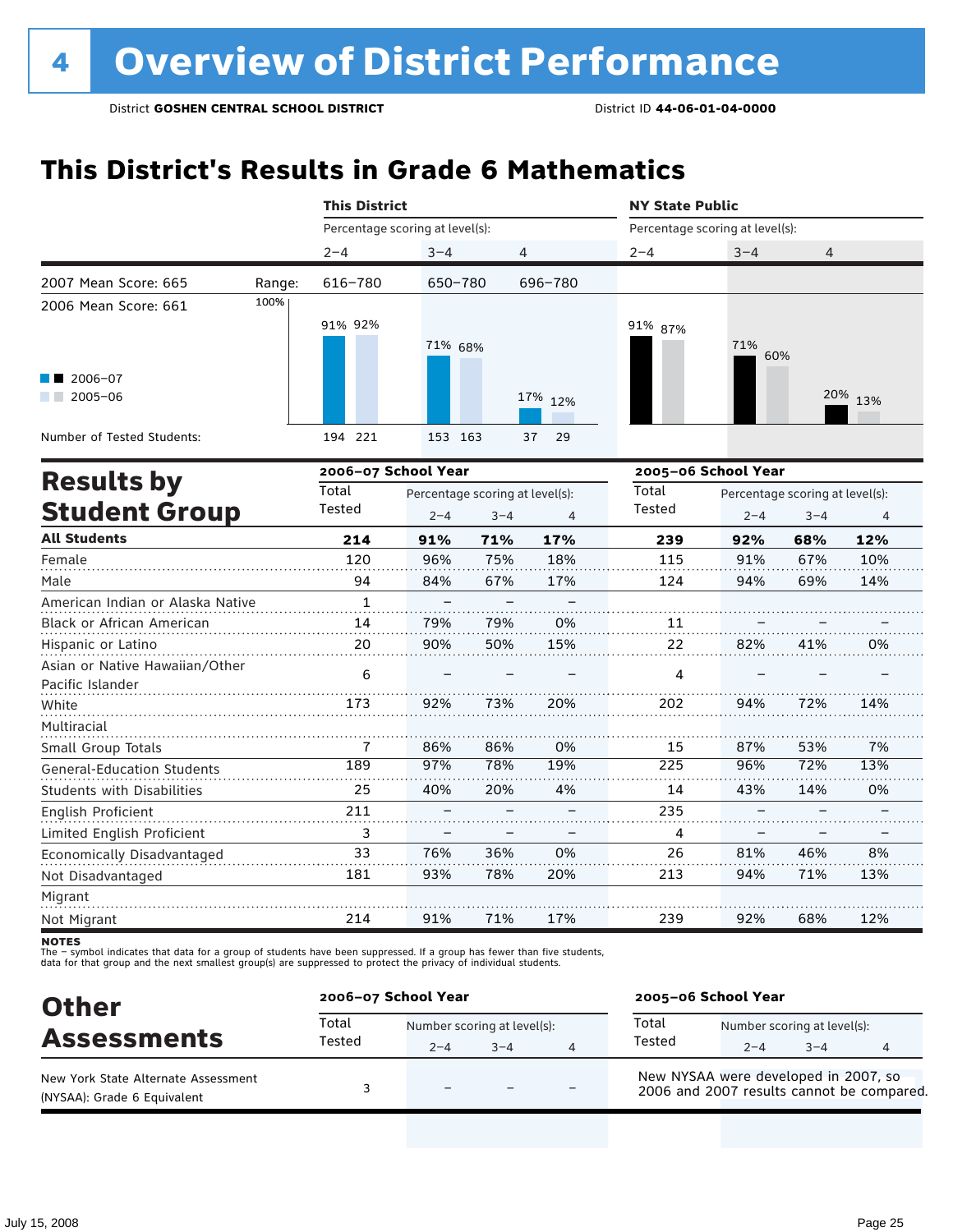## **This District's Results in Grade 7 English Language Arts**

|                                                    |        | <b>This District</b>            |         |                                 |           |                                 | <b>NY State Public</b>          |         |                |  |  |  |
|----------------------------------------------------|--------|---------------------------------|---------|---------------------------------|-----------|---------------------------------|---------------------------------|---------|----------------|--|--|--|
|                                                    |        | Percentage scoring at level(s): |         |                                 |           | Percentage scoring at level(s): |                                 |         |                |  |  |  |
|                                                    |        | $2 - 4$                         | $3 - 4$ | 4                               |           | $2 - 4$                         | $3 - 4$                         | 4       |                |  |  |  |
| 2007 Mean Score: 663                               | Range: | 600-790                         | 650-790 |                                 | 712-790   |                                 |                                 |         |                |  |  |  |
| 2006 Mean Score: 660                               | 100%   | 97% 96%                         | 74%     | 67%                             |           | 94% 92%                         | 58% 56%                         |         |                |  |  |  |
| $\blacksquare$ 2006-07<br>$2005 - 06$              |        |                                 |         |                                 | 10%<br>7% |                                 |                                 | 6%      | 8%             |  |  |  |
| Number of Tested Students:                         |        | 238 226                         | 181 159 |                                 | 18<br>24  |                                 |                                 |         |                |  |  |  |
|                                                    |        | 2006-07 School Year             |         |                                 |           | 2005-06 School Year             |                                 |         |                |  |  |  |
| <b>Results by</b>                                  |        | Total                           |         | Percentage scoring at level(s): |           | Total                           | Percentage scoring at level(s): |         |                |  |  |  |
| <b>Student Group</b>                               |        | Tested                          | $2 - 4$ | $3 - 4$                         | 4         | Tested                          | $2 - 4$                         | $3 - 4$ | $\overline{4}$ |  |  |  |
| <b>All Students</b>                                |        | 246                             | 97%     | 74%                             | 7%        | 236                             | 96%                             | 67%     | 10%            |  |  |  |
| Female                                             |        | 111                             | 96%     | 77%                             | 11%       | 110                             | 96%                             | 74%     | 13%            |  |  |  |
| Male                                               |        | 135                             | 97%     | 71%                             | 4%        | 126                             | 95%                             | 62%     | 8%             |  |  |  |
| American Indian or Alaska Native                   |        |                                 |         |                                 |           |                                 |                                 |         |                |  |  |  |
| Black or African American                          |        | 14                              |         |                                 |           | 14                              | 100%                            | 71%     | 0%             |  |  |  |
| Hispanic or Latino                                 |        | 28                              | 93%     | 50%                             | 0%        | 18                              | 89%                             | 22%     | 0%             |  |  |  |
| Asian or Native Hawaiian/Other<br>Pacific Islander |        | 4                               |         |                                 |           | 8                               | 100%                            | 88%     | 50%            |  |  |  |
| White                                              |        | 200                             | 98%     | 79%                             | 9%        | 196                             | 96%                             | 70%     | 10%            |  |  |  |
| Multiracial                                        |        |                                 |         |                                 |           |                                 |                                 |         |                |  |  |  |

Migrant Not Migrant

Small Group Totals

English Proficient

Not Disadvantaged

General-Education Students Students with Disabilities

Limited English Proficient Economically Disadvantaged

.<br>– symbol indicates that data for a group of students have been suppressed. If a group has fewer than five students,

94% 98% 76% 97% 80% 90% 98% – –

50% 77% 24% 75% 0% 43% 78% – –

6% 8% 0% 7% 0% 3% 8%

210 26 236

99% 69% 96%

75% 8% 67%

11% 0% 10%

0% 11%

10%

35% 71%

67%

87% 97%

96%

23 213

236

–

The – symbot muicates that data for a group of students have been suppressed. In a group has fewer than five<br>data for that group and the next smallest group(s) are suppressed to protect the privacy of individual students.

| <b>Other</b>                                                                                         | 2006-07 School Year |                             |         |     | 2005-06 School Year                                                               |                             |         |     |
|------------------------------------------------------------------------------------------------------|---------------------|-----------------------------|---------|-----|-----------------------------------------------------------------------------------|-----------------------------|---------|-----|
| <b>Assessments</b>                                                                                   | Total<br>Tested     | Number scoring at level(s): |         |     | Total                                                                             | Number scoring at level(s): |         |     |
|                                                                                                      |                     | $2 - 4$                     | $3 - 4$ | 4   | Tested                                                                            | $2 - 4$                     | $3 - 4$ | 4   |
| New York State Alternate Assessment<br>(NYSAA): Grade 7 Equivalent                                   |                     | $\overline{\phantom{0}}$    |         |     | New NYSAA were developed in 2007, so<br>2006 and 2007 results cannot be compared. |                             |         |     |
| New York State English as a Second<br>Language Achievement Test (NYSESLAT) <sup>+</sup> :<br>Grade 7 | 0                   | N/A                         | N/A     | N/A | N/A                                                                               | N/A                         | N/A     | N/A |

† These counts represent recently arrived LEP students who used the NYSESLAT to fulfill the English language arts participation requirement.

**NOTES**<br>The - syr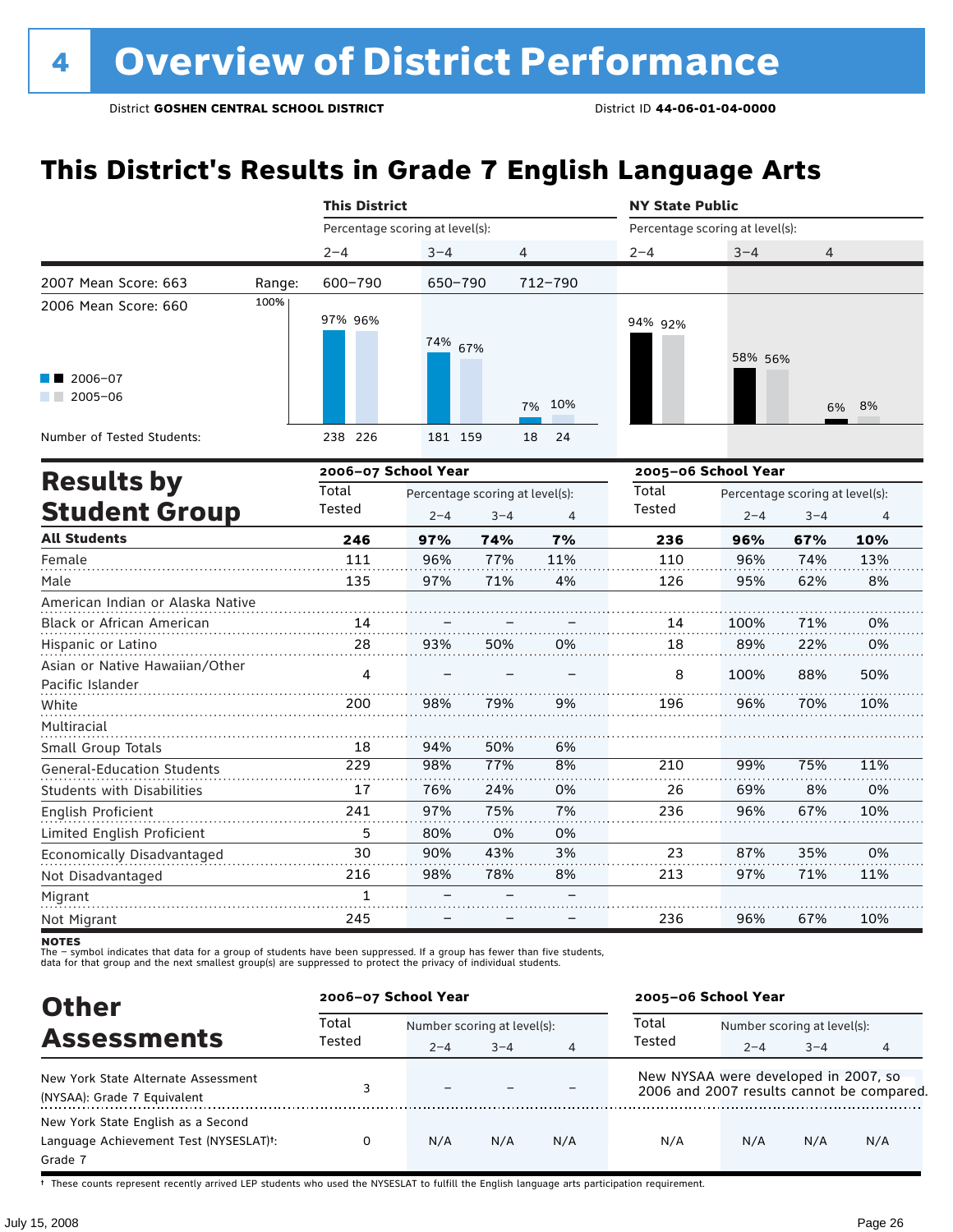### **This District's Results in Grade 7 Mathematics**

|                                                    |        | <b>This District</b>            |         |                                            |                | <b>NY State Public</b>          |         |                                            |         |  |
|----------------------------------------------------|--------|---------------------------------|---------|--------------------------------------------|----------------|---------------------------------|---------|--------------------------------------------|---------|--|
|                                                    |        | Percentage scoring at level(s): |         |                                            |                | Percentage scoring at level(s): |         |                                            |         |  |
|                                                    |        | $2 - 4$                         | $3 - 4$ | 4                                          |                | $2 - 4$                         | $3 - 4$ | 4                                          |         |  |
| 2007 Mean Score: 669                               | Range: | 611-800                         | 650-800 |                                            | 693-800        |                                 |         |                                            |         |  |
| 2006 Mean Score: 663                               | 100%   | 94% 93%                         | 76% 74% |                                            |                | 93% 87%                         | 67%     | 56%                                        |         |  |
| $\blacksquare$ 2006-07<br>$2005 - 06$<br>a sa ta   |        |                                 |         |                                            | 21% 14%        |                                 |         |                                            | 18% 12% |  |
| Number of Tested Students:                         |        | 233 221                         | 189 176 |                                            | 32<br>51       |                                 |         |                                            |         |  |
| <b>Results by</b>                                  |        | 2006-07 School Year<br>Total    |         |                                            |                | 2005-06 School Year             |         |                                            |         |  |
| <b>Student Group</b>                               |        |                                 |         | Percentage scoring at level(s):<br>$3 - 4$ | $\overline{4}$ | Total<br>Tested                 | $2 - 4$ | Percentage scoring at level(s):<br>$3 - 4$ | 4       |  |
| <b>All Students</b>                                |        | 248                             | 94%     | 76%                                        | 21%            | 237                             | 93%     | 74%                                        | 14%     |  |
| Female                                             |        | 113                             | 94%     | 77%                                        | 23%            | 111                             | 96%     | 77%                                        | 12%     |  |
| Male                                               |        | 135                             | 94%     | 76%                                        | 19%            | 126                             | 90%     | 72%                                        | 15%     |  |
| American Indian or Alaska Native                   |        |                                 |         |                                            |                |                                 |         |                                            |         |  |
| Black or African American                          |        | 14                              |         |                                            |                | 13                              | 92%     | 54%                                        | 8%      |  |
| Hispanic or Latino                                 |        | 31                              | 87%     | 52%                                        | 6%             | 19                              | 89%     | 47%                                        | 0%      |  |
| Asian or Native Hawaiian/Other<br>Pacific Islander |        | 4                               |         |                                            |                | 8                               | 100%    | 100%                                       | 38%     |  |
| White                                              |        | 199                             | 96%     | 82%                                        | 23%            | 197                             | 93%     | 77%                                        | 14%     |  |
| Multiracial                                        |        |                                 |         |                                            |                |                                 |         |                                            |         |  |
| Small Group Totals                                 |        | 18                              | 78%     | 56%                                        | 17%            |                                 |         |                                            |         |  |
| <b>General-Education Students</b>                  |        | 232                             | 96%     | 81%                                        | 22%            | 210                             | 98%     | 81%                                        | 15%     |  |
| <b>Students with Disabilities</b>                  |        | 16                              | 63%     | 13%                                        | 0%             | 27                              | 56%     | 19%                                        | 4%      |  |
| English Proficient                                 |        | 241                             | 95%     | 78%                                        | 21%            | 236                             |         |                                            |         |  |
| Limited English Proficient                         |        | 7                               | 71%     | 14%                                        | 0%             | 1                               |         |                                            |         |  |
| Economically Disadvantaged                         |        | 29                              | 83%     | 48%                                        | 10%            | 24                              | 75%     | 38%                                        | 0%      |  |
| Not Disadvantaged                                  |        | 219                             | 95%     | 80%                                        | 22%            | 213                             | 95%     | 78%                                        | 15%     |  |
| Migrant                                            |        | $\overline{c}$                  |         |                                            |                | $\mathbf{1}$                    |         |                                            |         |  |
| Not Migrant                                        |        | 246                             |         |                                            |                | 236                             |         |                                            |         |  |

**NOTES** 

| <b>Other</b>                                                       | 2006-07 School Year |                                        |         |   | 2005-06 School Year                                                               |         |                                        |   |  |
|--------------------------------------------------------------------|---------------------|----------------------------------------|---------|---|-----------------------------------------------------------------------------------|---------|----------------------------------------|---|--|
| <b>Assessments</b>                                                 | Total<br>Tested     | Number scoring at level(s):<br>$2 - 4$ | $3 - 4$ | Δ | Total<br>Tested                                                                   | $2 - 4$ | Number scoring at level(s):<br>$3 - 4$ | 4 |  |
| New York State Alternate Assessment<br>(NYSAA): Grade 7 Equivalent |                     | -                                      |         |   | New NYSAA were developed in 2007, so<br>2006 and 2007 results cannot be compared. |         |                                        |   |  |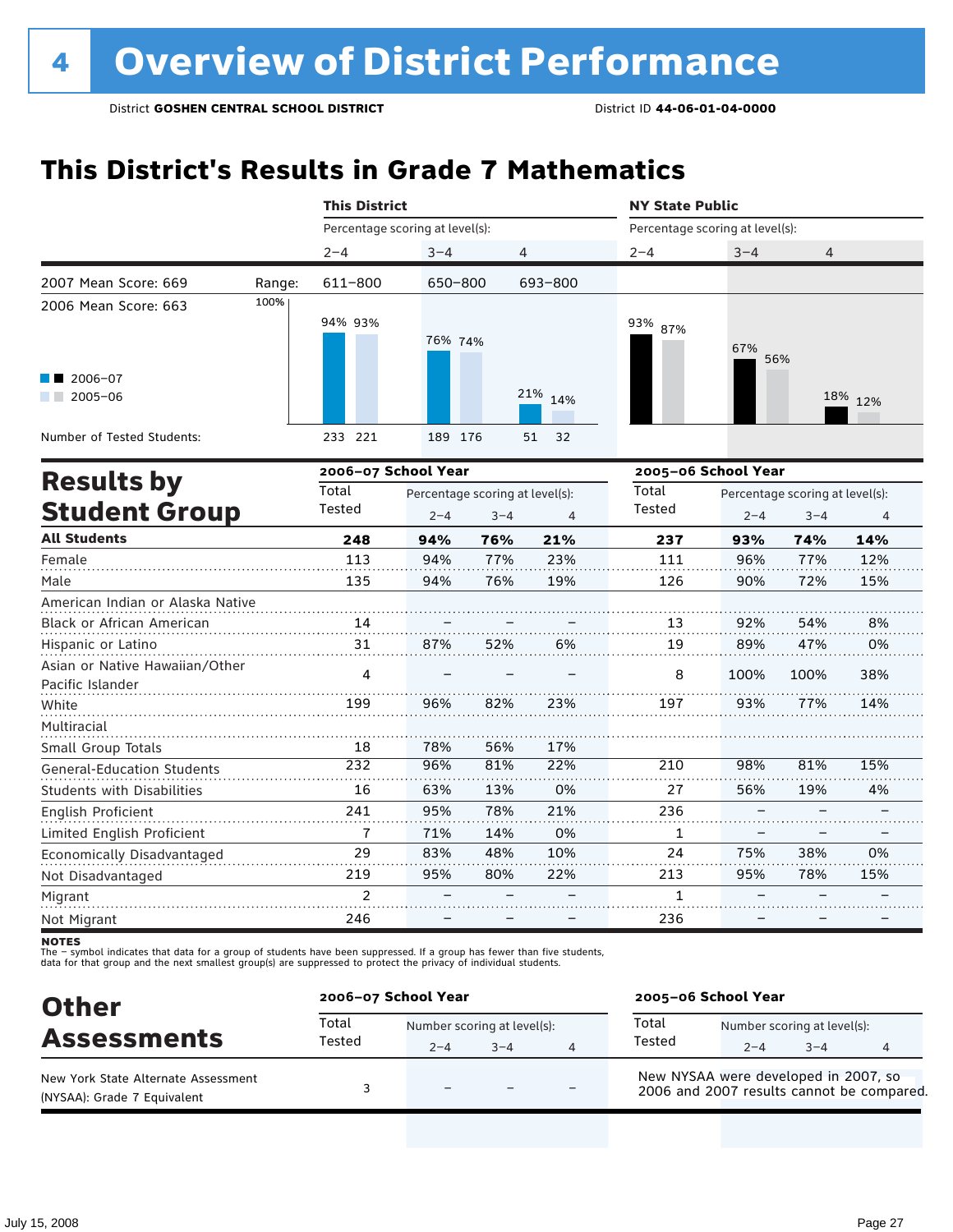## **This District's Results in Grade 8 English Language Arts**

|                                                    |                     |                                 | <b>This District</b> |                                 |          |                                 | <b>NY State Public</b>          |         |     |  |  |
|----------------------------------------------------|---------------------|---------------------------------|----------------------|---------------------------------|----------|---------------------------------|---------------------------------|---------|-----|--|--|
|                                                    |                     | Percentage scoring at level(s): |                      |                                 |          | Percentage scoring at level(s): |                                 |         |     |  |  |
|                                                    |                     | $2 - 4$                         | $3 - 4$              |                                 | 4        | $2 - 4$                         | $3 - 4$                         | 4       |     |  |  |
| 2007 Mean Score: 668                               | Range:              | 602-790                         | 650-790              |                                 | 715-790  |                                 |                                 |         |     |  |  |
| 2006 Mean Score: 665                               | 100%                | 98% 97%                         | 78%                  | 65%                             |          | 94% 91%                         | 57%<br>49%                      |         |     |  |  |
| $\blacksquare$ 2006-07<br>$\blacksquare$ 2005-06   |                     |                                 |                      |                                 | 7%<br>3% |                                 |                                 | 6%      | 5%  |  |  |
| Number of Tested Students:                         |                     | 246 216                         | 195 146              |                                 | 8<br>15  |                                 |                                 |         |     |  |  |
|                                                    | 2006-07 School Year |                                 |                      |                                 |          | 2005-06 School Year             |                                 |         |     |  |  |
| <b>Results by</b>                                  |                     | Total                           |                      | Percentage scoring at level(s): |          | Total                           | Percentage scoring at level(s): |         |     |  |  |
| <b>Student Group</b>                               |                     | Tested                          | $2 - 4$              | $3 - 4$                         | 4        | Tested                          | $2 - 4$                         | $3 - 4$ | 4   |  |  |
| <b>All Students</b>                                |                     | 250                             | 98%                  | 78%                             | 3%       | 223                             | 97%                             | 65%     | 7%  |  |  |
| Female                                             |                     | 119                             | 100%                 | 82%                             | 4%       | 121                             | 96%                             | 72%     | 7%  |  |  |
| Male                                               |                     | 131                             | 97%                  | 74%                             | 2%       | 102                             | 98%                             | 58%     | 6%  |  |  |
| American Indian or Alaska Native                   |                     |                                 |                      |                                 |          |                                 |                                 |         |     |  |  |
| Black or African American                          |                     | 17                              | 94%                  | 65%                             | 0%       |                                 | 86%                             | 57%     | 0%  |  |  |
| Hispanic or Latino                                 |                     | 23                              | 100%                 | 52%                             | 9%       | 27                              | 96%                             | 41%     | 4%  |  |  |
| Asian or Native Hawaiian/Other<br>Pacific Islander |                     | 8                               | 100%                 | 100%                            | 25%      | 5                               | 100%                            | 60%     | 20% |  |  |
| White                                              |                     | 202                             | 99%                  | 81%                             | 2%       | 184                             | 97%                             | 70%     | 7%  |  |  |
| Multiracial                                        |                     |                                 |                      |                                 |          |                                 |                                 |         |     |  |  |
| Small Group Totals                                 |                     |                                 |                      |                                 |          |                                 |                                 |         |     |  |  |
| <b>General-Education Students</b>                  |                     | 220                             | 100%                 | 86%                             | 4%       | 203                             | 99%                             | 70%     | 7%  |  |  |
| <b>Students with Disabilities</b>                  |                     | 30                              | 90%                  | 20%                             | 0%       | 20                              | 75%                             | 20%     | 0%  |  |  |
| English Proficient                                 |                     | 249                             |                      |                                 |          | 223                             | 97%                             | 65%     | 7%  |  |  |
| Limited English Proficient                         |                     | 1                               |                      |                                 |          |                                 |                                 |         |     |  |  |
| Economically Disadvantaged                         |                     | 24                              | 100%                 | 29%                             | 4%       | 25                              | 84%                             | 40%     | 0%  |  |  |
| Not Disadvantaged                                  |                     | 226                             | 98%                  | 83%                             | 3%       | 198                             | 98%                             | 69%     | 8%  |  |  |
| Migrant                                            |                     |                                 |                      |                                 |          | 3                               |                                 |         |     |  |  |
| Not Migrant                                        |                     | 250                             | 98%                  | 78%                             | 3%       | 220                             |                                 |         |     |  |  |

**NOTES** 

The – symbol indicates that data for a group of students have been suppressed. If a group has fewer than five students,<br>data for that group and the next smallest group(s) are suppressed to protect the privacy of individual

| <b>Other</b>                                                                                         | 2006-07 School Year |                             |         |     | 2005-06 School Year                  |                             |         |                                           |
|------------------------------------------------------------------------------------------------------|---------------------|-----------------------------|---------|-----|--------------------------------------|-----------------------------|---------|-------------------------------------------|
|                                                                                                      | Total<br>Tested     | Number scoring at level(s): |         |     | Total                                | Number scoring at level(s): |         |                                           |
| <b>Assessments</b>                                                                                   |                     | $2 - 4$                     | $3 - 4$ | 4   | Tested                               | $2 - 4$                     | $3 - 4$ | 4                                         |
| New York State Alternate Assessment<br>(NYSAA): Grade 8 Equivalent                                   |                     | $\overline{\phantom{0}}$    |         |     | New NYSAA were developed in 2007, so |                             |         | 2006 and 2007 results cannot be compared. |
| New York State English as a Second<br>Language Achievement Test (NYSESLAT) <sup>+</sup> :<br>Grade 8 |                     | N/A                         | N/A     | N/A | N/A                                  | N/A                         | N/A     | N/A                                       |

† These counts represent recently arrived LEP students who used the NYSESLAT to fulfill the English language arts participation requirement.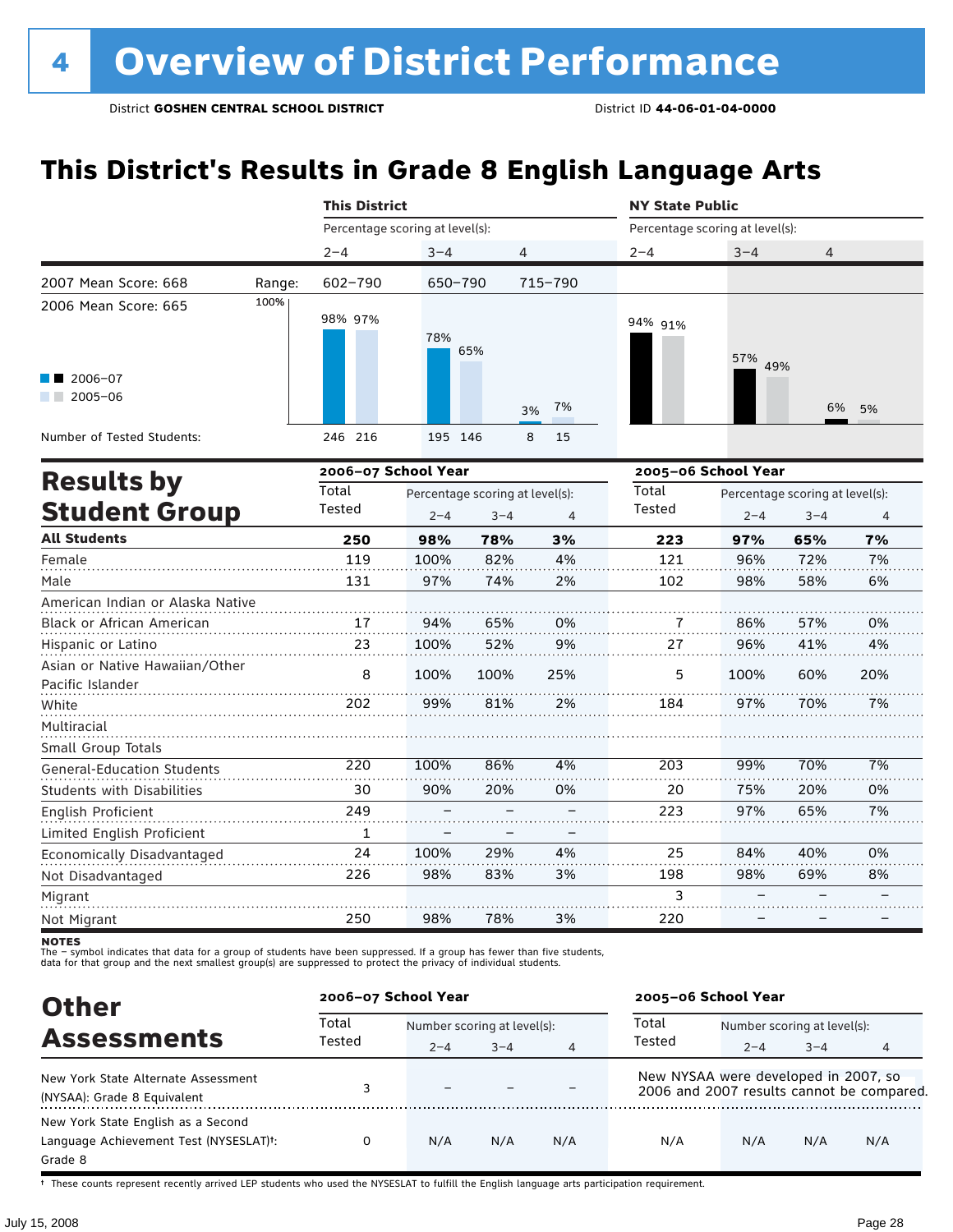### **This District's Results in Grade 8 Mathematics**

|                                                    |        | <b>This District</b>            |                                            |         |             | <b>NY State Public</b>          |         |                                            |         |  |
|----------------------------------------------------|--------|---------------------------------|--------------------------------------------|---------|-------------|---------------------------------|---------|--------------------------------------------|---------|--|
|                                                    |        | Percentage scoring at level(s): |                                            |         |             | Percentage scoring at level(s): |         |                                            |         |  |
|                                                    |        | $2 - 4$                         | $3 - 4$                                    |         | 4           | $2 - 4$                         | $3 - 4$ | $\overline{4}$                             |         |  |
| 2007 Mean Score: 675                               | Range: | 616-775                         | 650-775                                    |         | $701 - 775$ |                                 |         |                                            |         |  |
| 2006 Mean Score: 676                               | 100%   | 91% 94%                         | 77% 81%                                    |         |             | 88% 85%                         | 59% 54% |                                            |         |  |
| $\blacksquare$ 2006-07<br>$2005 - 06$              |        |                                 |                                            |         | 30% 23%     |                                 |         |                                            | 12% 10% |  |
| Number of Tested Students:                         |        | 227 214                         | 193 184                                    |         | 52<br>75    |                                 |         |                                            |         |  |
|                                                    |        | 2006-07 School Year             |                                            |         |             | 2005-06 School Year             |         |                                            |         |  |
| <b>Results by</b><br><b>Student Group</b>          |        | Total<br>Tested                 | Percentage scoring at level(s):<br>$2 - 4$ | $3 - 4$ | 4           | Total<br>Tested                 | $2 - 4$ | Percentage scoring at level(s):<br>$3 - 4$ | 4       |  |
| <b>All Students</b>                                |        | 250                             | 91%                                        | 77%     | 30%         | 227                             | 94%     | 81%                                        | 23%     |  |
| Female                                             |        | 117                             | 96%                                        | 83%     | 37%         | 120                             | 94%     | 82%                                        | 27%     |  |
| Male                                               |        | 133                             | 86%                                        | 72%     | 24%         | 107                             | 94%     | 80%                                        | 19%     |  |
| American Indian or Alaska Native                   |        |                                 |                                            |         |             |                                 |         |                                            |         |  |
| Black or African American                          |        | 17                              | 88%                                        | 65%     | 12%         | 7                               | 71%     | 57%                                        | 29%     |  |
| Hispanic or Latino                                 |        | 24                              | 88%                                        | 54%     | 21%         | 27                              | 89%     | 63%                                        | 4%      |  |
| Asian or Native Hawaiian/Other<br>Pacific Islander |        | 8                               | 100%                                       | 100%    | 88%         | 5                               | 100%    | 100%                                       | 60%     |  |
| White                                              |        | 201                             | 91%                                        | 80%     | 30%         | 188                             | 96%     | 84%                                        | 24%     |  |
| Multiracial                                        |        |                                 |                                            |         |             |                                 |         |                                            |         |  |
| Small Group Totals                                 |        |                                 |                                            |         |             |                                 |         |                                            |         |  |
| General-Education Students                         |        | 219                             | 99%                                        | 86%     | 34%         | 206                             | 98%     | 85%                                        | 25%     |  |
| <b>Students with Disabilities</b>                  |        | 31                              | 35%                                        | 13%     | 3%          | 21                              | 62%     | 38%                                        | 0%      |  |
| English Proficient                                 |        | 248                             |                                            |         |             | 227                             | 94%     | 81%                                        | 23%     |  |
| Limited English Proficient                         |        | $\overline{2}$                  |                                            |         |             |                                 |         |                                            |         |  |
| Economically Disadvantaged                         |        | 24                              | 63%                                        | 38%     | 4%          | 25                              | 80%     | 48%                                        | 8%      |  |
| Not Disadvantaged                                  |        | 226                             | 94%                                        | 81%     | 33%         | 202                             | 96%     | 85%                                        | 25%     |  |
| Migrant                                            |        |                                 |                                            |         |             | 3                               |         |                                            |         |  |
| Not Migrant                                        |        | 250                             | 91%                                        | 77%     | 30%         | 224                             |         |                                            |         |  |

**NOTES** 

| <b>Other</b>                                                       | 2006-07 School Year |                                        |         |   | 2005-06 School Year                                                               |         |                                        |   |  |
|--------------------------------------------------------------------|---------------------|----------------------------------------|---------|---|-----------------------------------------------------------------------------------|---------|----------------------------------------|---|--|
| <b>Assessments</b>                                                 | Total<br>Tested     | Number scoring at level(s):<br>$2 - 4$ | $3 - 4$ | 4 | Total<br>Tested                                                                   | $2 - 4$ | Number scoring at level(s):<br>$3 - 4$ | 4 |  |
| New York State Alternate Assessment<br>(NYSAA): Grade 8 Equivalent |                     | $\overline{\phantom{0}}$               |         |   | New NYSAA were developed in 2007, so<br>2006 and 2007 results cannot be compared. |         |                                        |   |  |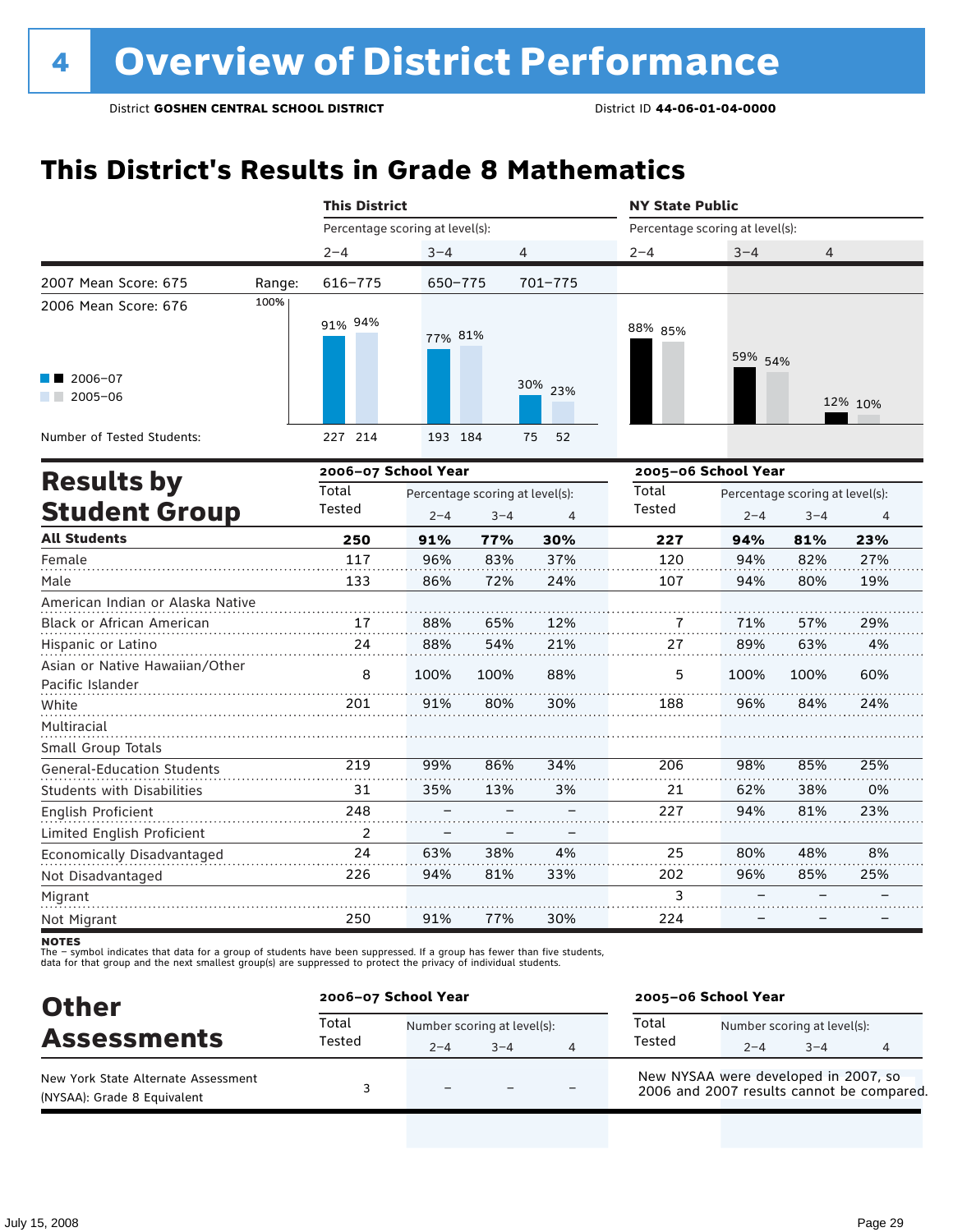### **This District's Results in Grade 8 Science**

|                                                    | <b>This District</b>            |         |                                            | <b>NY State Public</b> |                                 |                     |                                            |                |
|----------------------------------------------------|---------------------------------|---------|--------------------------------------------|------------------------|---------------------------------|---------------------|--------------------------------------------|----------------|
|                                                    | Percentage scoring at level(s): |         |                                            |                        | Percentage scoring at level(s): |                     |                                            |                |
|                                                    | $2 - 4$                         | $3 - 4$ | 4                                          |                        | $2 - 4$                         | $3 - 4$             | 4                                          |                |
|                                                    |                                 |         |                                            |                        |                                 |                     |                                            |                |
| 100%                                               | 98% 99%                         | 89% 88% |                                            |                        | 91% 91%                         | 68% 66%             |                                            |                |
| 2006-07<br>$2005 - 06$                             |                                 |         |                                            | 47% 47%                |                                 |                     |                                            | 28% 23%        |
| Number of Tested Students:                         | 240 225                         | 217 199 |                                            | 116 106                |                                 |                     |                                            |                |
|                                                    | 2006-07 School Year             |         |                                            |                        |                                 | 2005-06 School Year |                                            |                |
| <b>Results by</b><br><b>Student Group</b>          | Total<br>Tested                 | $2 - 4$ | Percentage scoring at level(s):<br>$3 - 4$ | $\overline{4}$         | Total<br>Tested                 | $2 - 4$             | Percentage scoring at level(s):<br>$3 - 4$ | $\overline{4}$ |
| <b>All Students</b>                                | 186                             | 97%     | 85%                                        | 35%                    | 179                             | 99%                 | 84%                                        | 35%            |
| Female                                             | 82                              | 98%     | 84%                                        | 34%                    | 91                              | 99%                 | 86%                                        | 33%            |
| Male                                               | 104                             | 97%     | 86%                                        | 37%                    | 88                              | 99%                 | 83%                                        | 38%            |
| American Indian or Alaska Native                   |                                 |         |                                            |                        |                                 |                     |                                            |                |
| Black or African American                          | 15                              |         |                                            |                        | 6                               |                     |                                            |                |
| Hispanic or Latino                                 | 18                              | 94%     | 67%                                        | 11%                    | 24                              | 100%                | 67%                                        | 4%             |
| Asian or Native Hawaiian/Other<br>Pacific Islander | 4                               |         |                                            |                        | 2                               |                     |                                            |                |
| White                                              | 149                             | 97%     | 87%                                        | 40%                    | 147                             | 99%                 | 89%                                        | 41%            |
| Multiracial<br>Small Group Totals                  | 19                              | 100%    | 84%                                        | 26%                    | 8                               | 88%                 | 50%                                        | 25%            |
| <b>General-Education Students</b>                  | 159                             | 99%     | 90%                                        | 38%                    | 157                             | 100%                | 90%                                        | 37%            |
| Students with Disabilities                         | 27                              | 89%     | 56%                                        | 19%                    | 22                              | 91%                 | 45%                                        | 23%            |
| English Proficient                                 | 185                             |         |                                            |                        | 179                             | 99%                 | 84%                                        | 35%            |
| Limited English Proficient                         | 1                               |         |                                            |                        |                                 |                     |                                            |                |
| Economically Disadvantaged                         | 19                              | 89%     | 53%                                        | 5%                     | 26                              | 96%                 | 58%                                        | 12%            |
| Not Disadvantaged                                  | 167                             | 98%     | 89%                                        | 39%                    | 153                             | 99%                 | 89%                                        | 39%            |
| Migrant                                            |                                 |         |                                            |                        | 3                               |                     |                                            |                |
| Not Migrant                                        | 186                             | 97%     | 85%                                        | 35%                    | 176                             |                     |                                            |                |

**NOTES** 

| <b>Other</b>                                                       | 2006-07 School Year |                             |         |    | 2005-06 School Year                                                               |                             |         |    |
|--------------------------------------------------------------------|---------------------|-----------------------------|---------|----|-----------------------------------------------------------------------------------|-----------------------------|---------|----|
| <b>Assessments</b>                                                 | Total<br>Tested     | Number scoring at level(s): |         |    | Total                                                                             | Number scoring at level(s): |         |    |
|                                                                    |                     | $2 - 4$                     | $3 - 4$ | 4  | Tested                                                                            | $2 - 4$                     | $3 - 4$ | 4  |
| New York State Alternate Assessment<br>(NYSAA): Grade 8 Equivalent |                     | $\overline{\phantom{0}}$    |         |    | New NYSAA were developed in 2007, so<br>2006 and 2007 results cannot be compared. |                             |         |    |
| <b>Regents Science</b>                                             | 59                  | 59                          | 59      | 50 | 48                                                                                | 48                          | 48      | 43 |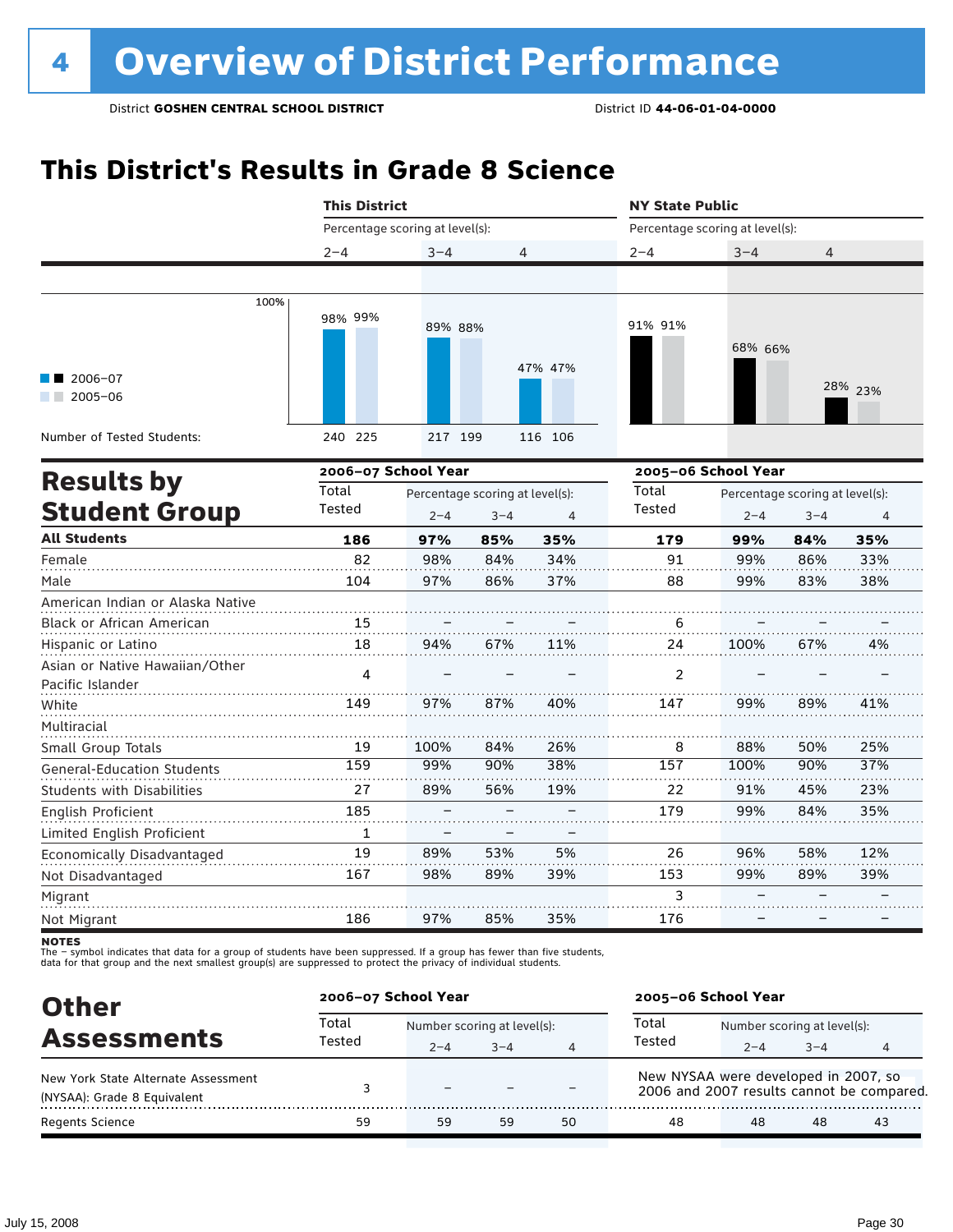### **This District's Total Cohort\* Results in Secondary-Level English after Four Years of Instruction**

|                                                    | <b>This District</b>            |                                 |         |         | <b>NY State Public</b>          |         |                                 |         |  |
|----------------------------------------------------|---------------------------------|---------------------------------|---------|---------|---------------------------------|---------|---------------------------------|---------|--|
|                                                    | Percentage scoring at level(s): |                                 |         |         | Percentage scoring at level(s): |         |                                 |         |  |
|                                                    | $2 - 4$                         | $3 - 4$                         | 4       |         | $2 - 4$                         | $3 - 4$ | 4                               |         |  |
|                                                    |                                 |                                 |         |         |                                 |         |                                 |         |  |
| 100%                                               | 86% 91%                         | 82% 85%                         |         |         | 79% 76%                         | 73% 69% |                                 |         |  |
| 2003 Cohort<br>2002 Cohort                         |                                 |                                 |         | 43% 44% |                                 |         |                                 | 30% 28% |  |
| <b>Results by</b>                                  | 2003 Cohort                     |                                 |         |         | 2002 Cohort**                   |         |                                 |         |  |
|                                                    | Number                          | Percentage scoring at level(s): |         |         | Number                          |         | Percentage scoring at level(s): |         |  |
| <b>Student Group</b>                               | of Students                     | $2 - 4$                         | $3 - 4$ | 4       | of Students                     | $2 - 4$ | $3 - 4$                         | 4       |  |
| <b>All Students</b>                                | 261                             | 86%                             | 82%     | 43%     | 220                             | 91%     | 85%                             | 44%     |  |
| Female                                             | 140                             | 86%                             | 84%     | 49%     | 110                             | 95%     | 87%                             | 48%     |  |
| Male                                               | 121                             | 85%                             | 80%     | 37%     | 110                             | 88%     | 84%                             | 39%     |  |
| American Indian or Alaska Native                   |                                 |                                 |         |         |                                 |         |                                 |         |  |
| Black or African American                          | 17                              | 65%                             | 65%     | 29%     | 17                              | 82%     | 65%                             | 29%     |  |
| Hispanic or Latino                                 | 21                              | 71%                             | 57%     | 29%     | 24                              | 63%     | 54%                             | 21%     |  |
| Asian or Native Hawaiian/Other<br>Pacific Islander | $\overline{7}$                  | 86%                             | 86%     | 43%     | 5                               | 100%    | 100%                            | 60%     |  |
| White                                              | 216                             | 89%                             | 86%     | 46%     | 174                             | 96%     | 91%                             | 48%     |  |
| Multiracial                                        |                                 |                                 |         |         |                                 |         |                                 |         |  |
| Small Group Totals                                 |                                 |                                 |         |         |                                 |         |                                 |         |  |
| General-Education Students                         | 230                             | 91%                             | 88%     | 49%     | 208                             | 94%     | 89%                             | 46%     |  |
| <b>Students with Disabilities</b>                  | 31                              | 45%                             | 39%     | 0%      | 12                              | 42%     | 25%                             | 8%      |  |
| English Proficient                                 | 261                             | 86%                             | 82%     | 43%     | 218                             |         |                                 |         |  |
| Limited English Proficient                         |                                 |                                 |         |         | 2                               |         |                                 |         |  |
| Economically Disadvantaged                         | 19                              | 68%                             | 63%     | 5%      |                                 |         |                                 |         |  |
| Not Disadvantaged                                  | 242                             | 87%                             | 83%     | 46%     | 220                             | 91%     | 85%                             | 44%     |  |
| Migrant                                            |                                 |                                 |         |         | $\overline{2}$                  |         |                                 |         |  |
| Not Migrant                                        |                                 |                                 |         |         | 218                             |         |                                 |         |  |

**NOTES** 

The – symbol indicates that data for a group of students have been suppressed. If a group has fewer than five students,<br>data for that group and the next smallest group(s) are suppressed to protect the privacy of individual

| <b>Other</b>                                                               | 2003 Cohort           |                                        |         | 2002 Cohort           |                                        |         |  |  |
|----------------------------------------------------------------------------|-----------------------|----------------------------------------|---------|-----------------------|----------------------------------------|---------|--|--|
| <b>Assessments</b>                                                         | Number<br>of Students | Number scoring at level(s):<br>$2 - 4$ | $3 - 4$ | Number<br>of Students | Number scoring at level(s):<br>$2 - 4$ | $3 - 4$ |  |  |
| New York State Alternate Assessment<br>(NYSAA): High School Equivalent *** |                       |                                        |         |                       |                                        |         |  |  |

\* A total cohort consists of all students who first entered Grade 9 in a particular year, and all ungraded students with disabilities who reached their seventeenth birthday in that year, and were enrolled in the school/district for five months. Students are excluded from the cohort if they transferred to another school district, nonpublic school, or criminal justice facility, or left the U.S. and its territories or died before the report date. Statewide total cohort also includes students who were enrolled for fewer than five months.

\*\*2002 cohort data are those reported in the 2005-06 *Accountability and Overview Report*.

\*\*\* The majority of cohort members took an older version of the NYSAA, developed before 2007.